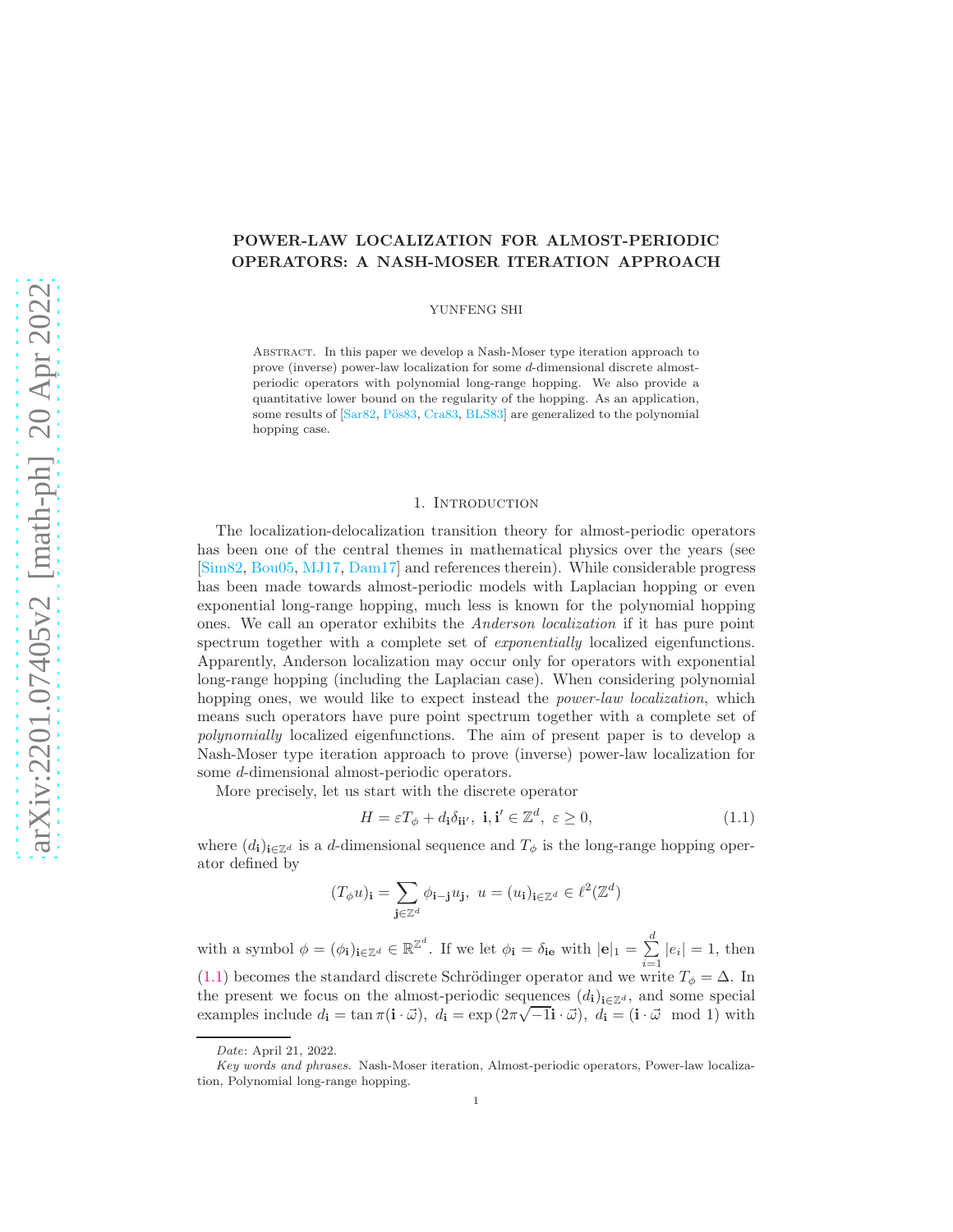$\mathbf{i} \cdot \vec{\omega} = \sum_{i=1}^d$  $\sum_{v=1}^{n} i_v \omega_v, \, \vec{\omega} \in \mathbb{R}^d$ . If  $\varepsilon = 0$ , we know that the spectrum of H is pure point and  $\{\delta_i\}_{i\in\mathbb{Z}^d}$  forms a complete set of eigenfunctions. A naturel question is whether such localization preserves or not for  $\varepsilon \neq 0$ . It turns out this is quite a delicate problem and the localization depends sensitively on certain parameters associated to the operators ( $[Bu05, MJ17, Dam17]$  $[Bu05, MJ17, Dam17]$  $[Bu05, MJ17, Dam17]$  $[Bu05, MJ17, Dam17]$ ). However, it is an intuition that H could be "diagonalizable" and thus shows localization if the coupling  $\varepsilon$  is small enough and  $(d_i)_{i\in\mathbb{Z}^d}$  is reasonably "separated". In this context the celebrated Kolmogorov-Arnold-Moser (KAM) ([\[Kol54,](#page-37-4) [Arn63,](#page-36-4) [Mos62\]](#page-37-5)) method becomes a good candidate to handle such issues.

Indeed, ever since Dinaburg-Sinai [\[DS75\]](#page-36-5) first introduced the KAM method in the field of almost-periodic operators, it has become a very powerful tool to achieve both delocalization and localization (see e.g.  $[Cra83, BLS83, P\ddot{o}s83, MP84, Sin87,$  $[Cra83, BLS83, P\ddot{o}s83, MP84, Sin87,$  $[Cra83, BLS83, P\ddot{o}s83, MP84, Sin87,$  $[Cra83, BLS83, P\ddot{o}s83, MP84, Sin87,$  $[Cra83, BLS83, P\ddot{o}s83, MP84, Sin87,$  $[Cra83, BLS83, P\ddot{o}s83, MP84, Sin87,$ [Eli92,](#page-36-6) [CD93,](#page-36-7) [Eli97,](#page-36-8) [AFK11\]](#page-36-9) just for a few). Particularly, in the 1-dimensional Laplacian hopping case, the KAM method can be modified to give reducibility of corresponding transfer matrix, and thus to obtain some delocalization results in the "small" potentials case. Since the remarkable Aubry-Audré duality  $[AA80]$ , the delocalization at the small potential may imply localization of its duality at the large potential [\[BLT83,](#page-36-11) [JK16,](#page-36-12) [AYZ17\]](#page-36-13).

An alternative method is to "diagonalize" the infinite matrix  $H$  directly [\[Cra83,](#page-36-0) [BLS83,](#page-36-1) Pös83, [CD93,](#page-36-7) Eli97. This idea was first introduced by Craig [\[Cra83\]](#page-36-0). In [\[Cra83\]](#page-36-0), Craig performed an inverse spectral procedure relied on a modified KAM method, and obtained the existence of almost-periodic Schrödinger operators satisfying the Anderson localization. Let  $D = \text{diag}_{i \in \mathbb{Z}^d}(d_i)$ . The core of the proof in  $[Cra83]$  is to find a unitary transformation and a diagonal operator  $D'$  so that

<span id="page-1-0"></span>
$$
Q^{-1}(\varepsilon \Delta + D')Q = D,
$$

where Q is derived from the limit of a sequence of invertible operators in the KAM iteration steps. To get such transformations, Craig imposed some non-resonant condition on  $(d_i)_{i\in\mathbb{Z}^d}$ , i.e.,

$$
|d_{\mathbf{i}} - d_{\mathbf{j}}| \ge \Omega(|\mathbf{i} - \mathbf{j}|) \text{ for } \forall \mathbf{i} \ne \mathbf{j},\tag{1.2}
$$

where  $|\mathbf{i}| = \sup_{1 \le v \le d} |i_v|$  and  $\Omega: \ \mathbb{R}_+ \to \mathbb{R}_+$  is some weight function which decays slower than the exponential one ([Rüs80]). The special case that  $\Omega(t) = \gamma t^{-\tau}$  with some  $\tau > d$ ,  $\gamma > 0$  corresponds to the standard Diophantine condition. At every iteration step, some new diagonal operator will emerge, which would not satisfy the condition  $(1.2)$  in general. Then Craig placed those new diagonal terms in  $D'$ , and as a result, only inverse spectral type results were obtained. Later, Bellissard-Lima-Scoppola [\[BLS83\]](#page-36-1) dealt with the direct problem with

$$
|\phi_{\mathbf{i}}| \le Ce^{-\rho|\mathbf{i}|} \text{ for some } C > 0, \ \rho > 0 \text{ and } \forall \ \mathbf{i} \in \mathbb{Z}^d. \tag{1.3}
$$

They observed that for some special almost-periodic potentials, the condition [\(1.2\)](#page-1-0) is stable under small perturbations. Then by using again the KAM method, they showed for such potentials  $(d_i)_{i\in\mathbb{Z}^d}$ , there exists a unitary operator Q and some diagonal operator  $D'$  so that for  $|\varepsilon| \ll 1$ ,

<span id="page-1-2"></span><span id="page-1-1"></span>
$$
Q^{-1}(\varepsilon T_{\phi} + D)Q = D'.\tag{1.4}
$$

This implies in particular that H has pure point spectrum. Since in this KAM procedure  $Q \approx I$  (with I being the identity operator) in the analyticity norm,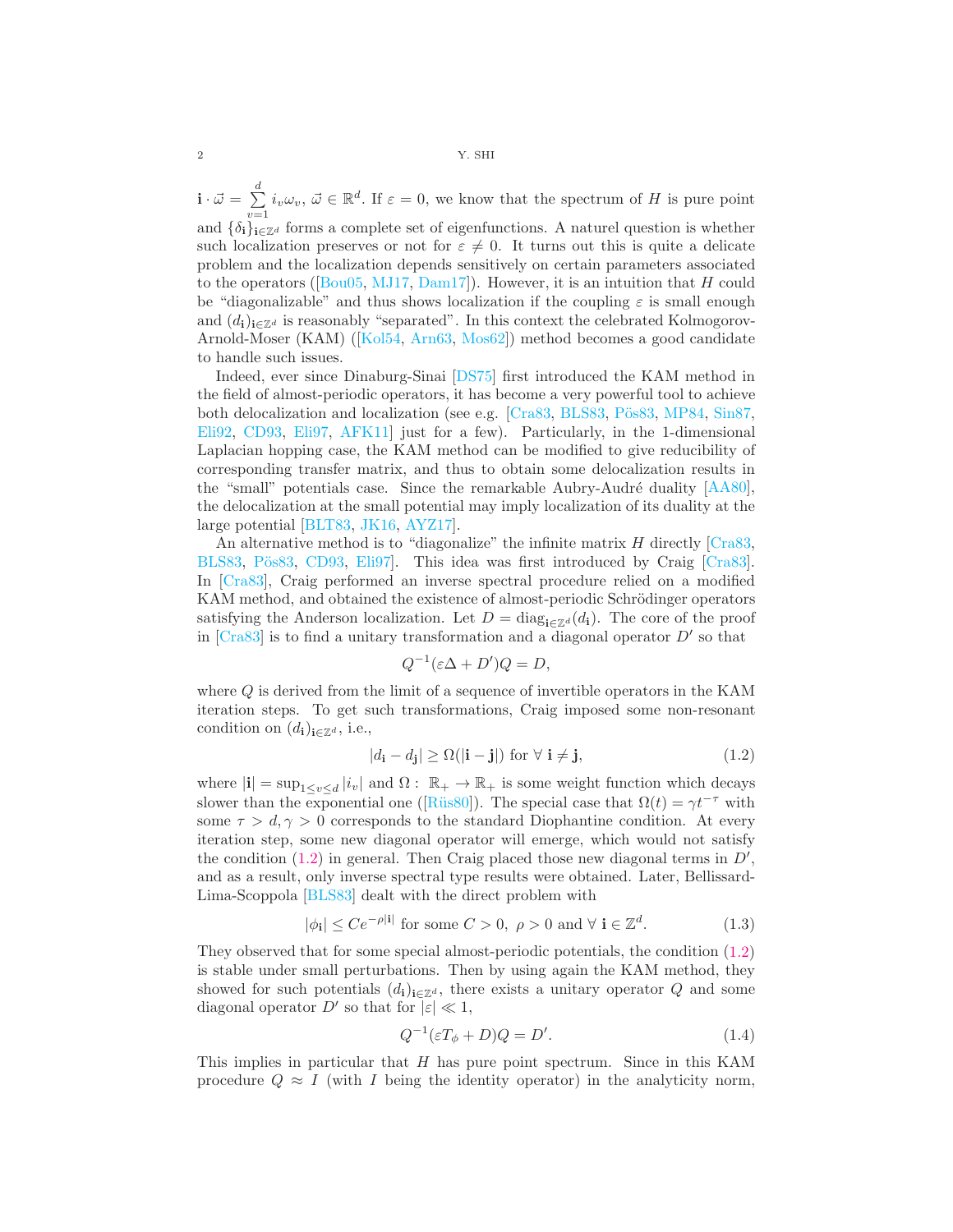the eigenfunctions of  $D'$  under the transformation  $Q$  form a complete set of exponentially localized eigenfunctions of H. While the potentials of [\[BLS83\]](#page-36-1) seem restricted, they contain in fact the Maryland potential [\[GFP82\]](#page-36-14) and Sarnak's potential  $\left[\text{Sar82}\right]$  as special cases. Subsequently, Pöschel presented a general KAM approach (in the setting of translation invariant Banach algebras) and provided new examples of limit-periodic potentials having Anderson localization. Pöschel's proof also requires the operator to satisfy both [\(1.2\)](#page-1-0) and [\(1.3\)](#page-1-1).

All results as mentioned above concern operators with exponential long-range hopping. In this paper we try to generalize some results of  $[Cra83, BLS83, P\ddot{o}s83]$  $[Cra83, BLS83, P\ddot{o}s83]$  $[Cra83, BLS83, P\ddot{o}s83]$ to the polynomial long-range hopping case, i.e.,

$$
|\phi_{\mathbf{i}}| \leq |\mathbf{i}|^{-s}
$$
 for some  $s > 0$  and  $\forall \mathbf{i} \in \mathbb{Z}^d \setminus \{\mathbf{0}\}.$ 

We assume additionally  $(d_i)_{i\in\mathbb{Z}^d}$  satisfies the Diophantine condition (this is reasonable since we have a slower decay of the hopping). We again want to find invertible transformation  $Q$  and some diagonal operator  $D'$  so that  $(1.4)$  holds true. The transformation Q should be the limit of some sequence of invertible operators  $Q_k$ along the iteration steps in *some operator norm*. In [\[BLS83,](#page-36-1) Pös83], they introduced an exponential norm for the Toeplitz type operator A:

<span id="page-2-0"></span>
$$
||A||_a = \sum_{\mathbf{k}\in\mathbb{Z}^d} |A_{\mathbf{k}}|e^{a|\mathbf{k}|}, \ a > 0,
$$

where  $A_{\bf k}$  denotes the **k**-diagonal of A (see [\(2.2\)](#page-4-0) in the following for details). Thus at the k-th KAM step, it needs to find  $Q_k$  and  $D_{k-1}$  so that

$$
Q_k^{-1} \left( \varepsilon T_\phi + D + \sum_{i=1}^k D_{i-1} \right) Q_k = D + R_k, \ \|R_k\|_{\rho_k} = O(\varepsilon^{2^k}), \tag{1.5}
$$

where  $\inf_{k\geq 0} \rho_k \geq \rho/2$ . The key point is to determine  $Q_k, D_{k-1}$  which turn out to be the solutions of so called homological equations. Since the small divisors difficulty, one may lose some regularity at each iteration step. Fortunately, the condition [\(1.2\)](#page-1-0) and the analytic norm permit a loss of order  $\delta$  for *arbitrary*  $\delta > 0$ . This combined with the sup-exponential smallness of the Newton error will lead to the convergence of  $Q_k$  and  $\sum_{i=1}^k D_{i-1}$  in  $\|\cdot\|_{\rho/2}$  eventually, and then the exponential decay preserves! However, when we deal with the polynomial one, we must use a Sobolev type norm

$$
||A||_s^2 = \sum_{\mathbf{k}\in\mathbb{Z}^d} |A_{\mathbf{k}}|^2 \langle \mathbf{k} \rangle^{2s}, \ \langle \mathbf{k} \rangle = \max\{1, |\mathbf{k}|\}, \ s > 0.
$$

If we want to perform a similar scheme as in  $[BLS83, P\ddot{o}s83]$ , there comes a serious difficulty: Since we are in the polynomial case, the loss of regularity when solving the homological equations is of order  $\tau > d$  which is fixed at each step! We can imagine such iterations must fail in finite steps (i.e., a loss of all regularities). This motivates us to employ instead the Nash-Moser iteration scheme. Hence at the  $k$ -th step we would like to get

$$
Q_k^{-1}\left(\varepsilon \sum_{i=1}^k T_{i-1} + D + \sum_{i=1}^k D_{i-1}\right) Q_k = D + R'_k + R''_k,
$$

where  $T_i = (S_{\theta_i} - S_{\theta_{i-1}})T_{\phi}$  and  $S_{\theta_i}$  denotes the smoothing operator (see Definition [3.2](#page-12-0) for details). As compared with [\(1.5\)](#page-2-0), our reminder consists of two parts.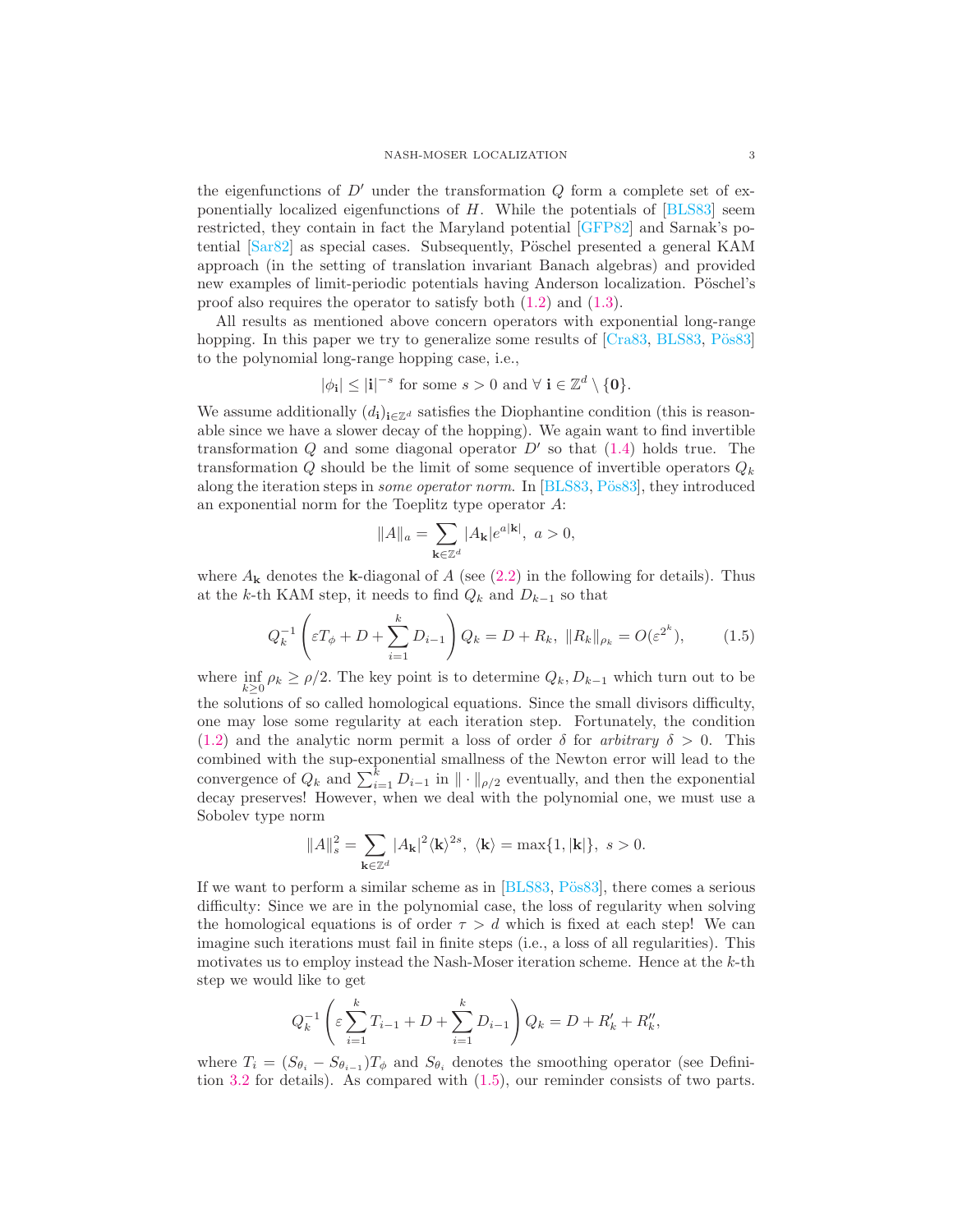Namely, the  $R''_k$  is the usual "square error", while  $R'_k$  represents a new "substitution error" which comes from a further smoothing procedure when we try to solve the homological equations. It is actually the  $R'_{k}$  that dominates the convergence of the scheme: The total reminder in our scheme is now an exponentially small one, rather than a sup-exponential one as in  $(1.5)$ . In the iteration scheme, another key ingredient called the tame type property (of the Sobolev norm) plays an essential role. Roughly speaking, the tame property means in the present that the s-norm of the product  $\prod_{n=1}^{\infty}$  $\prod_{i=1} A_i$  is bounded above by a *linear* function of  $||A_i||_s$   $(i = 1, \dots, n)$ .

We would like to remark that our proof is a *true* Nash-Moser type iteration ([\[Nas56,](#page-37-9) [Mos61\]](#page-37-10)), and in particular within the spirit of the scheme introduced by Hörmander [Hör76, Hör77] (see also [\[AG07\]](#page-36-17) for an excellent exposition). The above argument is a very schematic, only formal, overview of the proof. It is our main purpose here to actually *develop the whole iteration scheme from scratch*. We also want to point out that we can prove a *quantitative (probably sharp) lower bound* on the regularity required by  $T_{\phi}$ , which is given by

$$
||T_{\phi}||_{s} < \infty \text{ with } s > \tau + d.
$$

Similar regularity bound has been previously encountered in localization theory of disordered models (cf. [\[AM93\]](#page-36-18)). Finally, while we can't handle the general analytic quasi-periodic potentials, we believe the method may be improved to resolve at least some special cases, such as the almost Mathieu one (i.e.,  $d_{\mathbf{i}} = \cos 2\pi (\mathbf{i} \cdot \vec{\omega}))$ .

Once the above reducibility is obtained via the Nash-Moser type iteration, we can apply it to some interesting examples of [\[Cra83,](#page-36-0) [Sar82,](#page-37-0) Pös83, [BLS83\]](#page-36-1) and establish the (inverse) power-law localization.

1.1. Structure of paper. The structure of paper is then as follows. The main results are introduced in §2 and some preliminaries (including the tame property and smoothing operator) are presented in §3. The main part of the paper is §4, where a Nash-Moser type iteration scheme is developed. A complete Nash-Moser iteration type theorem in our setting is stated in §5. The proofs of our main theorems are contained in §6. Some useful estimates are given in the appendix.

## 2. Main results

We present our results in the language of translation invariant Banach algebra as in Pöschel  $[P\ddot{o}s83]$ .

2.1. Translation invariant Banach algebra. Our start point is a Banach algebra ( $\mathfrak{B}, \|\cdot\|_{\mathfrak{B}}$ ) of complex d-dimensional sequences  $(a_i)_{i\in\mathbb{Z}^d}$ . The operations are pointwise addition and multiplication of sequences. We assume the sequence  $(1)_{i\in\mathbb{Z}^d}$ belongs to  $\mathfrak{B}$  and has norm 1. Denote by  $\sigma_j, \mathbf{j} \in \mathbb{Z}^d$  the translations on  $\mathfrak{B}$ , which are defined by  $(\sigma_j a)_i = a_{i-j}$  for each  $a \in \mathfrak{B}$ . We assume further that  $\mathfrak{B}$  is *translation invariant*, i.e.,  $\|\sigma_j a\|_{\mathfrak{B}} = \|a\|_{\mathfrak{B}}$  for all  $\mathbf{j} \in \mathbb{Z}^d$  and  $a \in \mathfrak{B}$ .

It was proven in [Pös83] that the translation invariance implies for every  $a \in \mathfrak{B}$ ,

<span id="page-3-0"></span>
$$
||a||_{\infty} = \sup_{\mathbf{i} \in \mathbb{Z}^d} |a_{\mathbf{i}}| \le ||a||_{\mathfrak{B}}.
$$
 (2.1)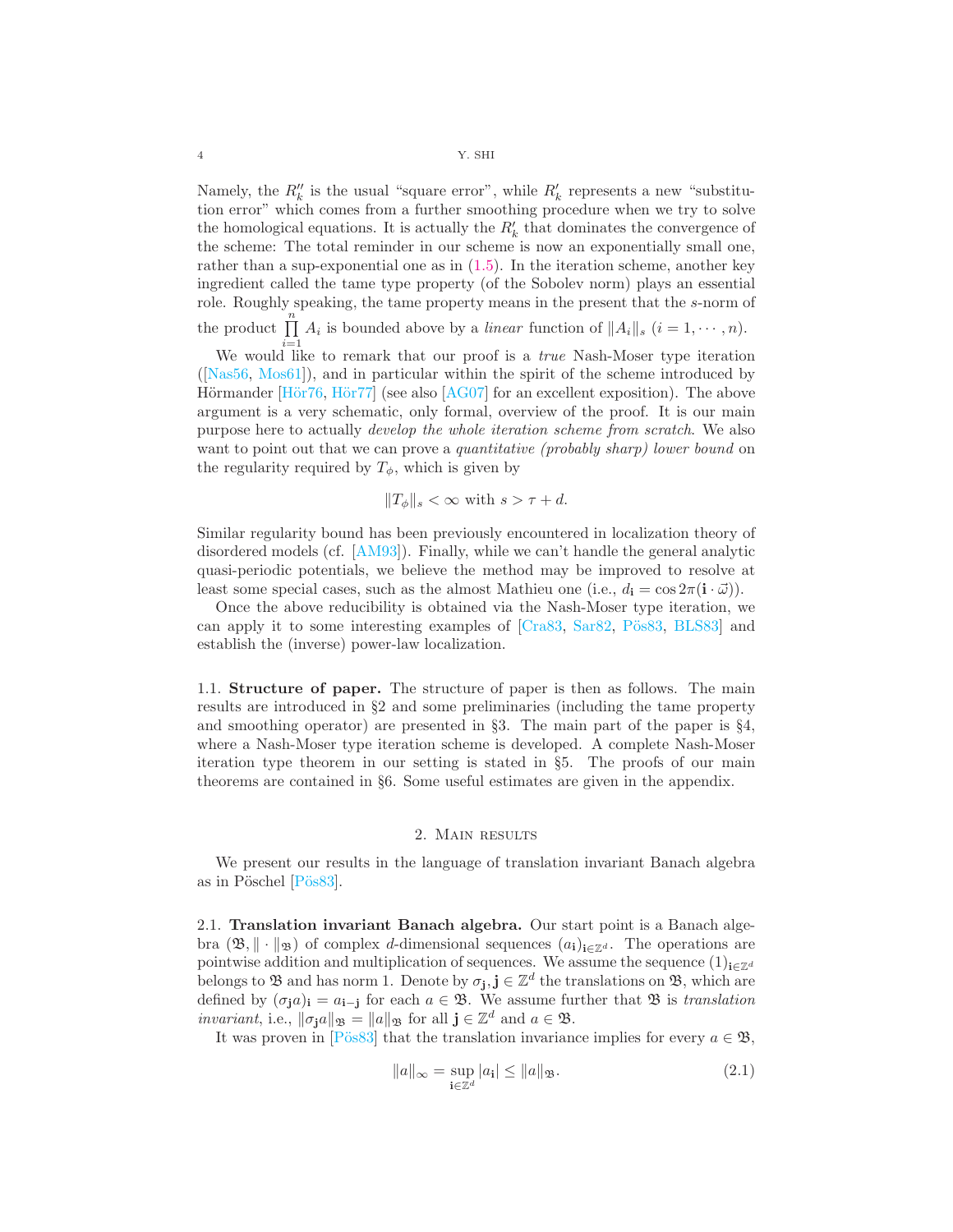2.2. The  $(\tau, \gamma)$ -distal sequence. Let  $p = (p_i)_{i \in \mathbb{Z}^d}$  be an arbitrary complex sequence. Fix  $\tau > 0, \gamma > 0$ . We call p a  $(\tau, \gamma)$ -distal sequence for **B** if for  $\forall$  **k**  $\in$  $\mathbb{Z}^d\setminus\{\mathbf{0}\},$ 

$$
(p-\sigma_{\mathbf{k}}p)^{-1}\in\mathfrak{B},\ \|(p-\sigma_{\mathbf{k}}p)^{-1}\|_{\mathfrak{B}}\leq\gamma^{-1}|\mathbf{k}|^{\tau}
$$

with  $(p - \sigma_k p)_i^{-1} = \frac{1}{p_i - p_{i-k}}$  and  $|\mathbf{k}| = \sup_{1 \le v \le d} |k_v|$ . We remark that p itself is not

necessarily in B.

Denote by  $DC_{\mathfrak{B}}(\tau, \gamma)$  the set of all  $(\tau, \gamma)$ -distal sequence for  $\mathfrak{B}$ .

2.3. The Sobolev Toeplitz operator. Now we define the Toeplitz operator with polynomial off-diagonal decay. Let  $M$  be the set of all infinite matrices  $A = (a_{\mathbf{i},\mathbf{j}})_{\mathbf{i},\mathbf{j}\in\mathbb{Z}^d}$  satisfying for every  $\mathbf{k} \in \mathbb{Z}^d$ ,

<span id="page-4-0"></span>
$$
A_{\mathbf{k}} = (a_{\mathbf{i}, \mathbf{i} - \mathbf{k}})_{\mathbf{i} \in \mathbb{Z}^d} \in \mathfrak{B},
$$

where  $A_{\bf k}$  is called a k-diagonal of A. We can then define the Toeplitz operator of Sobolev type. For any  $s \in [0, +\infty)$  and  $A \in \mathcal{M}$ , define

$$
||A||_s^2 = \sum_{\mathbf{k}\in\mathbb{Z}^d} ||A_{\mathbf{k}}||_{\mathfrak{B}}^2 \langle \mathbf{k}\rangle^{2s}, \ \langle \mathbf{k}\rangle = \max\{1, |\mathbf{k}|\}. \tag{2.2}
$$

Then let

$$
\mathcal{M}^s = \{ A \in \mathcal{M} : ||A||_s < \infty \}, \ \mathcal{M}^\infty = \bigcap_{s \geq 0} \mathcal{M}^s.
$$

For any  $A = (a_{i,j})_{i,j \in \mathbb{Z}^d}$ , let  $\overline{A} = \underline{\text{diag}}_{i \in \mathbb{Z}^d} (a_{i,i})$  be the main diagonal part of A. Denote by  $\mathcal{M}_0^{\infty} = \{A \in \mathcal{M}^{\infty} : A = \overline{A}\}\$ the subspace of all diagonal operators.

2.4. The main results. Let  $D = diag_{i \in \mathbb{Z}^d}(d_i)$ . Denote  $D \in DC_{\mathfrak{B}}(\tau, \gamma)$  if  $(d_i)_{i \in \mathbb{Z}^d} \in$  $DC_{\mathfrak{B}}(\tau, \gamma).$ 

Fix  $I \in \mathcal{M}$  to be the identity operator. The first main result is

<span id="page-4-1"></span>**Theorem 2.1.** *Fix*  $\delta > 0, \alpha_0 > d/2, \tau > 0, \gamma > 0$ *. Let* 

$$
D \in DC_{\mathfrak{B}}(\tau, \gamma), \ T \in \mathcal{M}^{\alpha+4\delta}, \ \alpha > 0.
$$

*Then for*

$$
\alpha > \alpha_0 + \tau + 7\delta,
$$

*there exists some*  $\epsilon_0 = \epsilon_0(\delta, \tau, \gamma, \alpha_0, \alpha) > 0$  *such that the following holds true. If*  $||T||_{\alpha+4\delta} \leq \epsilon_0$ , then there exist invertible  $Q_+ \in \mathcal{M}^{\alpha-\tau-7\delta}$  and some  $D_+ \in \mathcal{M}_0^{\infty}$ *such that*

$$
Q_+^{-1}(T+D+D_+)Q_+ = D \\
$$

*with*

$$
||Q_{+} - I||_{\alpha - \tau - 7\delta} \leq C||T||_{\alpha + 4\delta}^{\frac{\delta}{\alpha - \alpha_0}},
$$
  

$$
||Q_{+}^{-1} - I||_{\alpha - \tau - 7\delta} \leq C||T||_{\alpha + 4\delta}^{\frac{\delta}{\alpha - \alpha_0}},
$$
  

$$
||D_{+}||_{0} \leq C||T||_{\alpha + 4\delta}^{\frac{1}{\alpha - \alpha_0}},
$$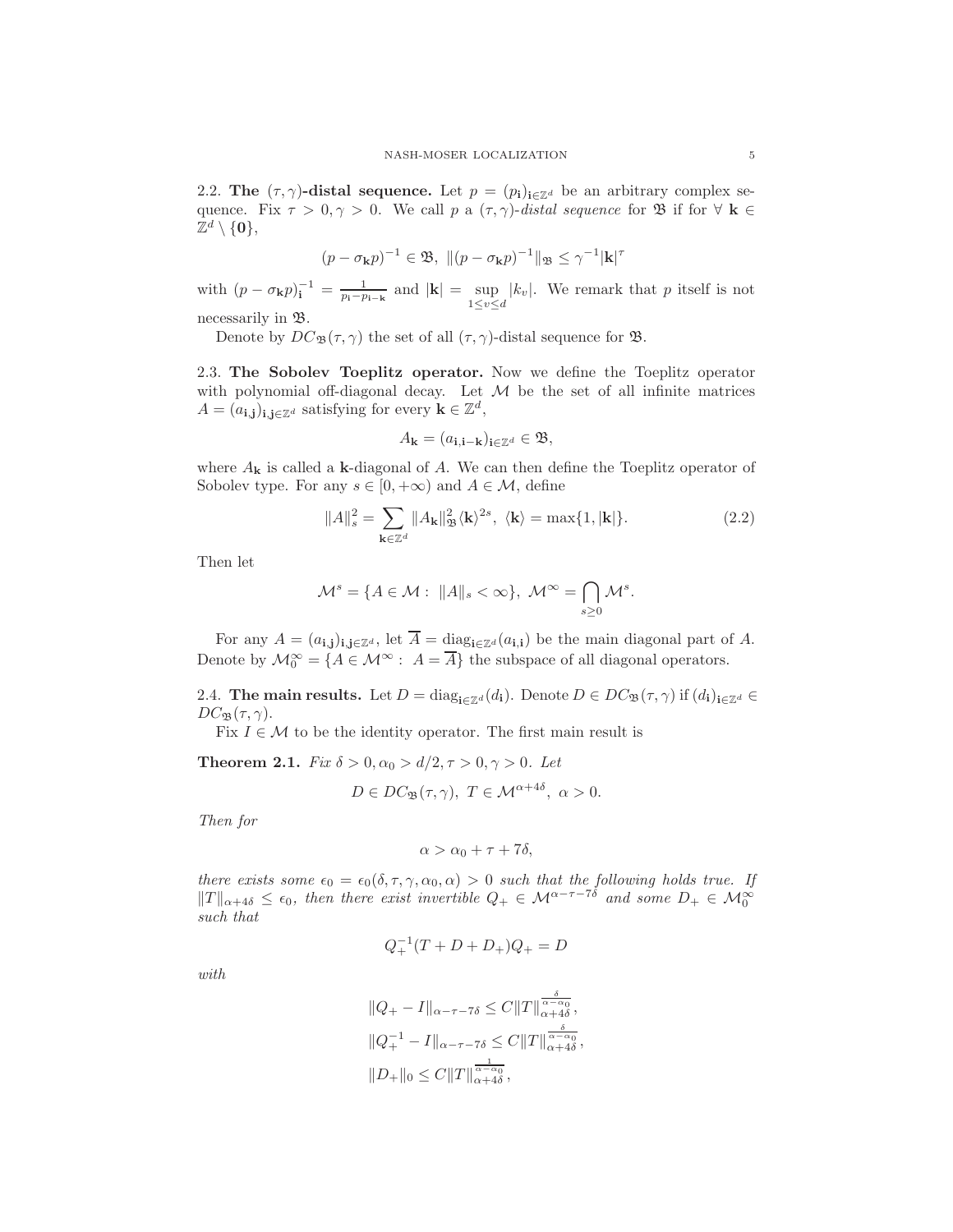*where*  $C = C(\delta, \tau, \alpha_0, \alpha) > 0$ *. Moreover, if both* T and D are real symmetric, then

$$
U^{-1}(T+D+D_+)U = D,
$$
  

$$
||U-I||_{\alpha-\tau-\tau\delta} \leq C||T||_{\alpha+4\delta}^{\frac{\delta}{\alpha-\alpha_0}},
$$

where  $U = Q_{+}(Q_{+}^{t}Q_{+})^{-\frac{1}{2}}$  is a unitary operator with  $Q_{+}^{t}$  denoting the transpose of  $Q_{+}$ .

Remark 2.1. We would like to remark that we have obtained a quantitative (probably sharp) lower bound on the regularity of  $T$ . Namely,

<span id="page-5-0"></span>
$$
T \in \mathcal{M}^s \text{ with } s > d/2 + \tau. \tag{2.3}
$$

In fact, we have that  $\delta > 0$  can be arbitrary. If  $s > d/2 + \tau$ , we let  $\zeta = s - d/2 - \tau >$ 0,  $\alpha = d/2 + \tau + \zeta/10$ ,  $\delta = \zeta/1000$ ,  $\alpha_0 = d/2 + \zeta/100$ . Then it is easy to check that all the conditions of the theorem are satisfied in this case. Indeed, the lower bound  $d/2 + \tau$  can be explained as follows:  $d/2$  gives the tame information, and  $\tau$ the loss of "derivatives".

The second main result is

<span id="page-5-1"></span>**Theorem 2.2.** *Fix*  $\delta > 0, \alpha_0 > d/2, \tau > 0, \gamma > 0$ *. Let* 

 $T \in \mathcal{M}^{\alpha+4\delta}, \ \alpha > 0$ 

*Assume*  $D + D' \in DC_{\mathfrak{B}}(\tau, \gamma)$  *for any*  $D' \in \mathcal{M}_0^{\infty}$  *with*  $||D'||_0 \leq \eta$  ( $\eta > 0$ ). Then for

$$
\alpha > \alpha_0 + \tau + 7\delta,
$$

*there exists some*  $\epsilon_0 = \epsilon_0(\eta, \delta, \tau, \gamma, \alpha_0, \alpha) > 0$  *such that the following holds true. If*  $||T||_{\alpha+4\delta} \leq \epsilon_0$ , then there exist invertible  $Q_+ \in \mathcal{M}^{\alpha-\tau-7\delta}$  and some  $D_+ \in \mathcal{M}_0^{\infty}$ *such that*

 $Q_+^{-1}(T+D)Q_+ = D + D_+$ 

$$
f_{\rm{max}}
$$

*with*

$$
||Q_{+} - I||_{\alpha-\tau-\tau\delta} \leq C||T||_{\alpha+\frac{\delta}{4+\delta}},
$$
  

$$
||Q_{+}^{-1} - I||_{\alpha-\tau-\tau\delta} \leq C||T||_{\alpha+\frac{\delta}{4+\delta}},
$$
  

$$
||D_{+}||_{0} \leq C||T||_{\alpha+\frac{4\delta}{4+\delta}},
$$

*where*  $C = C(\delta, \tau, \alpha_0, \alpha) > 0$ *. Moreover, if both* T and D are real symmetric, then

$$
U^{-1}(T+D)U = D + D_+,
$$
  

$$
||U - I||_{\alpha - \tau - 7\delta} \le C||T||_{\alpha + 4\delta}^{\frac{\delta}{\alpha - \alpha_0}}
$$

,

*where*  $U = Q_{+}(Q_{+}^{t}Q_{+})^{-\frac{1}{2}}$  *is a unitary operator.* 

Remark 2.2. This theorem shows that if the non-resonant condition is stable under small perturbations, then we can treat the direct problem and obtain the reducibility of the original operator  $T + D$ .

$$
_{\rm 6}
$$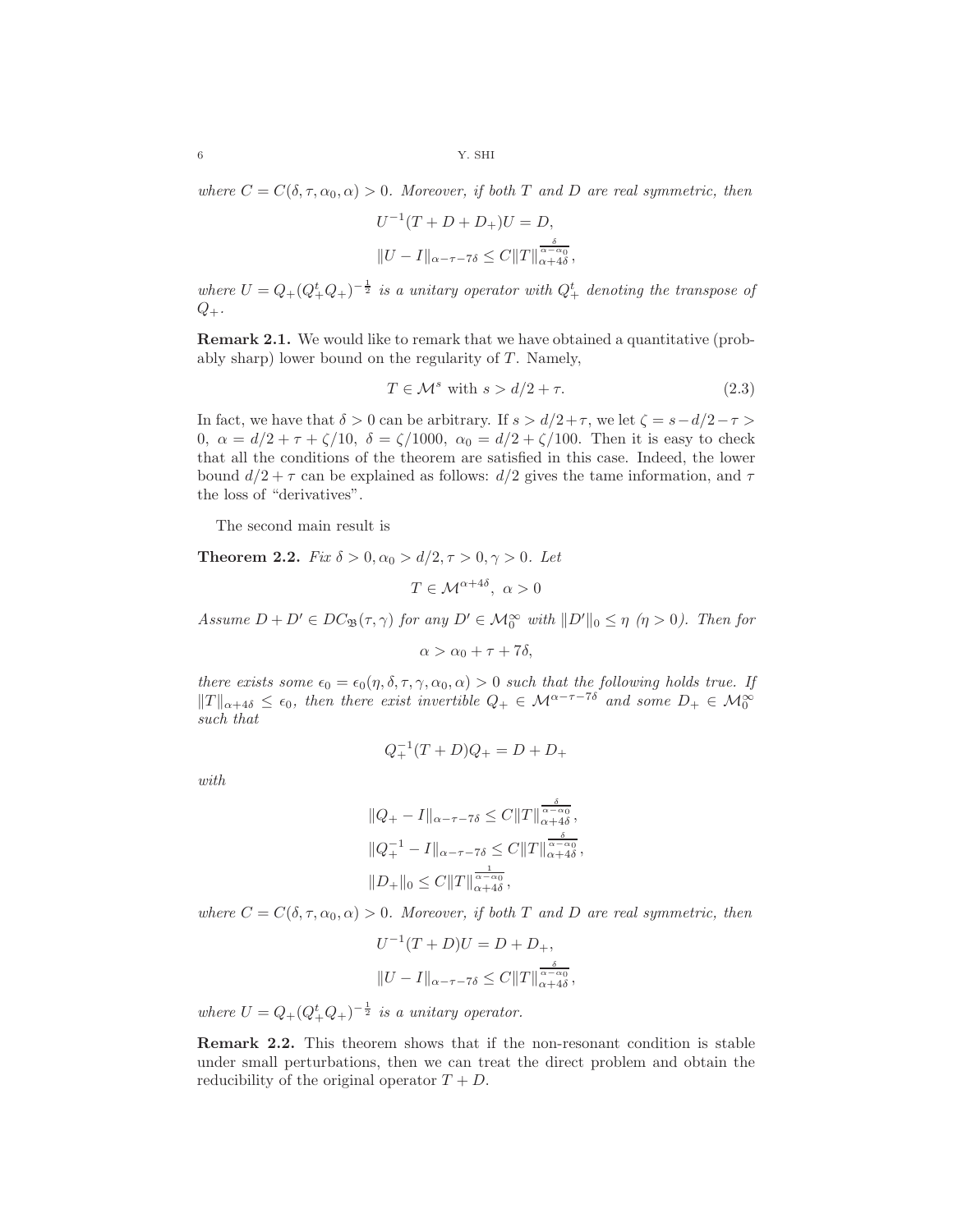2.5. Power-law localization. Now we can apply the above theorems to obtain the (inverse) *power-law* localization.

Consider the *polynomial* long-range hopping operator

$$
(T_{\phi}u)_\mathbf{i} = \sum_{\mathbf{j}\in\mathbb{Z}^d} \phi_{\mathbf{i}-\mathbf{j}}u_\mathbf{j}, \ \phi = (\phi_\mathbf{i})_{\mathbf{i}\in\mathbb{Z}^d} \in \mathbb{R}^{\mathbb{Z}^d},\tag{2.4}
$$

$$
|\phi_{\mathbf{i}}| \le |\mathbf{i}|^{-s} \text{ for } \mathbf{i} \in \mathbb{Z}^d \setminus \{\mathbf{0}\}, \ \phi_{\mathbf{0}} = 0. \tag{2.5}
$$

Obviously,  $T_{\phi} \in \mathcal{M}^{s'}$  for  $0 \leq s' < s - d/2$ . The first application is

<span id="page-6-3"></span>**Corollary 2.3.** *Fix*  $\alpha_0 > d/2, \tau > 0, \gamma > 0$  *and*  $\delta > 0$ *. Assume that*  $T_{\phi}$  *is given by* [\(2.4\)](#page-6-0) *and* [\(2.5\)](#page-6-1) *with*

<span id="page-6-2"></span><span id="page-6-1"></span><span id="page-6-0"></span>
$$
s > \alpha_0 + \tau + d/2 + 12\delta. \tag{2.6}
$$

 $Let D = \text{diag}_{\mathbf{i} \in \mathbb{Z}^d}(d_{\mathbf{i}}) \in DC_{\mathfrak{B}}(\tau, \gamma)$ *. Then there is*  $\epsilon_0 = \epsilon_0(s, d, \delta, \tau, \gamma, \alpha_0) > 0$  *so that*  $for ||T_{\phi}||_{s-d/2-\delta} \leq \epsilon_0$ , the following holds true. There exists some  $D' = \text{diag}_{i \in \mathbb{Z}^d}(d'_i)$ *with*

$$
D' - D \in \mathcal{M}_0^{\infty}, \ \|D - D'\|_0 \le C \|T_{\phi}\|_{s-d/2-\delta}^{\frac{1}{s-d/2-\delta-\alpha_0}}
$$

*such that*

$$
H' = T_{\phi} + D'
$$

*has pure point spectrum with a complete set of polynomially localized eigenfunctions*  ${e_{\bf k}}_{\bf k\in\mathbb{Z}^d}$  *satisfying* 

$$
|(e_{\mathbf{k}})_{\mathbf{i}}| \leq 2\langle \mathbf{i} - \mathbf{k} \rangle^{-s+\tau+d/2+12\delta}
$$
 for  $\mathbf{i}, \mathbf{k} \in \mathbb{Z}^d$ .

*Moreover, if*  $(d_i)_{i \in \mathbb{Z}^d}$  *is a real-valued sequence, then the spectrum of*  $H'$  *is equal to the closure of the sequence*  $(d_i)_{i \in \mathbb{Z}^d}$  *in*  $\mathbb{R}$ *.* 

**Remark 2.3.** Recalling  $(2.3)$  and  $(2.5)$ , we also have a quantitative lower bound on the regularity of  $\phi$ , i.e.,

$$
|\phi_{\mathbf{i}}| \le |\mathbf{i}|^{-s} \text{ with } s > d + \tau.
$$

This is interesting if one is familiar with the random power-law localization. Consider now  $H_{\omega} = \varepsilon T_{\phi} + d_{i}(\omega)\delta_{ii'}$ , where  $(d_{i}(\omega))_{i\in\mathbb{Z}^{d}}$  is a sequence of *i.i.d.* random variables having uniform distribution on  $[0, 1]$ . Then by developing the remarkable fractional moment method, Aizenman-Molchanov [\[AM93\]](#page-36-18) showed that for

$$
|\phi_{\mathbf{i}}| \leq |\mathbf{i}|^{-s} \text{ with } s > d,
$$

 $H_{\omega}$  exhibits power-law localization for small  $\varepsilon$  and a.e.  $\omega$ .

*Proof.* We apply Theorem [2.1](#page-4-1) with

$$
\alpha = s - d/2 - 5\delta.
$$

Since  $(2.6)$  and  $(2.5)$ , we have

$$
T_{\phi} \in \mathcal{M}^{s-d/2-\delta} = \mathcal{M}^{\alpha+4\delta},
$$
  
\n
$$
\alpha = s - d/2 - 5\delta > \alpha_0 + \tau + 7\delta.
$$

Hence using Theorem [2.1](#page-4-1) implies that if  $||T_{\phi}||_{s-d/2-\delta} \ll 1$ , there are  $Q_+ \in \mathcal{M}, D_+ \in$  $\mathcal{M}_0^{\infty}$  so that

$$
Q_+^{-1}(T_{\phi} + D + D_+)Q_+ = D
$$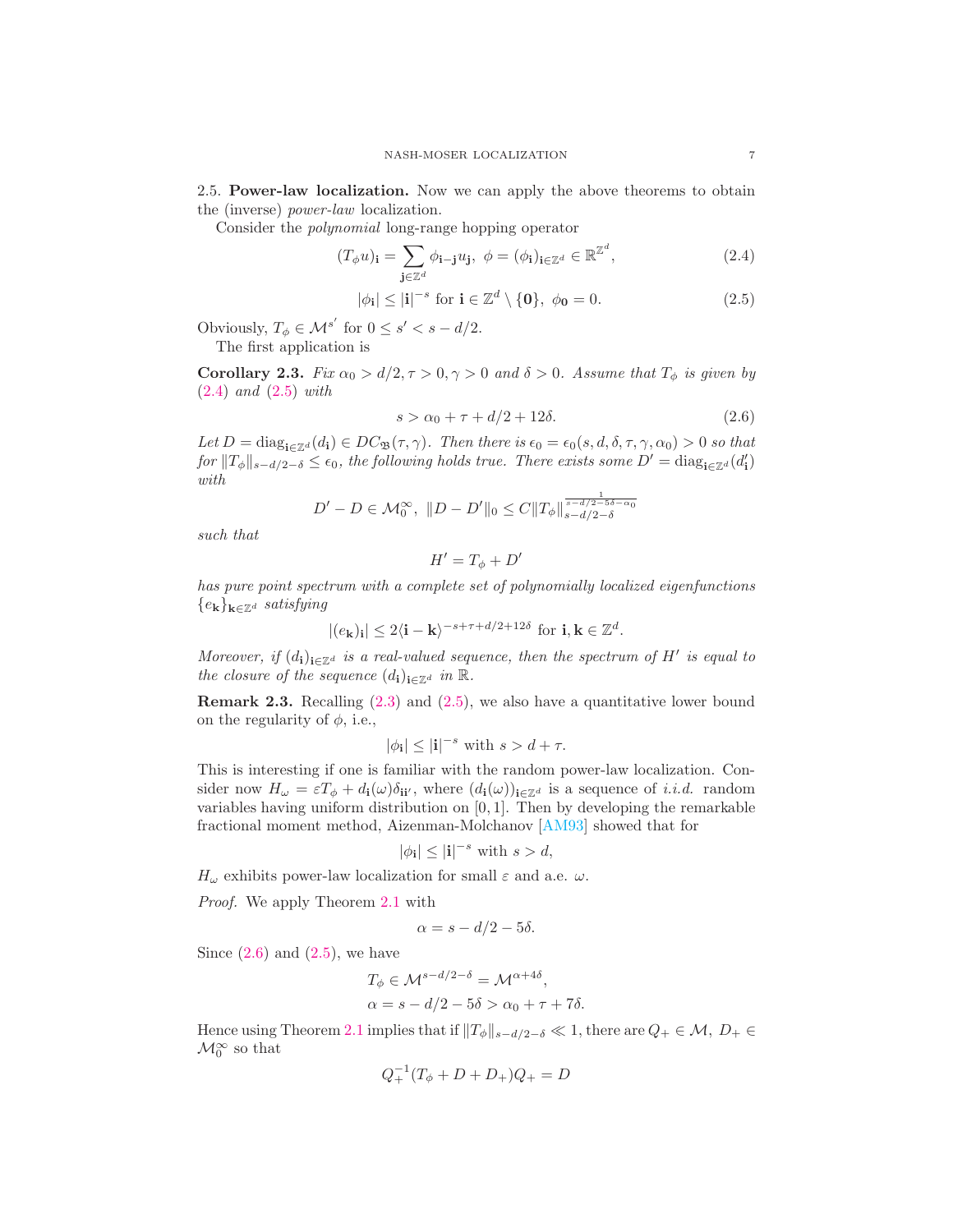and

$$
||D_{+}||_{0} \leq C||T_{\phi}||_{s-d/2-\delta}^{\frac{1}{s-d/2-5\delta-\alpha_{0}}},\tag{2.7}
$$

$$
||Q_{+} - I||_{s-d/2-\tau-12\delta} \leq C||T_{\phi}||_{s-d/2-\delta}^{\frac{s-d/2-5\delta-\alpha_{0}}{s-d/2-\delta}}.
$$
\n(2.8)

We let  $D' = D + D_+$ . Then the estimate on  $D' - D$  follows from [\(2.7\)](#page-7-0).

Next, note that D is a diagonal operator. Then the standard basis  $\{\delta_{\mathbf{k}}\}_{\mathbf{k}\in\mathbb{Z}^d}$  of  $\ell^2(\mathbb{Z}^d)$  is a complete set of eigenfunctions of D with eigenvalues  $\{d_k\}_{k\in\mathbb{Z}^d}$ . Then

<span id="page-7-1"></span><span id="page-7-0"></span>
$$
H'Q_{+}\delta_{\mathbf{k}} = Q_{+}D\delta_{\mathbf{k}} = d_{\mathbf{k}}Q_{+}\delta_{\mathbf{k}},
$$

which implies  $\{e_k\}_{k\in\mathbb{Z}^d}$   $(e_k = Q_+\delta_k)$  may be a *complete set of eigenfunctions* of  $H'$ . Indeed, we obtain since  $(2.8)$ 

$$
||Q_{+}||_{s-d/2-\tau-12\delta} \leq 2 \text{ if } ||T_{\phi}||_{s-d/2-\delta} \ll 1,
$$

which together with  $(2.1)$  implies

$$
|(Q+\delta_{\mathbf{k}})_\mathbf{i}| = |(Q_+)_{\mathbf{i},\mathbf{k}}| = |(Q_+)_{\mathbf{i}-\mathbf{k}}(\mathbf{i})| \le ||(Q_+)_{\mathbf{i}-\mathbf{k}}||_{\infty}
$$
  
\n
$$
\le ||(Q_+)_{\mathbf{i}-\mathbf{k}}||_{\mathfrak{B}} \le ||Q_+||_{s-d/2-\tau-12\delta}\langle \mathbf{i}-\mathbf{k}\rangle^{-s+d/2+\tau+12\delta}
$$
  
\n
$$
\le 2\langle \mathbf{i}-\mathbf{k}\rangle^{-s+d/2+\tau+12\delta},
$$

where  $(Q_+)_{i-k}$  denotes the  $i - k$  diagonal of  $Q_+$ . Since

$$
s - d/2 - \tau - 12\delta > \alpha_0 > d/2,
$$

we have  $e_k \in \ell^2(\mathbb{Z}^d)$ . This shows that  $\{e_k\}_{k \in \mathbb{Z}^d}$  are eigenfunctions of H'. We then show the *completeness*. Denote by  $(\cdot, \cdot)$  the standard inner product on  $\ell^2(\mathbb{Z}^d)$ . Let  $\varphi \in \ell^2(\mathbb{Z}^d)$  and suppose for all  $\mathbf{k} \in \mathbb{Z}^d$ ,  $(\varphi, e_{\mathbf{k}}) = 0$ . It suffices to show  $\varphi = 0$ . Assume  $\varphi \neq 0$ . Choose a  $\mathbf{k} \in \mathbb{Z}^d$  so that  $|\varphi_{\mathbf{k'}}| \leq |\varphi_{\mathbf{k}}|$  for all  $\mathbf{k'} \in \mathbb{Z}^d$ . Then  $\varphi_{\mathbf{k}} \neq 0$ However, we have

$$
0 = (\varphi, e_{\mathbf{k}}) = \varphi_{\mathbf{k}} + (\varphi, (Q_{+} - I)\delta_{\mathbf{k}}),
$$

which together with  $(2.8)$  implies

$$
|\varphi_{\mathbf{k}}| = |(\varphi, (Q_{+} - I)\delta_{\mathbf{k}})| \leq |\varphi_{\mathbf{k}}| \sum_{\mathbf{j} \in \mathbb{Z}^{d}} |(Q_{+} - I)_{\mathbf{j}, \mathbf{k}}|
$$
  

$$
\leq |\varphi_{\mathbf{k}}| \sum_{\mathbf{j} \in \mathbb{Z}^{d}} ||(Q_{+} - I)_{\mathbf{j} - \mathbf{k}}||_{\mathfrak{B}}
$$
  

$$
\leq ||Q_{+} - I||_{\alpha_{0}} |\varphi_{\mathbf{k}}| \sum_{\mathbf{j} \in \mathbb{Z}^{d}} \langle \mathbf{j} - \mathbf{k} \rangle^{-\alpha_{0}}
$$
  

$$
\leq C ||T_{\phi}||_{\substack{s = d/2 - 5\delta - \alpha_{0} \\ s = d/2 - \delta}}^{\delta} |\varphi_{\mathbf{k}}| = o(1) |\varphi_{\mathbf{k}}|.
$$

This contradicts  $\varphi_{\mathbf{k}} \neq 0$ . We have proven the *completeness*.

Finally, if  $(d_i)_{i \in \mathbb{Z}^d} \in \mathbb{R}^{\mathbb{Z}^d}$ , then  $Q_+$  can be replaced with a unitary operator. Consequently, the spectrum of  $H'$  is equal to that of  $D$ .

This proves Corollary [2.3.](#page-6-3)

<span id="page-7-2"></span>Corollary 2.4. *Fix*  $\alpha_0 > d/2, \tau > 0, \gamma > 0$  *and*  $\delta > 0$ *. Assume that*  $T_{\phi}$  *is given by* [\(2.4\)](#page-6-0) *and* [\(2.5\)](#page-6-1) *with*

$$
s > \alpha_0 + \tau + d/2 + 12\delta.
$$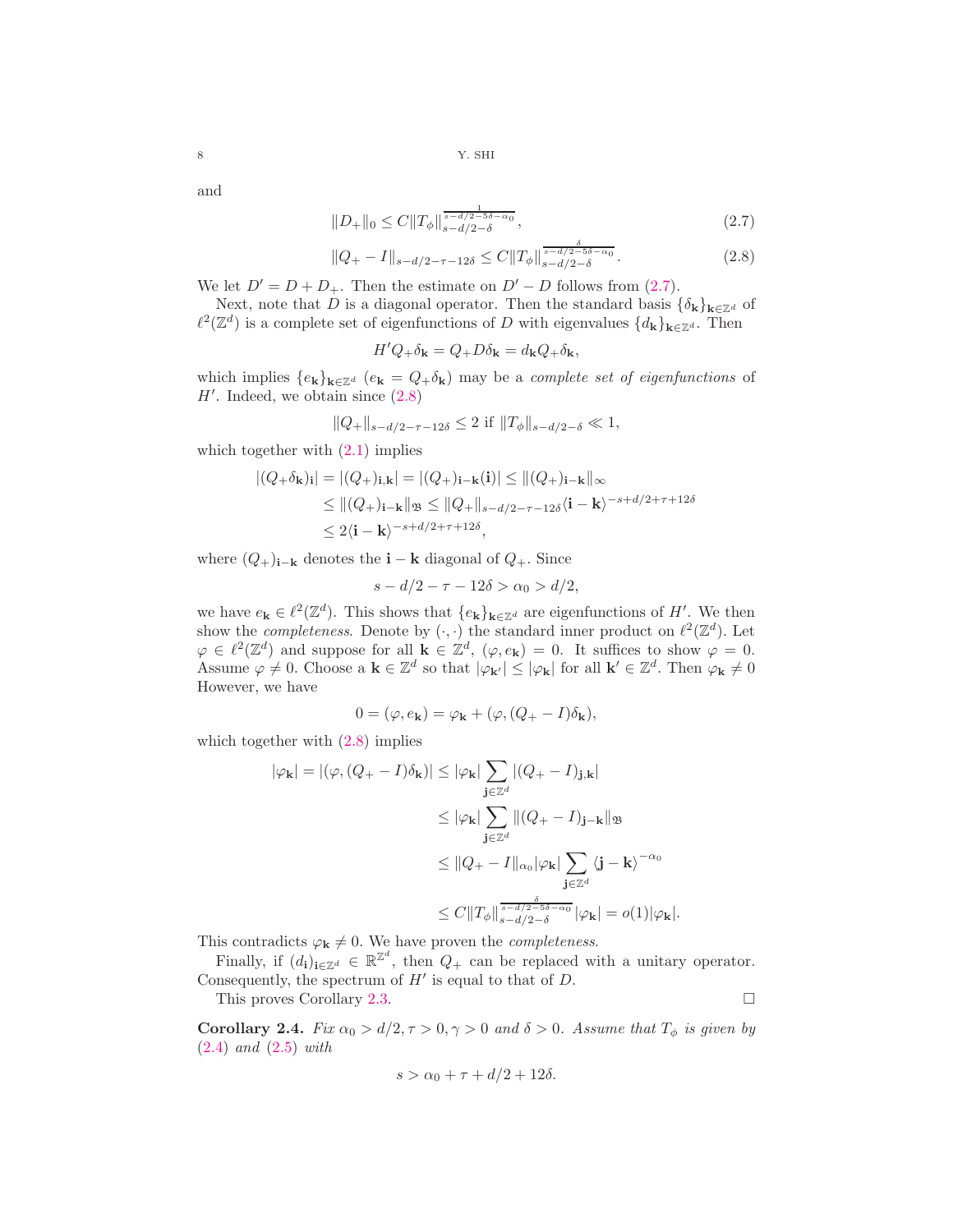*Let*  $D = \text{diag}_{i \in \mathbb{Z}^d}(d_i) \in DC_{\mathfrak{B}}(\tau, \gamma)$ *. Assume further*  $(p_i + d_i)_{i \in \mathbb{Z}^d} \in DC_{\mathfrak{B}}(\tau, \gamma)$ *for each*  $P = \text{diag}_{i \in \mathbb{Z}^d}(p_i) \in \mathcal{M}_0^{\infty}$  *satisfying*  $||P||_0 \leq \eta, \eta > 0$ . *Then there is*  $\epsilon_0 = \epsilon_0(\eta, s, d, \delta, \tau, \gamma, \alpha_0) > 0$  *so that for*  $\|\tilde{T}_{\phi}\|_{s-d/2-\delta} \leq \epsilon_0$ *, the following holds true. There exists some*  $D' = \text{diag}_{\mathbf{i} \in \mathbb{Z}^d} (d'_\mathbf{i})$  *with* 

$$
D' - D \in \mathcal{M}_0^{\infty}, \ \|D - D'\|_0 \le C \|T_{\phi}\|_{s-d/2-\delta}^{\frac{1}{s-d/2-5\delta - \alpha_0}}
$$

*such that*

$$
H = T_{\phi} + D
$$

*has pure point spectrum with a complete set of polynomially localized eigenfunctions* {ek}k∈Z<sup>d</sup> *satisfying*

$$
|(e_{\mathbf{k}})_{\mathbf{i}}| \leq 2\langle \mathbf{i} - \mathbf{k} \rangle^{-s+\tau+d/2+12\delta}
$$
 for  $\mathbf{i}, \mathbf{k} \in \mathbb{Z}^d$ .

*Moreover, if*  $(d_i)_{i \in \mathbb{Z}^d}$  *is a real-valued sequence, then the spectrum of* H *is equal to the closure of the sequence*  $(d'_i)_{i \in \mathbb{Z}^d}$  *in*  $\mathbb{R}$ *.* 

*Proof.* Recalling Theorem [2.2,](#page-5-1) the proof is similar to that of Corollary [2.3.](#page-6-3) We omit the details here.  $\Box$ 

2.6. Application to almost-periodic operators. In this section we apply our results to some concrete examples of almost-periodic operators and prove corresponding (inverse) power-law localization.

**Example 2.5.** We revisit Pöschel's limit-periodic potentials. Let  $P$  denote the set of all  $(a_i)_{i\in\mathbb{Z}^d}$  with period  $2^n, n \geq 0$ , i.e.,  $a_i = a_j$  if  $i - j \in 2^n \mathbb{Z}^d$ . Define  $\mathfrak L$  to be the closure of P in the  $\|\cdot\|_{\infty}$  norm. Then  $\mathfrak{L}$  is a translation invariant Banach algebra. In the following we generalize Pöschel's results to the polynomial long-range hopping case: There exists some polynomial long-range hopping limit-periodic operator of which the spectrum is pure point and can be either  $[0, 1]$ , or the standard Cantor set. Precisely, we have

Corollary 2.6. *Fix*  $\alpha_0 > d/2$  *and*  $\delta > 0$ *. Assume that*  $T_{\phi}$  *is given by* [\(2.4\)](#page-6-0) *and* [\(2.5\)](#page-6-1) *with*

$$
s > \alpha_0 + (\log_2 3 + 1/2)d + 12\delta.
$$

*Then there is*  $\epsilon_0 = \epsilon_0(s, d, \delta, \alpha_0) > 0$  *so that for*  $||T_{\phi}||_{s-d/2-\delta} \leq \epsilon_0$ , the following *holds true. There exists some*  $d' \in \mathcal{L}$  *such that* 

$$
H' = T_{\phi} + d_{\mathbf{i}}' \delta_{\mathbf{i} \mathbf{i}'}
$$

*has pure point spectrum with a complete set of polynomially localized eigenfunctions*  ${e_{\bf k}}_{\bf k\in\mathbb{Z}^d}$  *satisfying* 

$$
|(e_{\mathbf{k}})_{\mathbf{i}}| \leq 2\langle \mathbf{i} - \mathbf{k} \rangle^{-s + (\log_2 3 + 1/2)d + 12\delta}
$$
 for  $\mathbf{i}, \mathbf{k} \in \mathbb{Z}^d$ .

*Moreover, the spectrum of* H′ *can be either* [0, 1]*, or be a Cantor set of zero Lebesgue measure.*

**Remark 2.4.** We refer to  $\left[\text{Avi}09,\text{DG}10,\text{DG}11,\text{DG}13\right]$  for more results on Schrödinger operators with limit-periodic potentials.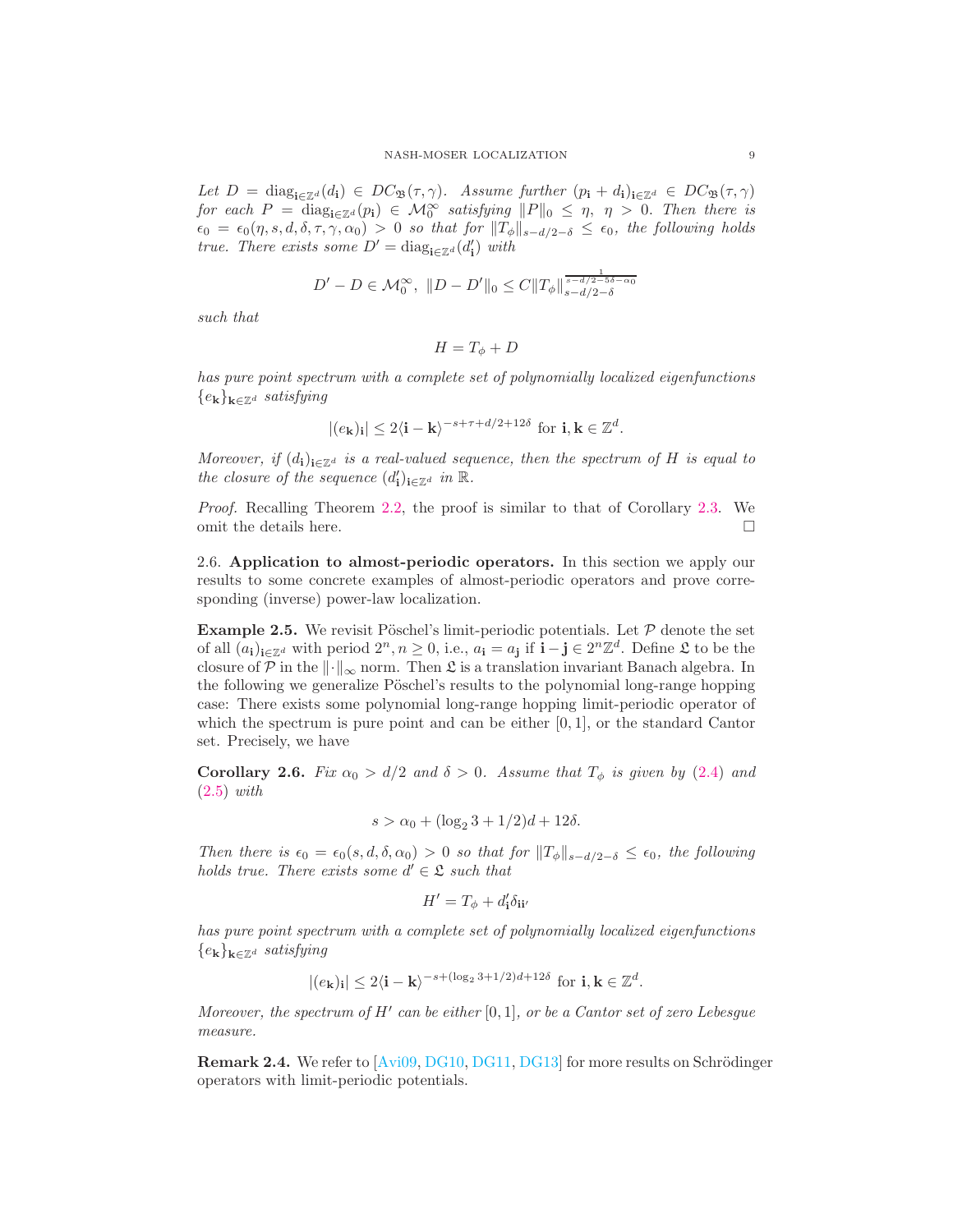*Proof.* It needs to construct limit-periodic sequences and then apply Corollary [2.3.](#page-6-3)

Such sequences were introduced by Pöschel [Pös83]. First, for any  $v > 0$ , define characteristic function  $\chi_{A_v}: \mathbb{Z} \to \{0,1\}$ , where  $A_v = \bigcup_{n \in \mathbb{Z}} [n2^v, n2^v + 2^{v-1}]$  for even v, and  $A_v = \bigcup_{n \in \mathbb{Z}} [n2^v + 2^{v-1}, n2^v + 2^v)$  for odd v. Then the desired sequences  $d'' = (d''_1)_{i \in \mathbb{Z}^d}$  and  $d''' = (d'''_1)_{i \in \mathbb{Z}^d}$  are defined by

$$
d_{\mathbf{i}}'' = \sum_{v=1}^{\infty} \sum_{u=1}^{d} \chi_{A_v}(i_u) 2^{-(v-1)d-u}, \ \mathbf{i} = (i_1, \cdots, i_d) \in \mathbb{Z}^d,
$$
  

$$
d_{\mathbf{i}}''' = 2 \sum_{v=1}^{\infty} \sum_{u=1}^{d} \chi_{A_v}(i_u) 3^{-(v-1)d-u}, \ \mathbf{i} = (i_1, \cdots, i_d) \in \mathbb{Z}^d.
$$

Pöschel (see **Example 1** and 2 in [Pös83]) has proven that  $d'' \in \mathfrak{L}$  is a  $(d, 16^{-d})$ distal sequence for  $\mathfrak{L}$ , and  $d'''$  is a  $(d \log_2 3, 3^{-d})$ -distal one. Moreover,  $\{d''_i\}$  is dense in  $[0, 1]$ , and  $\{d'''_i\}$  is dense in the standard Cantor set of real numbers in  $[0, 1]$ .

Finally, it suffices to apply Corollary [2.3](#page-6-3) with  $\tau = d \log_2 3, \gamma = 16^{-d}$  and  $D =$ diag<sub>i∈Z</sub><sup>d</sup>(d'') or D = diag<sub>i∈Z</sub><sup>d</sup>(d''' ).  $\Box$ 

In the following we apply Corollary [2.3](#page-6-3) and [2.4](#page-7-2) to the quasi-periodic operators case. For  $x \in \mathbb{R}, \vec{\omega} = (\omega_1, \dots, \omega_d) \in \mathbb{R}^d, \mathbf{i} \in \mathbb{Z}^d$ , define

$$
||x||_{\mathbb{R}/\mathbb{Z}} = \inf_{k \in \mathbb{Z}} |x - k|, \ \mathbf{i} \cdot \vec{\omega} = \sum_{v=1}^d i_v \omega_v.
$$

We have

<span id="page-9-1"></span>Corollary 2.7. *Fix*  $\alpha_0 > d/2, \tau > 0, \gamma > 0$  *and*  $\delta > 0$ *. Assume that*  $T_{\phi}$  *is given by* [\(2.4\)](#page-6-0) *and* [\(2.5\)](#page-6-1) *with*

<span id="page-9-0"></span>
$$
s > \alpha_0 + \tau + d/2 + 12\delta.
$$

Let  $(\mathfrak{F}, \|\cdot\|_{\mathfrak{F}})$  be a translation invariant Banach algebra of functions defined on  $\mathbb{C}$ , and let  $\vec{\omega} \in \mathbb{R}^d$ . If f *is an arbitrary function satisfying* 

$$
(f - \sigma_{\mathbf{i} \cdot \vec{\omega}} f)^{-1} \in \mathfrak{F} \text{ and } \|(f - \sigma_{\mathbf{i} \cdot \vec{\omega}} f)^{-1}\|_{\mathfrak{F}} \le \gamma^{-1} |\mathbf{i}|^{\tau} \text{ for } \forall \mathbf{i} \in \mathbb{Z}^d \setminus \{\mathbf{0}\} \tag{2.9}
$$

with  $(\sigma_{i\omega} f)(x) = f(x - i \cdot \vec{\omega})$ , then there is some  $\epsilon_0 = \epsilon_0(s, d, \delta, \tau, \gamma, \alpha_0) > 0$  so *that for*  $||T_{\phi}||_{s-d/2-\delta} \leq \epsilon_0$ , the following holds true. There exists a function f' with  $||f' - f||_{\mathfrak{F}} \leq C ||T_{\phi}||_{s-d/2-\delta}^{\frac{1}{s-d/2-5\delta-\alpha_0}}$  such that

$$
H' = T_{\phi} + f'(\mathbf{i} \cdot \vec{\omega}) \delta_{\mathbf{ii}'}
$$

*has pure point spectrum with a complete set of polynomially localized eigenfunctions*  ${e_{\bf k}}_{\bf k\in\mathbb{Z}^d}$  *satisfying* 

$$
|(e_{\mathbf{k}})_{\mathbf{i}}| \leq 2\langle \mathbf{i} - \mathbf{k} \rangle^{-s+\tau+d/2+12\delta}
$$
 for  $\mathbf{i}, \mathbf{k} \in \mathbb{Z}^d$ .

*Moreover, if* f *is a real-valued function, then spectrum of* H′ *is equal to the closure of the sequence*  $(f(i \cdot \vec{\omega}))_{i \in \mathbb{Z}^d}$  *in*  $\mathbb{R}$ *.* 

*If the condition* [\(2.9\)](#page-9-0) *holds for all*  $f'$  *with*  $||f' - f||_{\mathfrak{F}} \leq \eta$ , *then the above statement also holds true with the role of* f, f′ *interchanged.*

*Proof.* As done in Pöschel [Pös83], we first define sequence Banach algebra  $(\mathfrak{B}, \| \cdot \|)$  $\ket{\mathfrak{B}}$  via the following: Let  $\mathfrak{B}$  be the set of all sequence  $(a_i)_{i\in\mathbb{Z}^d}$  satisfying  $a_i = f(i\cdot\vec{\omega})$ for some  $f \in \mathfrak{F}$ . Define  $||a||_{\mathfrak{B}} = \inf_{f \in \mathfrak{F}, f(i \cdot \vec{\omega})=a_i} ||f||_{\mathfrak{F}}$ . Pöschel has proven that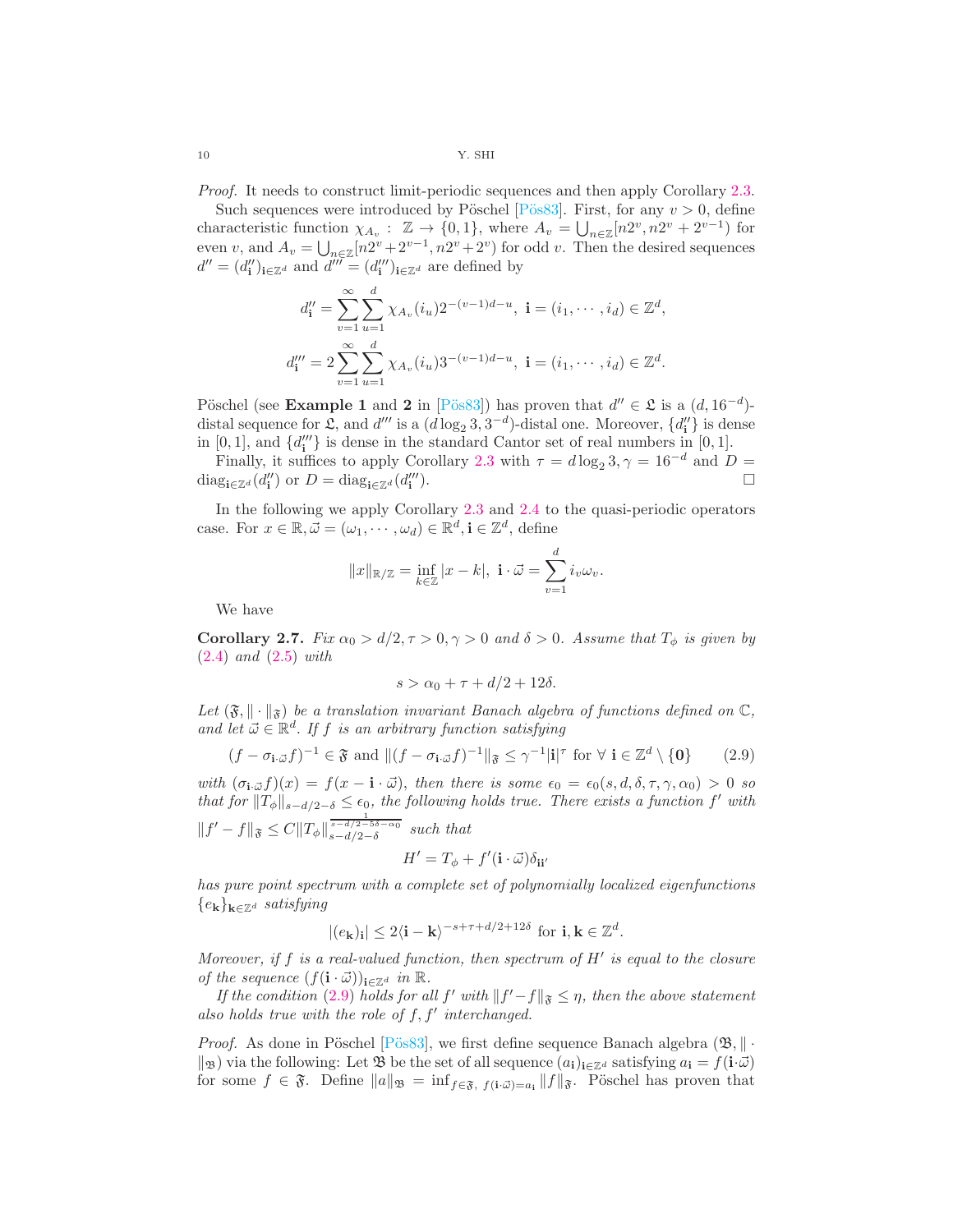$(\mathfrak{B}, \|\cdot\|_{\mathfrak{B}})$  is a translation invariant Banach algebra. Thus to prove the corollary, it suffices to use Corollary 2.3 and 2.4 in this setting. it suffices to use Corollary [2.3](#page-6-3) and [2.4](#page-7-2) in this setting.

In the following we assume  $\vec{\omega}$  satisfies the Diophantine condition

<span id="page-10-0"></span>
$$
\|\mathbf{i} \cdot \vec{\omega}\|_{\mathbb{R}/\mathbb{Z}} \ge \frac{\gamma}{|\mathbf{i}|^{\tau}} \text{ for } \forall \ \mathbf{i} \in \mathbb{Z}^d \setminus \{\mathbf{0}\}. \tag{2.10}
$$

Example 2.8 (Meromorphic potential, [\[BLS83,](#page-36-1) [Sar82\]](#page-37-0)). This type of potentials was first introduced by [\[BLS83\]](#page-36-1), which includes the Maryland potential [\[GFP82\]](#page-36-14) and Sarnak's potential [\[Sar82\]](#page-37-0) as special cases. More precisely, if  $r > 0$ ,  $\mathfrak{H}_r$  denotes the set of period 1 holomorphic functions on  $\mathcal{D}_r = \{z \in \mathbb{C} : |\Im z| < r\}$  satisfying

$$
||f||_{\mathfrak{H}_r} := \sup_{z \in \mathcal{D}_r} \left( |f(z)| + \left| \frac{df(z)}{dz} \right| \right) < \infty.
$$

Then  $(\mathfrak{H}_r, \|\cdot\|_{\mathfrak{H}_r})$  becomes a translation invariant Banach algebra (see [Pös83]).

Let  $\mathfrak{P}_r$  denote the set of period 1 meromorphic functions on  $\mathcal{D}_r$  satisfying

$$
f \in \mathfrak{P}_r \Leftrightarrow \exists c = c(r) > 0 \text{ s.t., } \inf_{x \in \mathbb{R}, z \in \mathcal{D}_r} |f(z) - f(z - x)| \ge c \|x\|_{\mathbb{R}/\mathbb{Z}}.
$$

We have

<span id="page-10-1"></span>**Lemma 2.9** ([\[BLS83\]](#page-36-1)). *Fix*  $r > 0$  *and let*  $\vec{\omega}$  *satisfy* [\(2.10\)](#page-10-0). *If*  $f \in \mathfrak{P}_r, 0 < r_1 < r$ , *then there are*  $C > 0, \eta > 0$  *so that for every*  $g \in \mathfrak{H}_r$  *with*  $||g||_{\mathfrak{H}_r} \leq \eta$ , *one has*  $f_1 = f + g \in \mathfrak{P}_{r-r_1}$  *and* 

$$
(f_1 - \sigma_{\mathbf{i} \cdot \vec{\omega}} f_1)^{-1} \in \mathfrak{H}_{r-r_1}, \ \|(f_1 - \sigma_{\mathbf{i} \cdot \vec{\omega}} f_1)^{-1}\|_{\mathfrak{H}_{r-r_1}} \leq C\gamma^{-1}|\mathbf{i}|^{\tau} \text{ for } \forall \ \mathbf{i} \neq \mathbf{0}.
$$

*Moreover, the functions*  $\tan(\pi z)$ ,  $\exp(2\pi\sqrt{-1}z) \in \mathfrak{P}_r$  *for any*  $r > 0$ *.* 

In this example we deal with

$$
H = T_{\phi} + f(\mathbf{i} \cdot \vec{\omega}) \delta_{\mathbf{i} \mathbf{i}'}, \ f \in \mathfrak{P}_r \ (r > 0). \tag{2.11}
$$

Combining Corollary [2.7](#page-9-1) and Lemma [2.9](#page-10-1) yields

Corollary 2.10. *Fix*  $\alpha_0 > d/2, \tau > 0, \gamma > 0$  *and*  $\delta > 0$ *. Assume that*  $T_{\phi}$  *is given by* [\(2.4\)](#page-6-0) *and* [\(2.5\)](#page-6-1) *with*

<span id="page-10-2"></span>
$$
s > \alpha_0 + \tau + d/2 + 12\delta.
$$

*Let*  $\vec{\omega}$  *satisfy* [\(2.10\)](#page-10-0)*, and let* H *be defined by* [\(2.11\)](#page-10-2)*. Then there is some*  $\epsilon_0$  =  $\epsilon_0(f, r, s, d, \delta, \tau, \gamma, \alpha_0) > 0$  *so that for*  $||T_{\phi}||_{s-d/2-\delta} \leq \epsilon_0$ *, H has pure point spectrum with a complete set of polynomially localized eigenfunctions*  $\{e_k\}_{k\in\mathbb{Z}^d}$  *satisfying* 

$$
|(e_{\mathbf{k}})_{\mathbf{i}}| \leq 2\langle \mathbf{i} - \mathbf{k} \rangle^{-s+\tau+d/2+12\delta}
$$
 for  $\mathbf{i}, \mathbf{k} \in \mathbb{Z}^d$ .

*In particular, the above statements hold true for*

$$
H = T_{\phi} + \tan(\pi \mathbf{i} \cdot \vec{\omega}) \delta_{\mathbf{ii}'}
$$

*and*

$$
H = T_{\phi} + \exp(2\pi\sqrt{-1}\mathbf{i}\cdot\vec{\omega})\delta_{\mathbf{ii'}}.
$$

**Remark 2.5.** (1). The Maryland type potential  $tan(i \cdot \vec{\omega})$  was first introduced in [\[GFP82\]](#page-36-14). It is well-known that the Maryland type models (even with an exponential long-range hopping) are solvable ones [\[GFP82,](#page-36-14) [FP84,](#page-36-23) [Sim85\]](#page-37-11). We refer to [\[JL17\]](#page-37-12) for an almost complete description of the spectral types for the standard Maryland model (i.e., the 1D Schrödinger operator with the Maryland potential).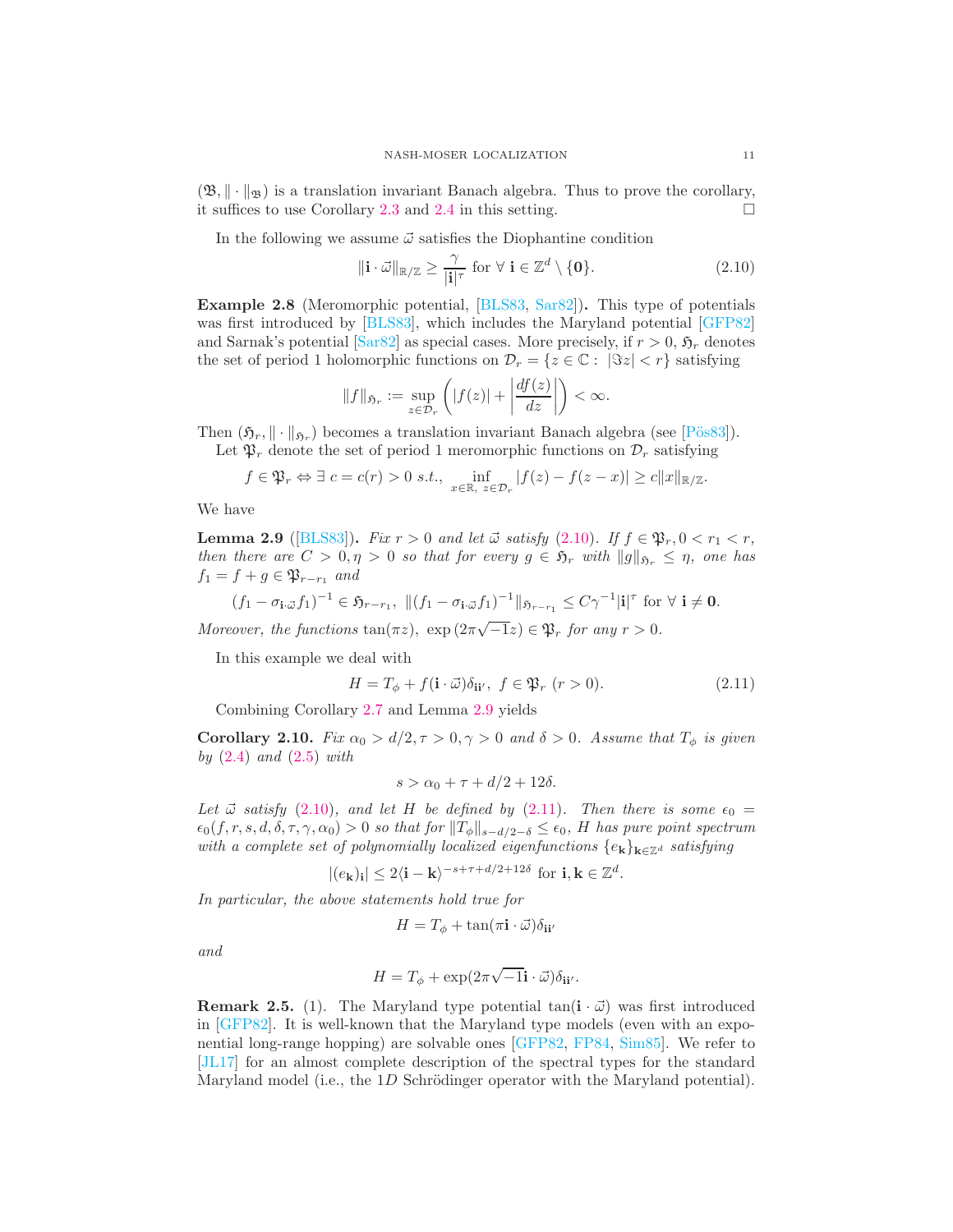Very recently, a Rayleigh-Schrödinger perturbation type method was developed by [\[KPS20\]](#page-37-13) to prove Anderson localization for some quasi-periodic operators with Maryland type potentials.

(2). The Schrödinger operator with the potential  $\exp(2\pi\sqrt{-1}\mathbf{i}\cdot\vec{\omega})$  was first introduced in [\[Sar82\]](#page-37-0), and is a typical non-normal operator. While the spectral theorem is not available for the non-normal operator, we can still define pure point spectrum for it: We say an arbitrary operator on  $\ell^2(\mathbb{Z}^d)$  is of pure point spectrum if it has a complete set of eigenfunctions.

**Example 2.11** (Discontinuous potential,  $[Cras3]$ ). Let  $\mathfrak{I}$  denote the space of all functions of period 1 and bounded variation with the norm

$$
||f||_{\mathfrak{I}} = \sup_{x \in \mathbb{R}} |f(x)| + ||f||_{BV},
$$

where  $\|\cdot\|_{BV}$  denotes the standard total variation. Then  $(\mathfrak{I}, \|\cdot\|_{\mathfrak{I}})$  is a translation invariant Banach algebra.

Obviously, a typical example of such a potential is  $f(x) = x \mod 1$  which has been previously studied by Craig [\[Cra83\]](#page-36-0).

In this example we study

$$
T_{\phi} + ((\mathbf{i} \cdot \vec{\omega}) \mod 1) \delta_{\mathbf{ii}'}
$$

<span id="page-11-0"></span>**Lemma 2.12** ([Pös83]). Let  $\vec{\omega}$  *satisfy* [\(2.10\)](#page-10-0), and let  $f(x) = x \mod 1$ . Then

$$
(f - \sigma_{\mathbf{i} \cdot \vec{\omega}} f)^{-1} \in \mathfrak{I}, \ \| (f - \sigma_{\mathbf{i} \cdot \vec{\omega}} f)^{-1} \|_{\mathfrak{I}} \leq \gamma^{-1} |\mathbf{i}|^{\tau} \text{ for } \mathbf{i} \neq \mathbf{0}.
$$

Combining Corollary [2.7](#page-9-1) and Lemma [2.12](#page-11-0) yields

Corollary 2.13. *Fix*  $\alpha_0 > d/2, \tau > 0, \gamma > 0$  *and*  $\delta > 0$ *. Assume that*  $T_{\phi}$  *is given by* [\(2.4\)](#page-6-0) *and* [\(2.5\)](#page-6-1) *with*

$$
s > \alpha_0 + \tau + d/2 + 12\delta.
$$

*Let*  $\vec{\omega}$  *satisfy* [\(2.10\)](#page-10-0). Then there is  $\epsilon_0 = \epsilon_0(s, d, \delta, \tau, \gamma, \alpha_0) > 0$  *so that for*  $||T_{\phi}||_{s-d/2-\delta} \le$  $\epsilon_0$ , the following holds true. There exists some  $d' \in \mathfrak{I}$  with

$$
||(x \mod 1) - d'||_{\mathfrak{I}} \leq C ||T_{\phi}||_{s-d/2-\delta}^{\frac{1}{s-d/2-5\delta-\alpha_0}}
$$

*such that*

$$
H' = T_{\phi} + d'(\mathbf{i} \cdot \vec{\omega}) \delta_{\mathbf{ii}'}
$$

*has pure point spectrum with a complete set of polynomially localized eigenfunctions*  ${e_{\bf k}}_{\bf k\in\mathbb{Z}^d}$  *satisfying* 

$$
|(e_{\mathbf{k}})_{\mathbf{i}}| \leq 2\langle \mathbf{i} - \mathbf{k} \rangle^{-s+\tau+d/2+12\delta}
$$
 for  $\mathbf{i}, \mathbf{k} \in \mathbb{Z}^d$ .

*Moreover, the point spectrum of*  $H'$  *is just the set*  $\{(\mathbf{i} \cdot \vec{\omega} \mod 1) : \mathbf{i} \in \mathbb{Z}^d\}.$ 

**Remark 2.6.** A natural generation of the potential x mod 1 is the so called Lipschitz monotone potential, which was introduced recently by [\[JK19\]](#page-37-14). In [\[JK19\]](#page-37-14), the authors proved all couplings localization for the  $1D$  quasi-periodic Schrödinger operator with a Lipschitz monotone potential.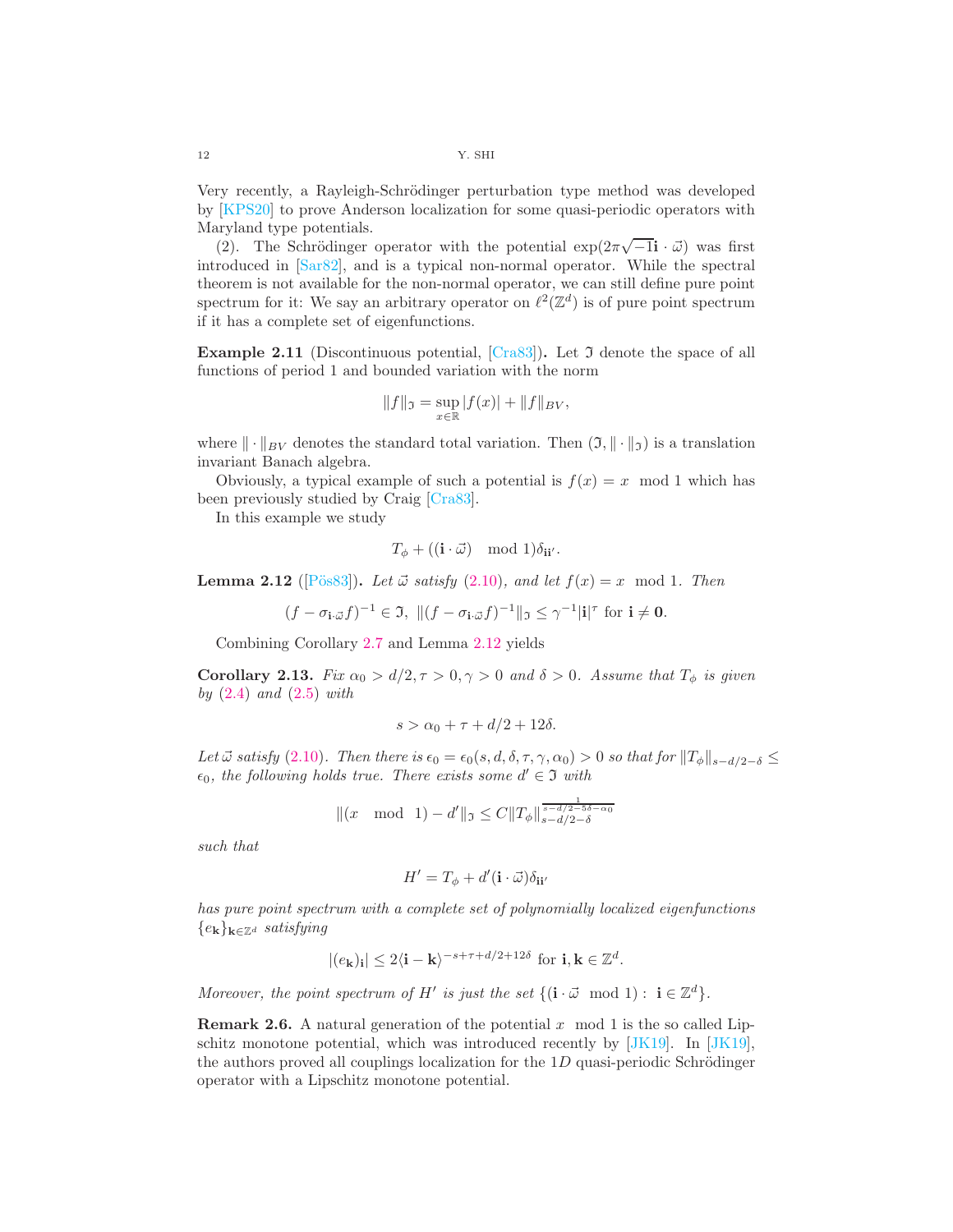#### 3. Preliminaries

## 3.1. The notation.

- Denote by  $I$  the identity operator on  $\mathcal{M}$ .
- For two operators  $X, Y$ , we define

$$
[X,Y] = XY - YX.
$$

- By  $C = C(f) > 0$ , we mean the constant C depends only on f.
- Typically, we write  $\mathbf{x} \in \mathbb{R}^d$  for a vector, and  $x \in \mathbb{R}$  for a scalar. If  $\mathbf{k} \in \mathbb{Z}^d$ , then let

$$
|\mathbf{k}| = \max_{1 \le v \le d} |k_v|, \ \langle \mathbf{k} \rangle = \max\{1, |\mathbf{k}|\}.
$$

- By  $\delta_{ij}$  we denote the Kronecker delta. Namely,  $\delta_{ii} = 1$ , and  $\delta_{ij} = 0$  if  $i \neq j$ .
- By diag<sub>i∈Z<sup>d</sup></sub>( $d_i$ ) we denote the diagonal matrix whose diagonal elements are  $(d_i)_{i\in\mathbb{Z}^d}$ .
- For any  $A = (a_{i,j})_{i,j \in \mathbb{Z}^d}$ , let  $\overline{A} = \text{diag}_{i \in \mathbb{Z}^d} (a_{i,i})$  be the main diagonal part of A.
- By  $0 \le x \ll y$  we mean there is a small  $c > 0$  so that  $x \le cy$ .
- Throughout the paper  $\alpha_0 > d/2, \gamma > 0$  are fixed.

3.2. Tame property. The Sobolev norm defined by [\(2.2\)](#page-4-0) has the following important tame property (which is also called the interpolation property). Such tame property is not shared by the exponential one (see  $[P\ddot{o}s83]$ ).

<span id="page-12-3"></span>**Lemma 3.1.** *Fix*  $\alpha_0 > d/2$ . *Then for any*  $s \geq \alpha_0$  *and*  $X, Y \in \mathcal{M}^s$ , *we have* 

$$
||XY||_{s} \le K_0 ||X||_{\alpha_0} ||Y||_{s} + K_1 ||X||_{s} ||Y||_{\alpha_0}, \tag{3.1}
$$

*where*

<span id="page-12-4"></span><span id="page-12-2"></span><span id="page-12-1"></span>
$$
K_0 = \sqrt{20 \sum_{\mathbf{k} \in \mathbb{Z}^d} \langle \mathbf{k} \rangle^{-2\alpha_0}},\tag{3.2}
$$

$$
K_1(s) = (1 - 10^{-\frac{1}{2s}})^{-s} \sqrt{2 \sum_{\mathbf{k} \in \mathbb{Z}^d} \langle \mathbf{k} \rangle^{-2\alpha_0}}.
$$
 (3.3)

**Remark 3.1.** Obviously,  $K_1(\alpha_0, s)$  is bounded for s is a bounded interval. This Sobolev type norm was previously introduced by Berti-Bolle [\[BB13\]](#page-36-24) to prove the existence of finitely smoothing quasi-periodic solutions for some nonlinear Schrödinger equations. Recently, such norm was also used by Shi [\[Shi21\]](#page-37-15) to give a multi-scale proof of power-law localization for some random operators.

*Proof.* For a detailed proof, we refer to the appendix.

3.3. Smoothing operator. The smoothing operator plays an essential role in the Nash-Moser iteration scheme. In the present context we have

<span id="page-12-0"></span>**Definition 3.2.** Fix  $\theta > 0$ . Define the smoothing operator  $S_{\theta}: \mathcal{M} \to \mathcal{M}^{\infty}$  by

$$
(S_{\theta}X)_{\mathbf{i},\mathbf{j}} = X_{\mathbf{i},\mathbf{j}} \text{ for } |\mathbf{i} - \mathbf{j}| \le \theta,
$$
  

$$
(S_{\theta}X)_{\mathbf{i},\mathbf{j}} = 0 \text{ for } |\mathbf{i} - \mathbf{j}| > \theta.
$$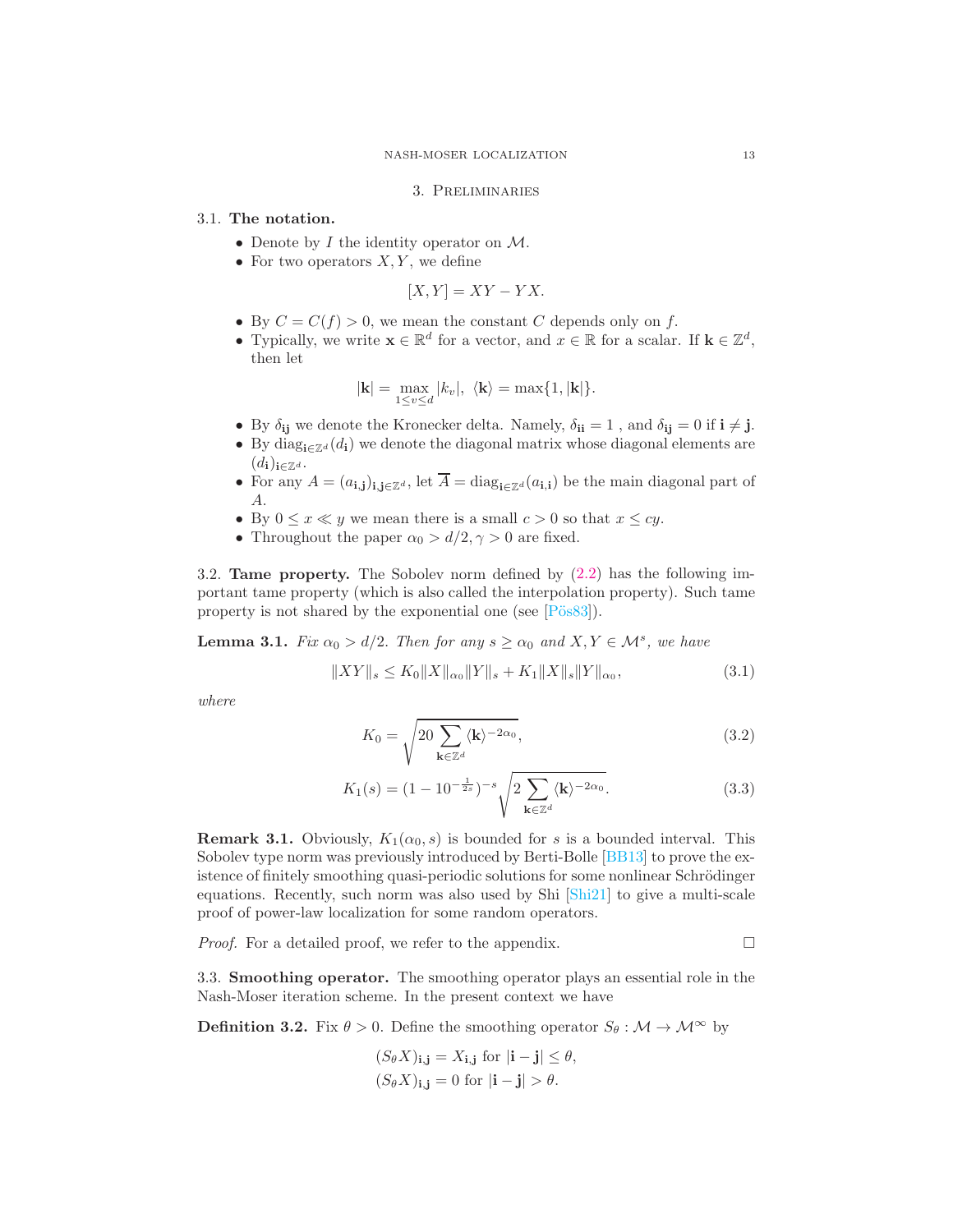<span id="page-13-5"></span>**Lemma 3.3.** *Fix*  $\theta > 0$ *. Then for*  $X \in \mathcal{M}^{s'}$ *, we have* 

<span id="page-13-4"></span><span id="page-13-3"></span>
$$
||S_{\theta}X||_{s} \le \theta^{s-s'}||X||_{s'} \text{ for } s \ge s' \ge 0,
$$
\n(3.4)

$$
||(I - S_{\theta})X||_{s} \le \theta^{s-s'}||X||_{s'} \text{ for } 0 \le s \le s'. \tag{3.5}
$$

*Proof.* Recalling the Definition [3.2](#page-12-0) and  $(2.2)$ , the proof is trivial.

## 4. The Nash-Moser scheme

The main scheme is to find a sequence of invertible operators  $Q_0, \dots, Q_k, \dots$ such that

$$
Q_k^{-1} \left( \sum_{l=1}^k T_{l-1} + D + \sum_{l=1}^k D_{l-1} \right) Q_k = D + R_k,
$$

where

$$
T_l = (S_{\theta_l} - S_{\theta_{l-1}})T, \ \theta_l = \theta_0 \Theta^l,
$$

where  $\theta_0, \Theta > 1$  will be specified later. We will show  $\sum_{l=1}^k T_{l-1} \to T, Q_k \to Q$ ,  $\sum_{l=1}^{k} D_{l-1} \to D_{+}$  and  $R_k \to 0$  as  $k \to \infty$  in the s-norm for some  $s > 0$ .

The key difficulty in the above scheme is the so called *loss of derivatives* when we determine  $Q_k$ . Since we are in the Sobolev case, we have a  $\tau$ -order loss of derivative at each iteration step. Such a loss is not presented in the analytic case (the loss in the analytic norm is of order  $\delta$  for *arbitrary*  $\delta > 0$ , cf. [Pös83, [BLS83\]](#page-36-1)).

4.1. The iteration step. We first deal with the iteration step. We will work with s-Sobolev norms with

<span id="page-13-1"></span>
$$
s\in[\alpha_0,\alpha_1],
$$

where  $\alpha_0 > d/2$  is fixed and  $\alpha_1$  will be specified later.

We also assume <sup>[1](#page-13-0)</sup>

$$
\theta_l = \theta_0 \Theta^l, \ T_l = (S_{\theta_l} - S_{\theta_{l-1}}) T \ (l \ge 1). \tag{4.1}
$$

where  $\theta_0 > 1$ ,  $\Theta > 1$  will be specified later. We have the following iteration proposition.

<span id="page-13-2"></span>**Proposition 4.1.** *Fix*  $\alpha_0 > d/2, \tau > 0, \gamma > 0, \delta > 0$ . *Assume that* 

$$
\alpha > \tau + \alpha_0 + 7\delta, \ \alpha_1 \ge 2\alpha + \delta,
$$

*Assume further that*

$$
||T||_{\alpha+4\delta} \le 1, \ \Theta \ge \max\{8^{2/\delta}(K_0 + K_1(\alpha_0))^{4/\delta}, 10^{1/\delta}, 10^{1/\alpha_0}\}.
$$

*If for*  $1 \leq l \leq k$ , there exist  $W_l$ ,  $R_l$ ,  $Q_l \in \mathcal{M}$  and  $D_{l-1} \in \mathcal{M}_0^{\infty}$  so that

$$
Q_l^{-1}H_lQ_l = D + R_l, \ H_l = \sum_{i=1}^l (T_{i-1} + D_{i-1}) + D
$$

<span id="page-13-0"></span><sup>&</sup>lt;sup>1</sup>The exponential scale of smoothing operator was first introduced by Klainerman [\[Kla80\]](#page-37-16).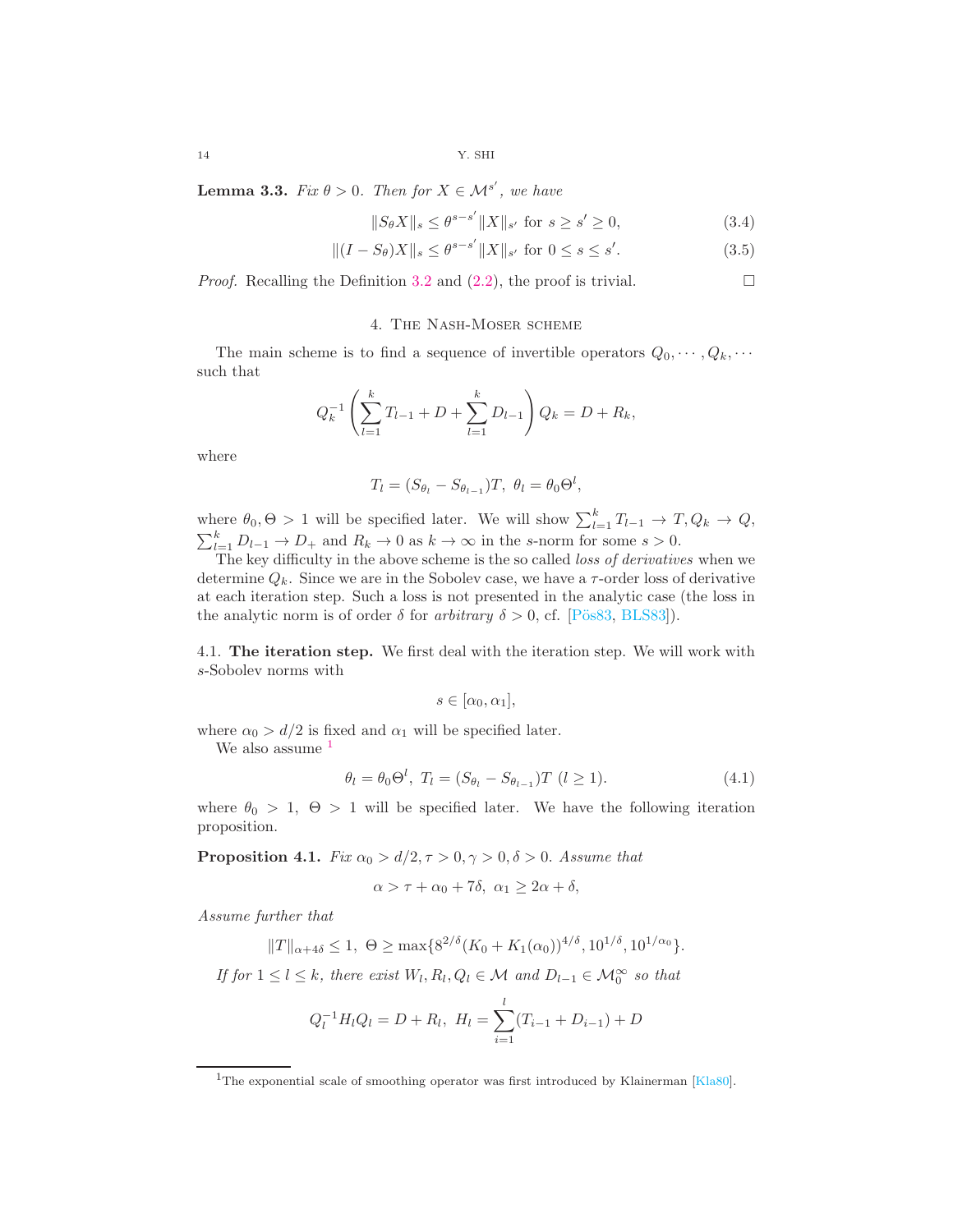*with*

$$
Q_0 = I, D_0 = 0, T_0 = S_{\theta_0} T,
$$
  
\n
$$
Q_l = Q_{l-1} V_l, V_l = I + W_l,
$$
  
\n
$$
||W_l||_s \leq \theta_{l-1}^{s-\alpha+\tau+4\delta} \text{ for } s \in [\alpha_0, \alpha_1],
$$
  
\n
$$
||V_l^{-1} - I||_s \leq 2K_1(s)\theta_{l-1}^{s-\alpha+\tau+4\delta} \text{ for } s \in [\alpha_0, \alpha_1],
$$
  
\n
$$
||R_l||_s \leq \theta_l^{s-\alpha} \text{ for } s \in [\alpha_0, \alpha_1],
$$
  
\n
$$
||D_{l-1}||_0 \leq 3\theta_{l-1}^{\alpha_0-\alpha},
$$

*where*  $K_1(s)$ ,  $T_l$  *are defined by* [\(3.3\)](#page-12-1) *and* [\(4.1\)](#page-13-1) *respectively. Then there is some*  $C =$  $C(\delta, \Theta, \tau, \gamma, \alpha, \alpha_0, \alpha_1) > 0$  such that, for  $\theta_0 \ge C$ , there exist  $W_{k+1}, R_{k+1}, Q_{k+1} \in \mathcal{M}$ *and*  $D_k \in \mathcal{M}_0^{\infty}$  *so that* 

$$
Q_{k+1}^{-1}H_{k+1}Q_{k+1} = D + R_{k+1}, \ H_{k+1} = H_k + T_k + D_k \tag{4.2}
$$

*with*

$$
Q_{k+1} = Q_k V_{k+1}, V_{k+1} = I + W_{k+1},
$$
  
\n
$$
||W_{k+1}||_s \leq \theta_{k+1}^{s-\alpha+\tau+4\delta} \text{ for } s \in [\alpha_0, \alpha_1],
$$
  
\n
$$
||V_{k+1}^{-1} - I||_s \leq 2K_1(s)\theta_{k+1}^{s-\alpha+\tau+4\delta} \text{ for } s \in [\alpha_0, \alpha_1],
$$
  
\n
$$
||R_{k+1}||_s \leq \theta_{k+1}^{s-\alpha} \text{ for } s \in [\alpha_0, \alpha_1],
$$
  
\n
$$
||D_k||_0 \leq 3\theta_k^{\alpha_0-\alpha}.
$$

Proof of Proposition [4.1.](#page-13-2) We first do some formal computations. Note that for  $1 \leq l \leq k$ , all the  $W_l$ ,  $R_l$ ,  $Q_l$ ,  $D_{l-1}$  have been constructed so that

<span id="page-14-1"></span><span id="page-14-0"></span>
$$
Q_k^{-1}H_kQ_k = D + R_k.
$$

We try to determine  $W_{k+1}, R_{k+1}, D_k$  so that [\(4.2\)](#page-14-0) holds. For this purpose, we set

$$
V_{k+1}^{-1}Q_k^{-1}(H_k + T_k + D_k)Q_kV_{k+1}
$$
  
=  $V_{k+1}^{-1}Q_k^{-1}H_kQ_kV_{k+1} + V_{k+1}^{-1}Q_k^{-1}(T_k + D_k)Q_kV_{k+1}$   
=  $V_{k+1}^{-1}(D + R_k)V_{k+1} + V_{k+1}^{-1}Q_k^{-1}(T_k + D_k)Q_kV_{k+1}$ .

We hope that  $V_{k+1} = I + W_{k+1}$  and  $W_{k+1}$  would be of order  $O(||R_k||_s)$ . Then

$$
V_{k+1}^{-1}(D+R_k)V_{k+1}=D+[D,W_{k+1}]+R_k+R_{(1)},
$$

where

$$
R_{(1)} = V_{k+1}^{-1} (D + R_k) V_{k+1} - D - [D, W_{k+1}] - R_k
$$
  
=  $V_{k+1}^{-1} D V_{k+1} - D - [D, W_{k+1}] + V_{k+1}^{-1} R_k V_{k+1} - R_k$   
=  $(V_{k+1}^{-1} - I)[D, W_{k+1}] + (V_{k+1}^{-1} - I) R_k W_{k+1}$   
+  $(V_{k+1}^{-1} - I) R_k + R_k W_{k+1}$ . (4.3)

Then using the decomposition of T (into T<sub>l</sub>) may yield  $||T_k||_s = O(||R_k||_s)$ . As a result, we have

$$
V_{k+1}^{-1}Q_k^{-1}(T_k + D_k)Q_kV_{k+1} = Q_k^{-1}(T_k + D_k)Q_k + R_{(2)},
$$
\n(4.4)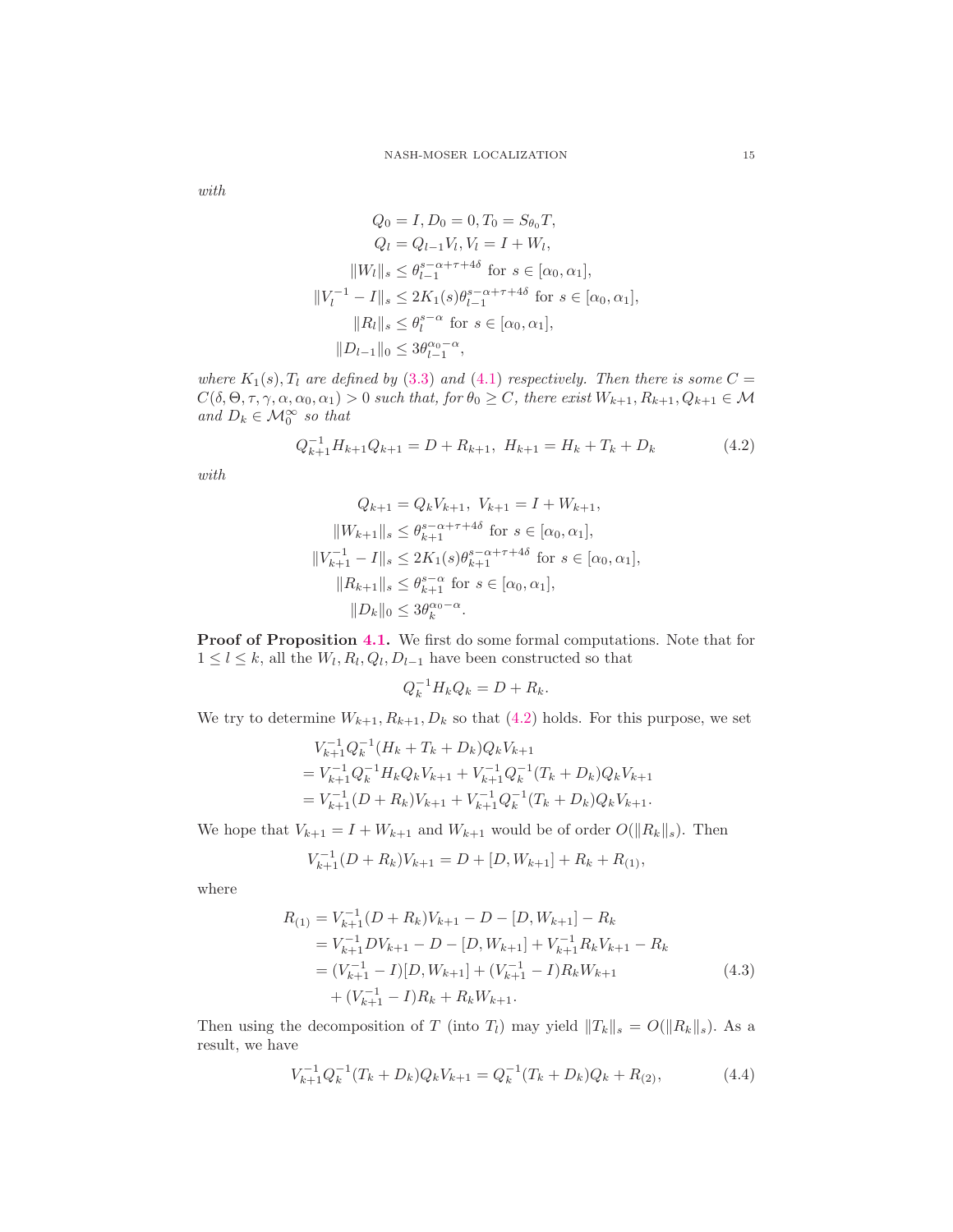where

$$
R_{(2)} = V_{k+1}^{-1} Q_k^{-1} (T_k + D_k) Q_k V_{k+1} - Q_k^{-1} (T_k + D_k) Q_k
$$
  
=  $(V_{k+1}^{-1} - I) Q_k^{-1} (T_k + D_k) Q_k W_{k+1}$   
+  $(V_{k+1}^{-1} - I) Q_k^{-1} (T_k + D_k) Q_k$   
+  $Q_k^{-1} (T_k + D_k) Q_k W_{k+1}$ . (4.5)

We may assume prior that  $D_k = O(||R_k||_s)$ . Then it suffices to eliminate terms of order  $O(||R_k||_s)$ . This leads to the following two homological equations

$$
\overline{Q_k^{-1}(D_k + T_k)Q_k + R_k} = 0,
$$
\n(4.6)

$$
[D, W_{k+1}] + S_{\theta_{k+1}} (Q_k^{-1} (T_k + D_k) Q_k + R_k) = 0.
$$
 (4.7)

In [\(4.7\)](#page-15-0) a smoothing operator  $S_{\theta_{k+1}}$  is introduced so that one could deal with the *loss of derivatives*. If we can solve [\(4.6\)](#page-15-1) and [\(4.7\)](#page-15-0), then we may obtain

<span id="page-15-9"></span><span id="page-15-8"></span><span id="page-15-1"></span><span id="page-15-0"></span>
$$
Q_{k+1}^{-1}H_{k+1}Q_{k+1} = D + R_{k+1},
$$

where

$$
R_{k+1} = (I - S_{\theta_{k+1}})(Q_k^{-1}(T_k + D_k)Q_k + R_k) + R_{(1)} + R_{(2)}
$$
(4.8)

with  $||R_{k+1}||_s \leq \theta_{k+1}^{s-\alpha}$ .

In the following the above arguments will be made precisely. We first estimate  $Q_l^{-1}, Q_l$  by using assumptions on  $W_l$   $(l \leq k)$ . Then we determine  $D_k$  by solv-ing [\(4.6\)](#page-15-1). Next, we determine  $W_{k+1}$  by solving [\(4.7\)](#page-15-0). Finally, we estimate the remainder  $R_{k+1}$ .

Estimate of  $Q_l^{-1}, Q_l$   $(1 \leq l \leq k)$ .

We start with some useful lemmas. This first one is about the *Tame* estimate on the product of operators.

## <span id="page-15-7"></span>Lemma 4.2. *Let*

<span id="page-15-6"></span><span id="page-15-4"></span><span id="page-15-2"></span>
$$
C_0 = K_0 + K_1(\alpha_0)
$$
\n(4.9)

*with*  $K_0, K_1(\alpha_0)$  *being given by* [\(3.2\)](#page-12-2) *and* [\(3.3\)](#page-12-1)*, respectively. Then for any*  $n \geq$  $1, s \ge \alpha_0$ , we have

$$
\|\prod_{i=1}^{n} X_i\|_{\alpha_0} \le C_0^{n-1} \prod_{i=1}^{n} \|X_i\|_{\alpha_0},
$$
\n(4.10)

$$
\|\prod_{i=1}^{n} X_i\|_{s} \le nC_0^n K_1(s) \sum_{i=1}^{n} \left(\prod_{j \ne i} \|X_j\|_{\alpha_0}\right) \|X_i\|_{s}.
$$
 (4.11)

*In particular,*

<span id="page-15-5"></span><span id="page-15-3"></span>
$$
||X^n||_{\alpha_0} \le C_0^{n-1} ||X||_{\alpha_0}^n, \tag{4.12}
$$

$$
||X^n||_s \le n^2 C_0^n K_1(s) ||X||_{\alpha_0}^{n-1} ||X||_s.
$$
\n(4.13)

*Proof.* We first show that for all  $n \geq 1$ , [\(4.10\)](#page-15-2) holds true. We prove it by induction. Using Lemma [3.1](#page-12-3) with  $s = \alpha_0$  yields for  $n = 2$ ,

$$
||X_1X_2||_{\alpha_0} \le (K_0 + K_1(\alpha_0))||X_1||_{\alpha_0}||X_2||_{\alpha_0}
$$
  
=  $C_0||X_1||_{\alpha_0}||X_2||_{\alpha_0}.$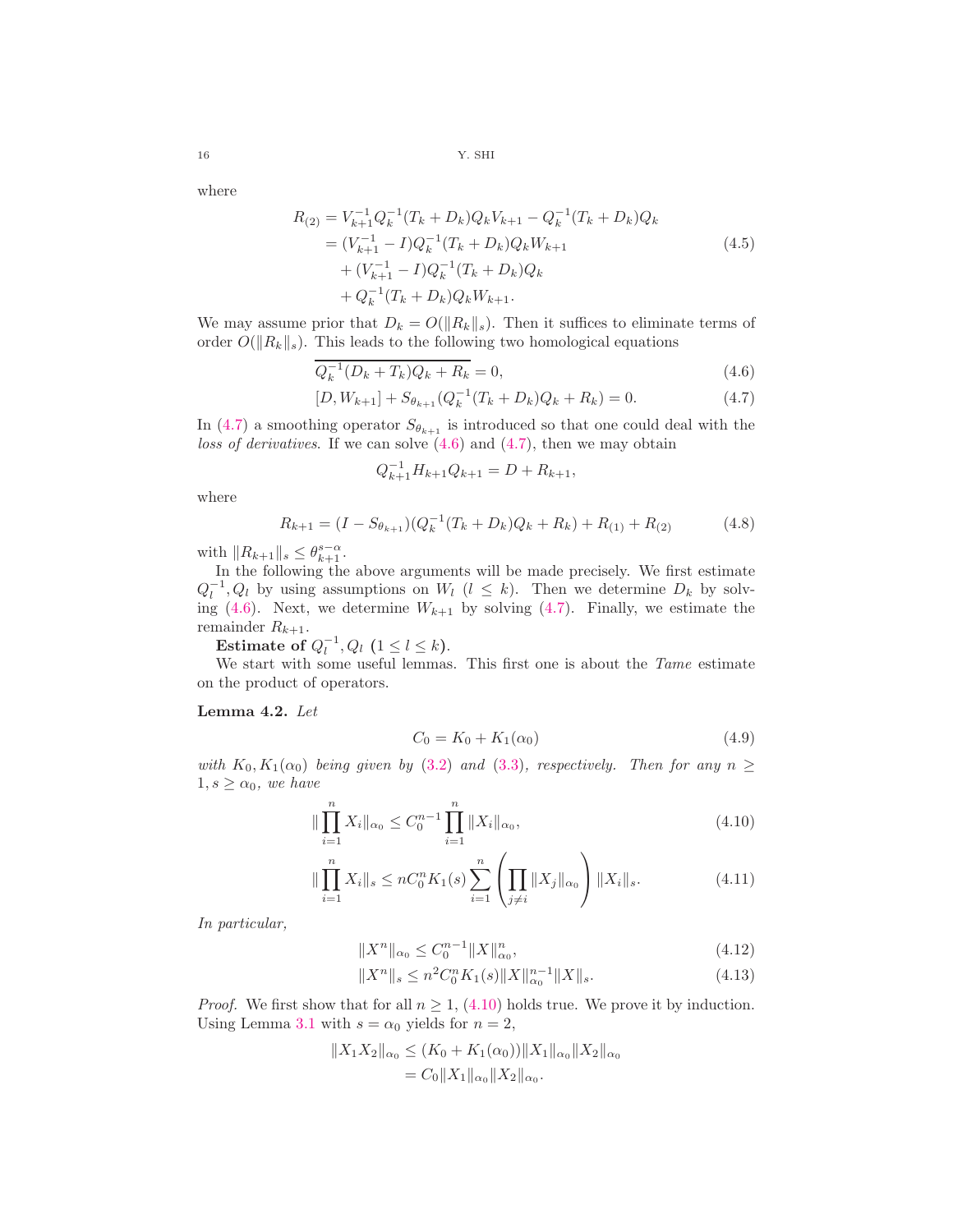Assume that

<span id="page-16-0"></span>
$$
\|\prod_{i=1}^{n} X_i\|_{\alpha_0} \leq C_0^{n-1} \prod_{i=1}^{n} \|X_i\|_{\alpha_0}.
$$
\n(4.14)

Then by using Lemma [3.1](#page-12-3) again, we obtain since [\(4.14\)](#page-16-0)

$$
\|\prod_{i=1}^{n+1} X_i\|_{\alpha_0} \le K_0 \|X_{n+1}\|_{\alpha_0} \|\prod_{i=1}^n X_i\|_{\alpha_0} + K_1(\alpha_0) \|\prod_{i=1}^n X_i\|_{\alpha_0} \|X_{n+1}\|_{\alpha_0}
$$
  

$$
\le C_0 \|\prod_{i=1}^n X_i\|_{\alpha_0} \|X_{n+1}\|_{\alpha_0}
$$
  

$$
\le C_0^n \prod_{i=1}^{n+1} \|X_i\|_{\alpha_0}.
$$

This proves  $(4.10)$  and then  $(4.12)$ .

Next we try to prove [\(4.11\)](#page-15-4). We also prove it by induction. For  $n = 2$ , we have by Lemma [3.1,](#page-12-3)  $K_0 > 1, K_1 > 1$  that

$$
||X_1X_2||_s \leq C_0K_1(s)(||X_1||_{\alpha_0}||X_2||_s + ||X_1||_s||X_2||_{\alpha_0}).
$$

Assume that

$$
\|\prod_{i=1}^{n} X_i\|_{s} \le nC_0^n K_1(s) \sum_{i=1}^{n} \left(\prod_{j \ne i} \|X_j\|_{\alpha_0}\right) \|X_i\|_{s}.
$$
 (4.15)

Then by Lemma [3.1,](#page-12-3)  $(4.10)$  and  $(4.15)$ , we get

$$
\|\prod_{i=1}^{n+1} X_i\|_{s} \leq K_0 \|X_1\|_{\alpha_0} \|\prod_{i=2}^{n+1} X_i\|_{s} + K_1(s) \|X_1\|_{s} \|\prod_{i=2}^{n+1} X_i\|_{\alpha_0}
$$
  
\n
$$
\leq nK_0 C_0^n K_1(s) \sum_{i=2}^{n+1} \left( \prod_{2 \leq j \neq i \leq n+1} \|X_j\|_{\alpha_0} \right) \|X_i\|_{s} \|X_1\|_{\alpha_0}
$$
  
\n
$$
+ C_0^{n-1} K_1(s) \prod_{i=2}^{n+1} \|X_i\|_{\alpha_0} \|X_1\|_{s}
$$
  
\n
$$
\leq (nC_0^{n+1} K_1(s) + C_0^{n-1} K_1(s)) \sum_{i=1}^{n+1} \left( \prod_{1 \leq j \neq i \leq n+1} \|X_j\|_{\alpha_0} \right) \|X_i\|_{s}
$$
  
\n
$$
\leq (n+1)C_0^{n+1} K_1(s) \sum_{i=1}^{n+1} \left( \prod_{1 \leq j \neq i \leq n+1} \|X_j\|_{\alpha_0} \right) \|X_i\|_{s}.
$$

Obviously, [\(4.13\)](#page-15-5) is a direct corollary of [\(4.11\)](#page-15-4). The proof is finished.  $\hfill \square$ 

Now we are ready to estimate  $Q_l^{-1}, Q_l$   $(1 \le l \le k)$ 

<span id="page-16-3"></span>Lemma 4.3. *Assume that*

$$
\Theta^{\delta/2} \ge 8C_0^2,\tag{4.16}
$$

$$
\alpha > \alpha_0 + \tau + 5\delta, \tag{4.17}
$$

<span id="page-16-2"></span><span id="page-16-1"></span>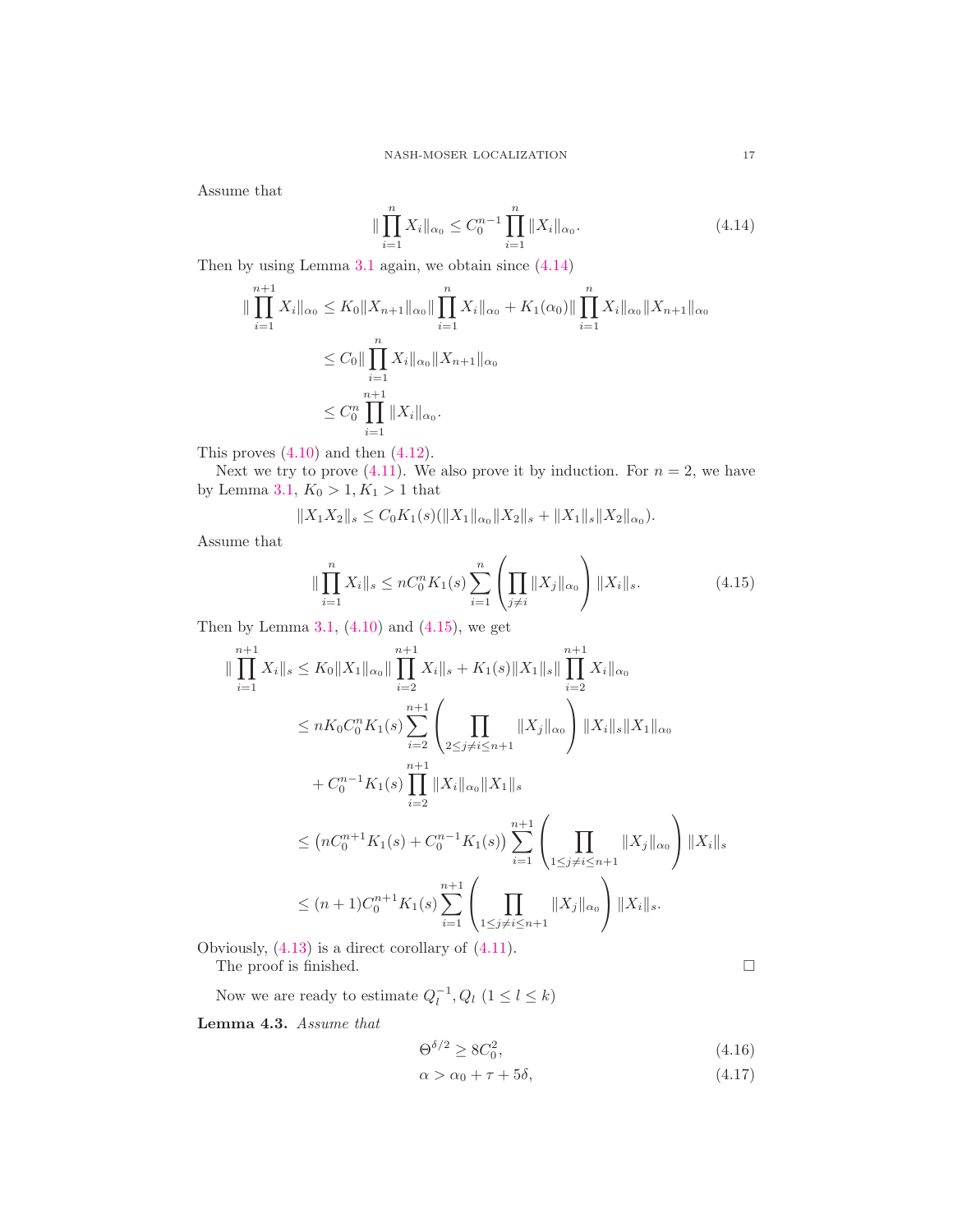*where*  $C_0$  *is given by* [\(4.9\)](#page-15-6)*. Then there exists* 

<span id="page-17-6"></span><span id="page-17-5"></span><span id="page-17-3"></span>
$$
C = C(\delta, \tau, \alpha_0, \alpha_1) > 0
$$

*such that the following holds:* If  $\theta_0 \ge C$ *, then for all*  $1 \le l \le k$ *, we have* 

$$
||Q_l^{-1}||_s \le \theta_{l-1}^{(s-\alpha+\tau+4\delta)+\delta} \text{ for } s \in [\alpha_0, \alpha_1],
$$
\n(4.18)

<span id="page-17-4"></span>
$$
||Q_l||_s \le \theta_{l-1}^{(s-\alpha+\tau+4\delta)_+ + \delta} \text{ for } s \in [\alpha_0, \alpha_1], \tag{4.19}
$$

$$
||Q_l^{-1} - Q_{l-1}^{-1}||_s \le \theta_{l-1}^{s-\alpha+\tau+6\delta} \text{ for } s \in [\alpha_0, \alpha_1],
$$
\n(4.20)

$$
||Q_l - Q_{l-1}||_s \le \theta_{l-1}^{s - \alpha + \tau + 6\delta} \text{ for } s \in [\alpha_0, \alpha_1],
$$
\n(4.21)

 $where \; x_+=x \; \emph{if} \; x\geq 0 \; \emph{and} \; x_+=0 \; \emph{if} \; x<0.$ 

*Proof.* By induction assumptions, we have for  $1 \leq l \leq k$ ,

$$
||V_l^{-1}||_s \le 1 + 2K_1(s)\theta_{l-1}^{s-\alpha+\tau+4\delta}, \ ||V_l^{-1} - I||_s \le 2K_1(s)\theta_{l-1}^{s-\alpha+\tau+4\delta}, \qquad (4.22)
$$

which together with [\(4.11\)](#page-15-4) yields

$$
||Q_l^{-1}||_s \le ||\prod_{i=l}^1 V_i^{-1}||_s \le lC_0^l K_1(s) \sum_{i=1}^l \left(\prod_{j\neq i} ||V_j^{-1}||_{\alpha_0}\right) ||V_i^{-1}||_s
$$
  

$$
\le lC_0^l 2^{l-1} K_1(s) \sum_{i=1}^l ||V_i^{-1}||_s \text{ (since } 1 + 2K_1(\alpha_0)\theta_0^{\alpha_0 - \alpha + \tau + 4\delta} \le 2)
$$
  

$$
\le l^2 C_0^l 2^{l-1} K_1(s) \max_{1 \le i \le l} ||V_i^{-1}||_s.
$$
 (4.23)

Let

<span id="page-17-1"></span><span id="page-17-0"></span>
$$
1 < C_0 \le \theta_0^{\delta/2}.
$$

Since [\(4.16\)](#page-16-2), we have for any  $l \geq 2$ ,

$$
l^2 C_0^l 2^{l-1} = (l^{\frac{2}{l-1}} C_0^{\frac{l}{l-1}} 2)^{l-1} \le (8C_0^2)^{l-1}
$$
  
 
$$
\le (\theta_0^{\delta/2} \Theta^{\delta/2})^{l-1} = \theta_{l-1}^{\delta/2}.
$$
 (4.24)

Since  $(4.23)$  and  $(4.24)$ , we can obtain for

$$
\alpha_0 \le s < \alpha - \tau - 4\delta,
$$

that

$$
||Q_l^{-1}||_s \le l^2 C_0^l 2^{l-1} K_1(s)(1 + 2K_1(s)\theta_0^{s-\alpha+\tau+4\delta})
$$
  
\n
$$
\le l^2 C_0^l 2^{l-1} K_1(s)(1 + 2K_1(s))
$$
  
\n
$$
\le K_1(s)(1 + 2K_1(s))\theta_{l-1}^{\delta/2}
$$
  
\n
$$
\le K_1(s)(1 + 2K_1(s))\theta_0^{-\delta/2}\theta_{l-1}^{\delta}
$$
  
\n
$$
\le \theta_{l-1}^{\delta} \text{ (if } \theta_0 \ge C(\delta, \tau, \alpha_0, \alpha_1) > 0).
$$
 (4.25)

Similarly, for

<span id="page-17-2"></span>
$$
\alpha - \tau - 4\delta \le s \le \alpha_1,
$$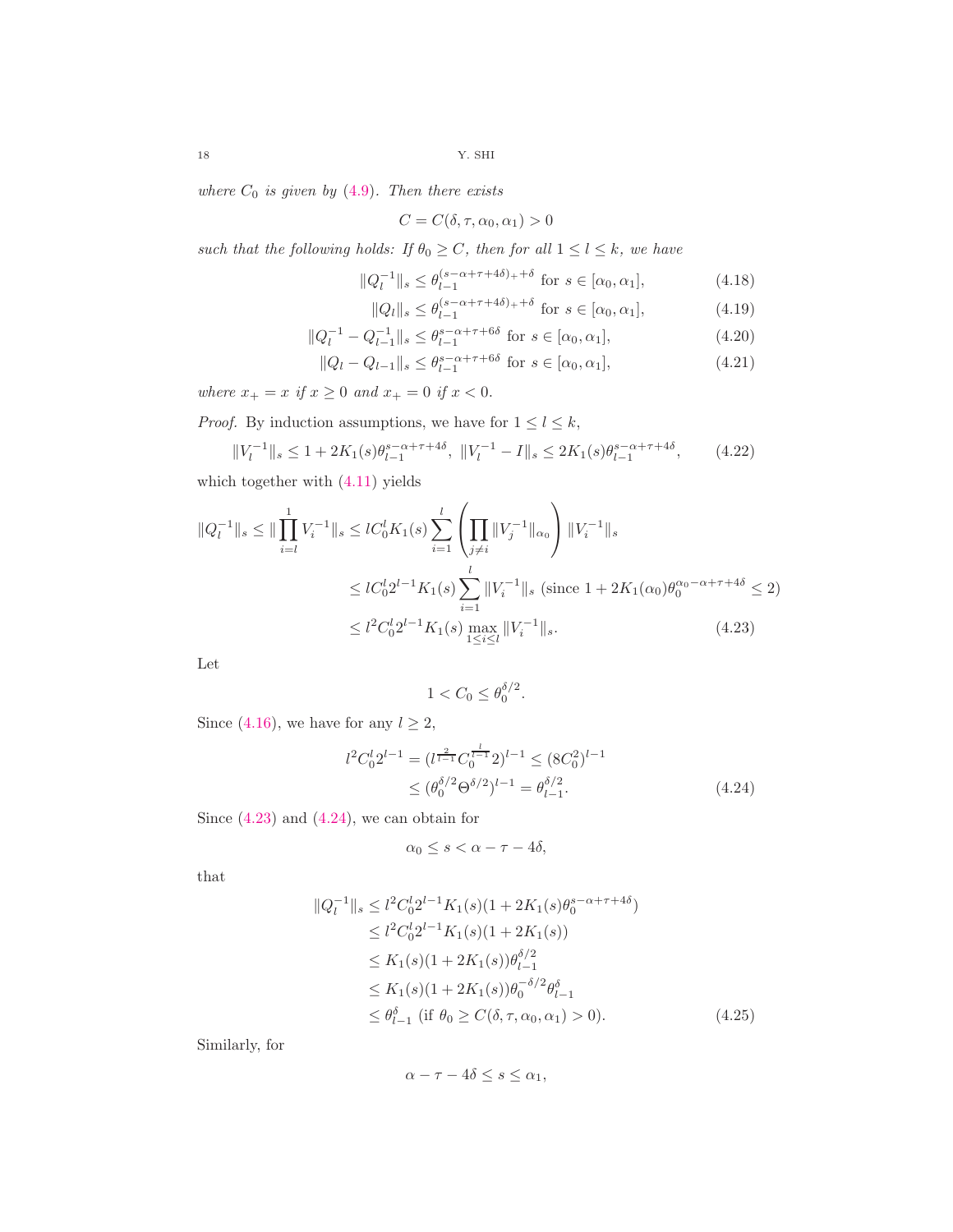we obtain

$$
\|Q_l^{-1}\|_s \le l^2 C_0^l 2^{l-1} K_1(s)(1 + 2K_1(s)\theta_{l-1}^{s-\alpha+\tau+4\delta})
$$
  
\n
$$
\le 3K_1^2(s)\theta_{l-1}^{\delta/2}\theta_{l-1}^{s-\alpha+\tau+4\delta}
$$
  
\n
$$
\le 3K_1^2(s)\theta_0^{-\delta/2}\theta_{l-1}^{s-\alpha+\tau+5\delta}
$$
  
\n
$$
\le \theta_{l-1}^{s-\alpha+\tau+5\delta} \text{ (if } \theta_0 \ge C(\delta, \tau, \alpha_0, \alpha_1) > 0).
$$
 (4.26)

Combining [\(4.25\)](#page-17-2) and [\(4.26\)](#page-18-0) implies [\(4.18\)](#page-17-3). The estimate of  $Q_l$  is similar and easier. We now turn to the differences. Note that

<span id="page-18-0"></span>
$$
Q_l^{-1} - Q_{l-1}^{-1} = (V_l^{-1} - I)Q_{l-1}^{-1},
$$

which together with [\(3.1\)](#page-12-4), [\(4.22\)](#page-17-4) and [\(4.18\)](#page-17-3) yields for  $l \geq 2$ ,

$$
||Q_l^{-1} - Q_{l-1}^{-1}||_s \le K_0 ||(V_l^{-1} - I)||_{\alpha_0} ||Q_{l-1}^{-1}||_s
$$
  
+ K<sub>1</sub>(s)||(V<sub>l</sub><sup>-1</sup> - I)||<sub>s</sub>||Q<sub>l-1</sub><sup>-1</sup>||<sub>\alpha</sub>  

$$
\le 2K_0 K_1(\alpha_0) \theta_{l-2}^{(s-\alpha+\tau+4\delta)+\delta} \theta_{l-1}^{\alpha_0-\alpha+\tau+4\delta}
$$
  
+ 2K<sub>1</sub>(s)\theta\_{l-1}^{s-\alpha+\tau+4\delta} \theta\_{l-2}^{\delta}  

$$
\le \theta_{l-1}^{s-\alpha+\tau+6\delta},
$$

where we use the fact  $\theta_0 \ge C(\delta, \tau, \alpha_0, \alpha_1) > 0$  and

$$
\begin{aligned} &\theta_{l-2}^{\delta}\theta_{l-1}^{\alpha_0-\alpha+\tau+4\delta}\leq\theta_{l-1}^{s-\alpha+\tau+6\delta}\theta_0^{\alpha_0-s-\delta}\ \ \text{for}\ s-\alpha+\tau+4\delta<0,\\ &\theta_{l-1}^{s-\alpha+\tau+4\delta}\theta_{l-2}^{\delta}\leq\theta_{l-1}^{s-\alpha+\tau+6\delta}\theta_0^{-\delta}. \end{aligned}
$$

Finally, if  $\theta_0 \geq C(\delta, \tau, \alpha_0, \alpha_1) > 0$ , then

$$
||Q_1^{-1} - Q_0^{-1}||_s = ||(I + W_1)^{-1} - I||_s
$$
  
\n
$$
\leq 2K_1(s)\theta_0^{s - \alpha + \tau + 4\delta}
$$
  
\n
$$
\leq \theta_0^{s - \alpha + \tau + 6\delta},
$$

which implies [\(4.20\)](#page-17-5). The estimate of  $Q_l - Q_{l-1}$  (i.e., [\(4.21\)](#page-17-6)) is similar and easier.<br>This finishes the proof. This finishes the proof.

# Estimate of  $D_k$

Note that if  $X \in \mathcal{M}_0^{\infty}$ , then  $||X||_s = ||X||_0$  for any  $s \geq 0$ . Obviously,  $\mathcal{M}_0^{\infty}$  is a Banach space in the  $\|\cdot\|_{\alpha_0}$ -norm.

<span id="page-18-4"></span>Lemma 4.4. *Let*  $Q$ ,  $Q^{-1}$  ∈  $\mathcal{M}^{\alpha_0}$  *satisfy* 

$$
C_0 ||Q - I||_{\alpha_0} \le \frac{1}{10}, \ C_0 ||Q^{-1} - I||_{\alpha_0} \le \frac{1}{10}, \tag{4.27}
$$

*where*  $C_0$  *is given by* [\(4.9\)](#page-15-6)*. Then for any*  $P$ ,  $P' \in M^{\alpha_0}$ , the equation

<span id="page-18-3"></span><span id="page-18-2"></span><span id="page-18-1"></span>
$$
\overline{Q^{-1}(X+P)Q+P'} = 0\tag{4.28}
$$

*has a unique solution*  $X \in \mathcal{M}_0^{\infty}$  *with* 

$$
||X||_{\alpha_0} \le 2(||Q^{-1}PQ||_{\alpha_0} + ||P'||_{\alpha_0}).
$$
\n(4.29)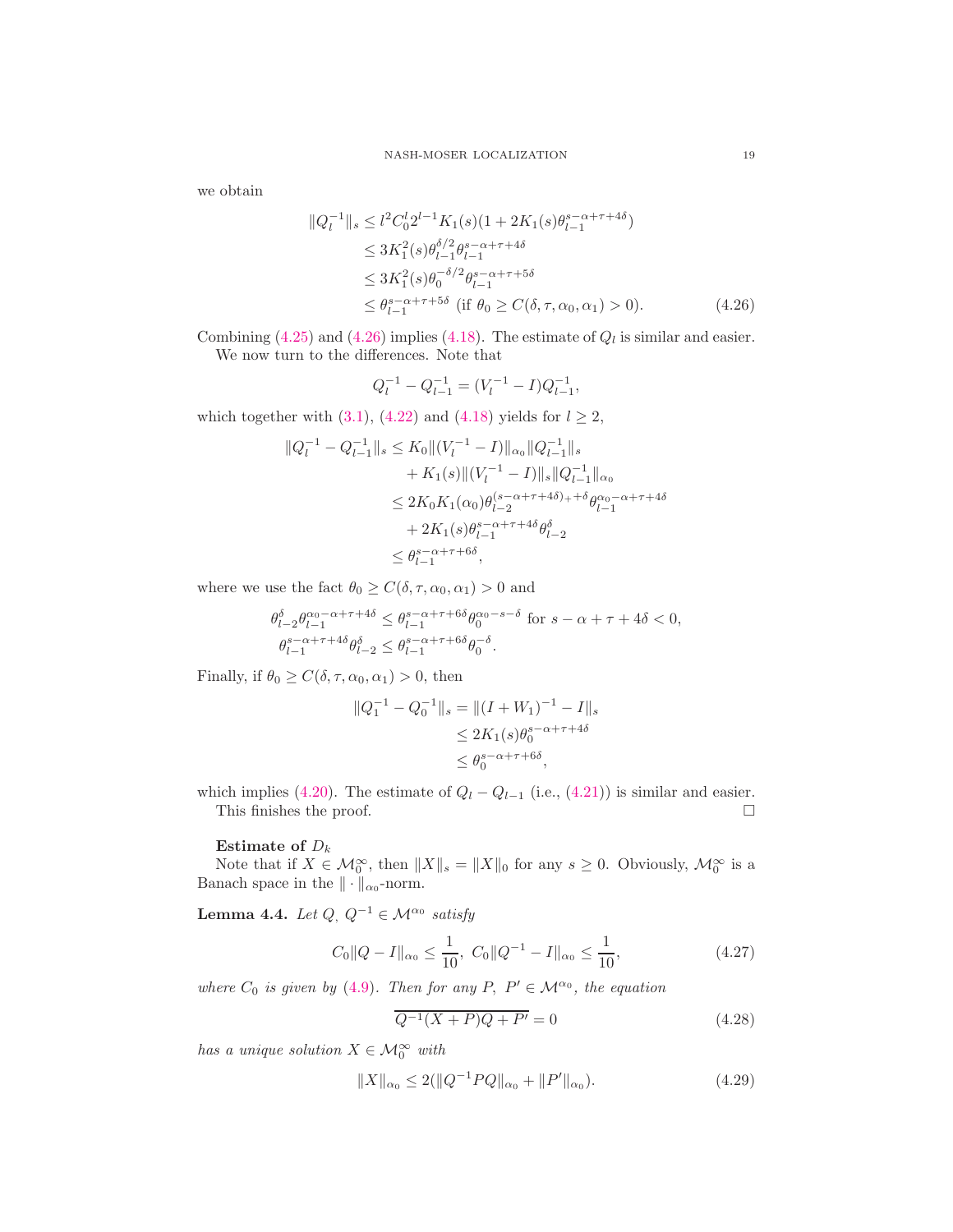*Proof.* The proof is based on the Banach fixed point theorem. It is easy to see [\(4.28\)](#page-18-1) is equivalent to

<span id="page-19-0"></span>
$$
X - \overline{(Q^{-1}(X+P)Q+P')} = X.
$$
\n(4.30)

Define a map  $f: \mathcal{M}_0^{\infty} \to \mathcal{M}_0^{\infty}$  given by

<span id="page-19-1"></span>
$$
f(X) = X - \overline{(Q^{-1}(X+P)Q + P')}.
$$

To prove the existence and uniqueness of the solution of [\(4.30\)](#page-19-0), it suffices to show  $f$  is a contractive map. Obviously, we have

$$
Y - Q^{-1}YQ = -(Q^{-1} - I)Y(Q - I) - (Q^{-1} - I)Y - Y(Q - I). \tag{4.31}
$$

Let  $X', X'' \in \mathcal{M}_0^{\infty}$  be arbitrary and  $Y = X' - X''$ . This combining with [\(4.31\)](#page-19-1) and Lemma [3.1](#page-12-3) implies

$$
||f(X') - f(X'')||_{\alpha_0} = ||\overline{(Q^{-1} - I)Y(Q - I) + (Q^{-1} - I)Y + Y(Q - I)}||_{\alpha_0}
$$
  
\n
$$
\leq ||(Q^{-1} - I)Y(Q - I) + (Q^{-1} - I)Y + Y(Q - I) ||_{\alpha_0}
$$
  
\n
$$
\leq C_0^2 ||Q - I||_{\alpha_0} ||Q^{-1} - I||_{\alpha_0} ||Y||_{\alpha_0}
$$
  
\n
$$
+ C_0 ||Q - I||_{\alpha_0} ||Y||_{\alpha_0} + C_0 ||Q^{-1} - I||_{\alpha_0} ||Y||_{\alpha_0}
$$
  
\n
$$
\leq \frac{1}{2} ||Y||_{\alpha_0} = \frac{1}{2} ||X' - X''||_{\alpha_0} \text{ (since (4.27))}.
$$

We have shown that  $f$  is a contractive map, and thus the existence and uniqueness of X.

Now we estimate the solution X. From  $(4.31)$  and  $(4.27)$  and Lemma [3.1,](#page-12-3) we obtain

$$
||X||_{\alpha_0} = ||\overline{X - Q^{-1}XQ - Q^{-1}PQ - P'}||_{\alpha_0}
$$
  
\n
$$
\leq ||(Q^{-1} - I)X(Q - I) + (Q^{-1} - I)X + X(Q - I)||_{\alpha_0}
$$
  
\n
$$
+ ||Q^{-1}PQ + P'||_{\alpha_0}
$$
  
\n
$$
\leq \frac{1}{2} ||X||_{\alpha_0} + ||Q^{-1}PQ||_{\alpha_0} + ||P'||_{\alpha_0},
$$

which implies [\(4.29\)](#page-18-3).

We finish the proof

<span id="page-19-6"></span><span id="page-19-5"></span><span id="page-19-4"></span><span id="page-19-3"></span><span id="page-19-2"></span> $\Box$ 

Next, we estimate the decomposition  $T_k = (S_{\theta_k} - S_{\theta_{k-1}})T$ .

<span id="page-19-7"></span>Lemma 4.5. *We have that*

$$
||T_k||_s \le \theta_k^{s-s'}||T||_{s'} \text{ for } s \ge s' \ge 0,
$$
\n(4.32)

$$
||T_k||_s \le \theta_{k-1}^{s-s'}||T||_{s'} \text{ for } \alpha_0 \le s \le s'. \tag{4.33}
$$

*In particular, if*

$$
||T||_{s'+\delta} \le 1, \ \theta_0 \ge \Theta^{(s'+\delta-\alpha_0)/\delta}, \tag{4.34}
$$

*then*

$$
||T_k||_s \le \theta_k^{s-s'-\delta} \text{ for } s \ge s' + \delta,
$$
\n(4.35)

$$
||T_k||_s \le \theta_k^{s-s'} \text{ for } s \in [\alpha_0, s' + \delta). \tag{4.36}
$$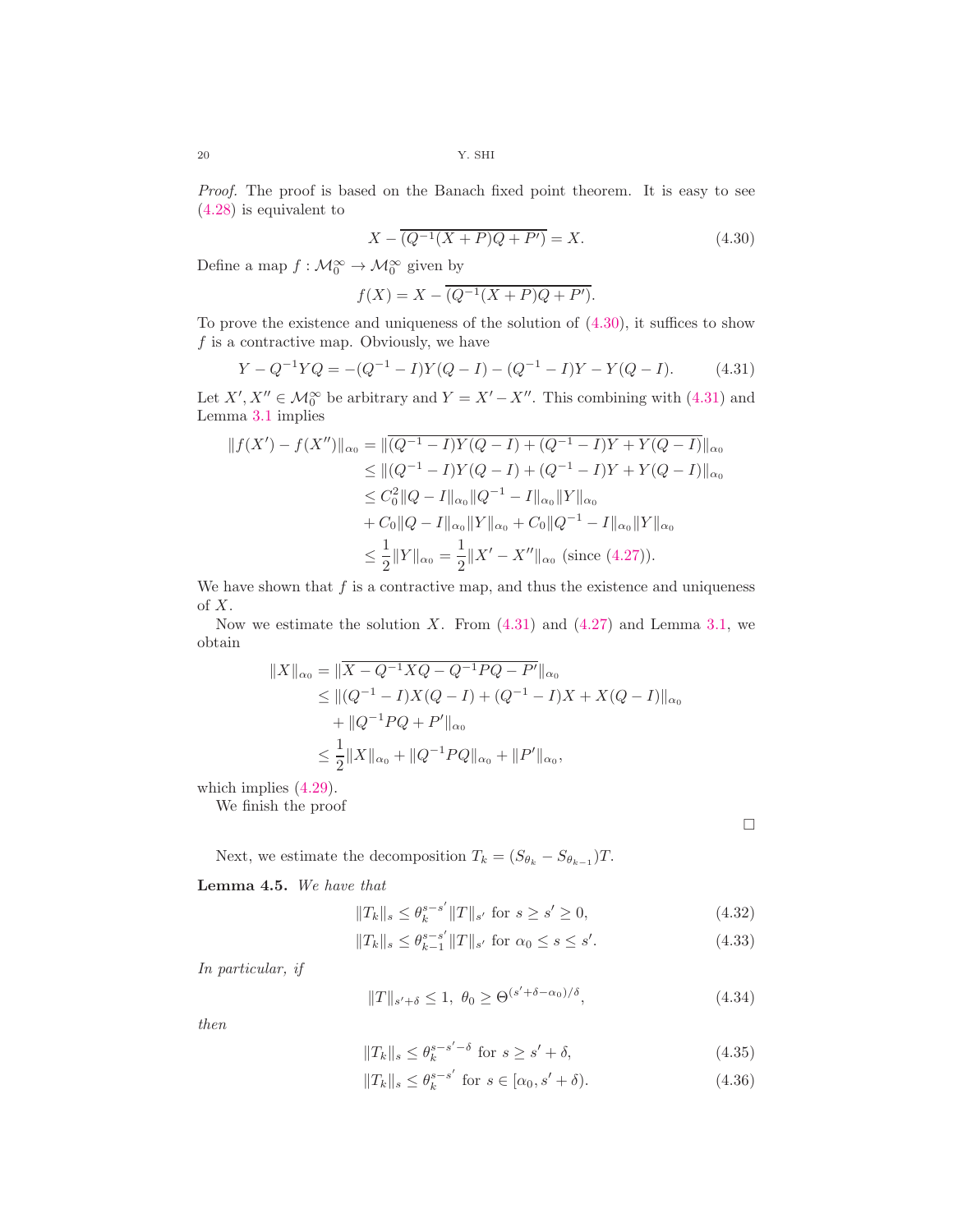*Proof.* The proof of  $(4.32)$  and  $(4.33)$  is trivial and relies on properties of smoothing operators (i.e.,  $(3.4)$  and  $(3.5)$  of Lemma [3.3\)](#page-13-5). Now we turn to the proof of  $(4.35)$ and [\(4.36\)](#page-19-5). Note that  $||T||_{s'+\delta} \leq 1$ , which implies [\(4.35\)](#page-19-4). While for  $\alpha_0 \leq s < s' + \delta$ , we obatin

$$
||T_k||_s \leq \theta_{k-1}^{s-s'-\delta} = \Theta^{s'+\delta-s} \theta_k^{s-s'-\delta}
$$
  

$$
\leq \theta_0^{-\delta} \Theta^{s'+\delta-\alpha_0} \theta_k^{s-s'}
$$
  

$$
\leq \theta_k^{s-s'},
$$

where in the last inequality we use  $(4.34)$ .

Now we estimate  $D_k$ .

<span id="page-20-1"></span>Lemma 4.6. *Let*

$$
\kappa = -\alpha + \alpha_0 + \tau + 6\delta < 0,\tag{4.37}
$$

$$
||T||_{\alpha+4\delta} \le 1,\tag{4.38}
$$

$$
\theta_0^{\delta} \ge \Theta^{\alpha + 4\delta - \alpha_0}.\tag{4.39}
$$

*Then there is a*  $C = C(\kappa, \delta, \alpha_0) > 0$  *such that if*  $\theta_0 \geq C$ *, the homological equation* [\(4.6\)](#page-15-1) *admits a unique solution*  $D_k \in \mathcal{M}_0^{\infty}$  *satisfying* 

$$
||D_k||_{\alpha_0} \le 3\theta_k^{\alpha_0 - \alpha}.
$$

*Proof.* The proof is based on Lemma [4.3](#page-16-3) and [4.4.](#page-18-4) We set  $P = T_k$ ,  $P' = R_k$  and  $Q = Q_k$  in Lemma [4.4.](#page-18-4) It suffices to check the conditions [\(4.27\)](#page-18-2). From Lemma [4.3,](#page-16-3) we have since  $(4.20)$  and  $(4.16)$ 

$$
||Q_k^{-1} - I||_{\alpha_0} \le \sum_{l=1}^k \theta_{l-1}^{\kappa} = \theta_0^{\kappa} \sum_{l=1}^k \Theta^{(l-1)\kappa}
$$
  

$$
\le \theta_0^{\kappa} \sum_{l=1}^{\infty} (8C_0^2)^{\frac{2\kappa(l-1)}{\delta}}
$$
  

$$
\le \theta_0^{\kappa} C(\kappa, \delta, \alpha_0) \le \frac{1}{10C_0},
$$

where in the last inequality we use  $\theta_0 \geq C(\delta, \kappa, \alpha_0) > 0$ . Similarly, we obtain  $||Q_k - I||_{\alpha_0} \le \frac{1}{10C_0}$ . Thus the conditions of Lemma [4.4](#page-18-4) are satisfied.

Now let  $s' = \alpha + 3\delta$  in [\(4.36\)](#page-19-5) of Lemma [4.5.](#page-19-7) We have since [\(4.38\)](#page-20-0) and Lemma [4.5](#page-19-7)

$$
||P||_s = ||T_k||_s \le \theta_k^{s-\alpha-3\delta} \text{ for } s \in [\alpha_0, \alpha + 4\delta).
$$

which together with Lemma [4.4](#page-18-4) implies

$$
||D_k||_{\alpha_0} \le 2(||Q_k^{-1}PQ_k||_{\alpha_0} + ||P'||_{\alpha_0})
$$
  
\n
$$
\le 2C_0^2 ||Q_k||_{\alpha_0} ||Q_k^{-1}||_{\alpha_0} ||P||_{\alpha_0} + 2\theta_k^{\alpha_0 - \alpha}
$$
  
\n
$$
\le 2C_0^2 \theta_{k-1}^{2\delta} ||P||_{\alpha_0} + 2\theta_k^{\alpha_0 - \alpha}
$$
  
\n
$$
\le 4C_0^2 \theta_{k-1}^{2\delta} \theta_k^{\alpha_0 - \alpha - 3\delta} + 2\theta_k^{\alpha_0 - \alpha}
$$
  
\n
$$
= 4C_0^2 \theta_0^{-\delta} \theta_k^{\alpha_0 - \alpha} + 2\theta_k^{\alpha_0 - \alpha} \le 3\theta_k^{\alpha_0 - \alpha},
$$

where in the last inequality we use  $\theta_0 \ge C(\delta, \alpha_0) > 0$ .

<span id="page-20-0"></span>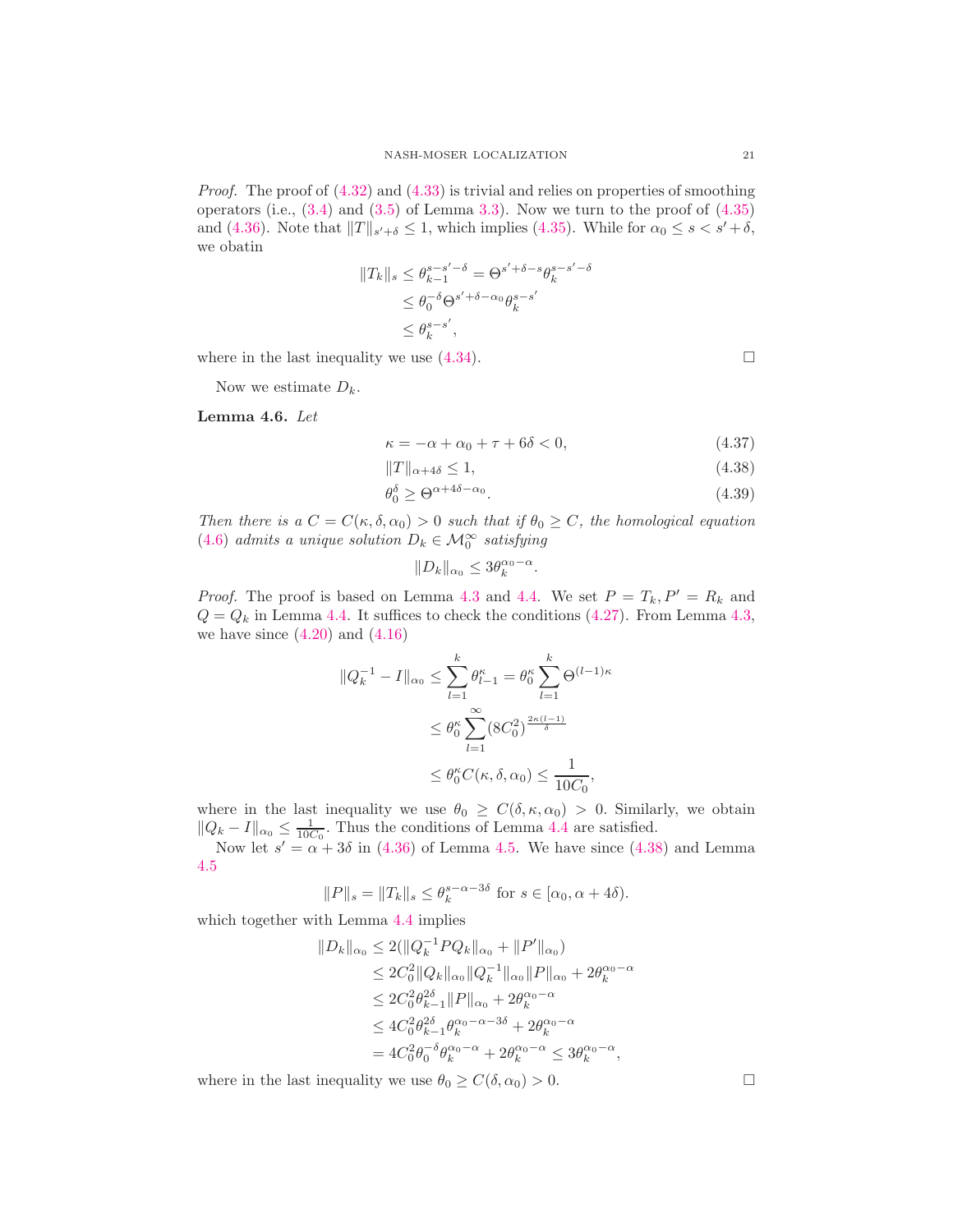Estimate of  $W_{k+1}$ 

Now we try to solve the homological equation [\(4.7\)](#page-15-0). The *loss of derivatives* appears in this step. We first establish some useful estimates.

<span id="page-21-6"></span>Lemma 4.7. *Under the assumptions of Lemma [4.6](#page-20-1) and assuming further*

<span id="page-21-7"></span><span id="page-21-5"></span><span id="page-21-4"></span><span id="page-21-0"></span>
$$
\kappa_1 = \alpha_0 - \alpha + \tau + 7\delta < 0,\tag{4.40}
$$

*then we have*

$$
||Q_k^{-1}T_kQ_k||_s \le \theta_k^{s-\alpha} \text{ for } s \in [\alpha_0, \alpha_1],
$$
\n(4.41)

$$
||Q_k^{-1}D_kQ_k||_s \le \theta_k^{\alpha_0 - \alpha + 3\delta} \text{ for } s \in [\alpha_0, \alpha - \tau - 4\delta), \tag{4.42}
$$

$$
||Q_k^{-1}D_kQ_k||_s \le \theta_k^{s-\alpha} \text{ for } s \in [\alpha - \tau - 4\delta, \alpha_1].
$$
 (4.43)

*Proof.* From [\(4.11\)](#page-15-4), [\(4.35\)](#page-19-4) and [\(4.36\)](#page-19-5), we obtain for  $s \in [\alpha_0, \alpha_1]$ ,

$$
\|\varepsilon Q_k^{-1} T_k Q_k\|_s \le 3C_0^3 \|Q_k^{-1}\|_{\alpha_0} \|Q_k^{-1}\|_{\alpha_0} \|T_k\|_s + 3C_0^3 \|Q_k\|_{\alpha_0} \|T_k\|_{\alpha_0} \|Q_k^{-1}\|_s + 3C_0^3 \|Q_k^{-1}\|_{\alpha_0} \|T_k\|_{\alpha_0} \|Q_k\|_s \le 3C_0^3 \theta_k^{s-\alpha-3\delta} \theta_{k-1}^{2\delta} + 6C_0^3 \theta_k^{\alpha_0-\alpha-3\delta} \theta_{k-1}^{(s-\alpha+\tau+4\delta)+2\delta} \le 3C_0^3 \theta_k^{s-\alpha-\delta} + 6C_0^3 \theta_k^{(s-\alpha+\tau+4\delta)+\alpha_0-\alpha-\delta} \le 3C_0^3 \theta_k^{s-\alpha-\delta} + 6C_0^3 \theta_k^{s-\alpha-\delta} \text{ (since } \kappa_1 < 0) \le 9C_0^3 \theta_0^{-\delta} \theta_k^{s-\alpha} \le \theta_k^{s-\alpha} \text{ (if } \theta_0 \ge C(\delta, \alpha_0) > 0),
$$

which implies  $(4.41)$ . Similarly, we obtain

$$
\|Q_k^{-1}D_kQ_k\|_s \le 3C_0^3 \|Q_k^{-1}\|_{\alpha_0} \|Q_k\|_{\alpha_0} \|D_k\|_s + 3C_0^3 \|Q_k\|_{\alpha_0} \|D_k\|_{\alpha_0} \|Q_k^{-1}\|_s + 3C_0^3 \|Q_k^{-1}\|_{\alpha_0} \|D_k\|_{\alpha_0} \|Q_k\|_s \le 9C_0^3 \theta_k^{\alpha_0-\alpha} \theta_{k-1}^{2\delta} + 18C_0^3 \theta_k^{\alpha_0-\alpha} \theta_{k-1}^{(s-\alpha+\tau+4\delta)+2\delta} \le 9C_0^3 \theta_k^{\alpha_0-\alpha+2\delta} + 18C_0^3 \theta_k^{(s-\alpha+\tau+4\delta)+\alpha_0-\alpha+2\delta}
$$
\n(4.44)

Then if  $\alpha_0 \leq s < \alpha - \tau - 4\delta$ , we obtain since [\(4.44\)](#page-21-1)

$$
||Q_k^{-1}D_kQ_k||_s \le 27C_0^3\theta_0^{-\delta}\theta_k^{\alpha_0-\alpha+3\delta} \le \theta_k^{\alpha_0-\alpha+3\delta} \text{ if } \theta_0 \ge C(\delta, \alpha_0) > 0.
$$
  
If  $\alpha - \tau - 4\delta \le s \le \alpha_1$ , then

$$
\alpha_0 - \alpha + 2\delta = s - \alpha + (-s + \alpha_0 + 2\delta)
$$
  
\n
$$
\leq s - \alpha + (\alpha_0 - \alpha + \tau + 6\delta)
$$
  
\n
$$
\leq s - \alpha - \delta,
$$
  
\n
$$
(s - \alpha + \tau + 4\delta) + \alpha_0 - \alpha + 2\delta = s - \alpha + (\alpha_0 - \alpha + \tau + 6\delta)
$$
  
\n
$$
\leq s - \alpha - \delta,
$$
  
\n
$$
(4.46)
$$

where in [\(4.45\)](#page-21-2) and [\(4.46\)](#page-21-3) we use the fact  $\kappa_1 < 0$ . Hence if  $\alpha - \tau - 4\delta \leq s \leq \alpha_1$ , we have

$$
||Q_k^{-1}D_kQ_k||_s \le 27C_0^3\theta_0^{-\delta}\theta_k^{s-\alpha} \le \theta_k^{s-\alpha} \text{ if } \theta_0 \ge C(\delta,\alpha_0) > 0.
$$

This proves  $(4.42)$  and  $(4.43)$ .

<span id="page-21-3"></span><span id="page-21-2"></span><span id="page-21-1"></span> $\Box$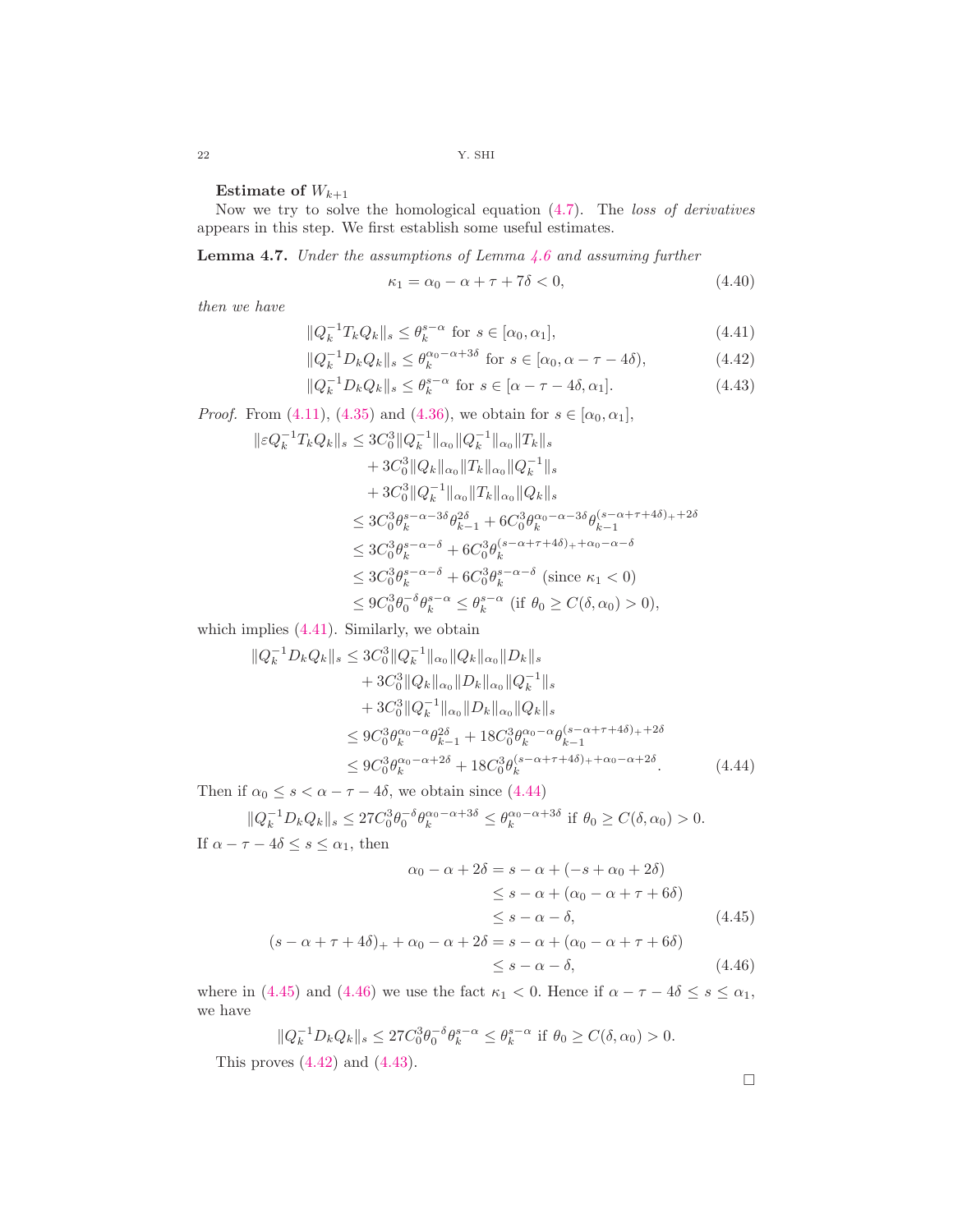We are ready to solve the homological equation [\(4.7\)](#page-15-0). Write

$$
G = Q_k^{-1}(T_k + D_k)Q_k + R_k.
$$
\n(4.47)

Since Lemma [4.6,](#page-20-1) we have  $\overline{G} = 0$ . By Lemma [4.7,](#page-21-6) we obtain

$$
||G||s \le 3\thetaks-\alpha+3\delta \text{ for } s \in [\alpha_0, \alpha_1].
$$
 (4.48)

<span id="page-22-5"></span>**Lemma 4.8.** *The homological equation* [\(4.7\)](#page-15-0) *admits a unique solution*  $W = W_{k+1}$ *which is given by*

$$
W_{\mathbf{i},\mathbf{j}} = \frac{(S_{\theta_{k+1}} G)_{\mathbf{i},\mathbf{j}}}{d_{\mathbf{j}} - d_{\mathbf{i}}} \text{ for } \mathbf{i} \neq \mathbf{j}, \overline{W_{k+1}} = 0.
$$
 (4.49)

*Under the assumptions of Lemma [4.7](#page-21-6) and assuming further*

<span id="page-22-4"></span><span id="page-22-3"></span><span id="page-22-2"></span><span id="page-22-1"></span><span id="page-22-0"></span>
$$
\theta_0^{\delta} \ge 3\gamma^{-1} \Theta^{\tau},\tag{4.50}
$$

*then*

$$
||W_{k+1}||_s \le \theta_k^{s-\alpha+\tau+4\delta} \text{ for } s \in [\alpha_0, \alpha_1]. \tag{4.51}
$$

*Proof.* Note that  $[D, W]_{\mathbf{i}, \mathbf{j}} = (d_{\mathbf{i}} - d_{\mathbf{j}})W_{\mathbf{i}, \mathbf{j}}, d_{\mathbf{i}} - d_{\mathbf{j}} \neq 0$  for  $\mathbf{i} \neq \mathbf{j}$ , and  $G = 0$ . Then [\(4.49\)](#page-22-0) follows.

We then turn to the estimate. Recall that  $h = (d_i)_{i \in \mathbb{Z}^d}$  is a  $(\tau, \gamma)$ -distal sequence, i.e.,

$$
\|(h - \sigma_{\mathbf{p}}h)^{-1}\|_{\mathfrak{B}} \le \gamma^{-1} \langle \mathbf{p} \rangle^{\tau} \text{ for } \mathbf{p} \neq \mathbf{0}.
$$
 (4.52)

Let  $G_{\mathbf{p}}$  be the **p**-diagonal of G (i.e.,  $G_{\mathbf{p}}(\mathbf{i}) = G_{\mathbf{i}, \mathbf{i}-\mathbf{p}}$ ). Then we obtain since [\(4.52\)](#page-22-1) and  $(2.2)$ 

$$
||W||_s^2 \le \sum_{0 < |\mathbf{p}| \le \theta_{k+1}} ||G_{\mathbf{p}}||_{\mathfrak{B}}^2 ||(h - \sigma_{\mathbf{p}}h)^{-1}||_{\mathfrak{B}}^2 \langle \mathbf{p} \rangle^{2s}
$$
\n
$$
\le \gamma^{-2} \sum_{0 < |\mathbf{p}| \le \theta_{k+1}} ||G_{\mathbf{p}}||_{\mathfrak{B}}^2 \langle \mathbf{p} \rangle^{2s+2\tau}
$$
\n
$$
= \gamma^{-2} ||S_{\theta_{k+1}} G||_{s+\tau}^2,
$$

which implies

$$
||W_{k+1}||_s \le \gamma^{-1}||S_{\theta_{k+1}}G||_{s+\tau}.
$$

Thus recalling [\(4.48\)](#page-22-2), we have for  $\alpha_0 \leq s \leq \alpha_1 - \tau$  (i.e.,  $s + \tau \leq \alpha_1$ ),

$$
||W_{k+1}||_s \le ||G||_{s+\tau}
$$
  
\n
$$
\le 3\gamma^{-1}\theta_k^{s-\alpha+\tau+3\delta}
$$
  
\n
$$
\le 3\gamma^{-1}\theta_0^{-\delta}\theta_k^{s-\alpha+\tau+4\delta}
$$
  
\n
$$
\le \theta_k^{s-\alpha+\tau+4\delta} \text{ (since (4.50))}.
$$

If  $\alpha_1 - \tau \leq s \leq \alpha_1$  (i.e.,  $s + \tau \in [\alpha_1, \alpha_1 + \tau]$ ), then we have

$$
||W_{k+1}||_s \le \gamma^{-1}||S_{\theta_{k+1}}G||_{s+\tau}
$$
  
\n
$$
\le \gamma^{-1}\theta_{k+1}^{\tau}||G||_s
$$
  
\n
$$
\le 3\gamma^{-1}\theta_{k+1}^{\tau}\theta_{k}^{s-\alpha+3\delta}
$$
  
\n
$$
= 3\gamma^{-1}\Theta^{\tau}\theta_{0}^{-\delta}\theta_{k}^{s-\alpha+\tau+4\delta}
$$
  
\n
$$
\le \theta_{k}^{s-\alpha+\tau+4\delta} \text{ (since (4.50))}.
$$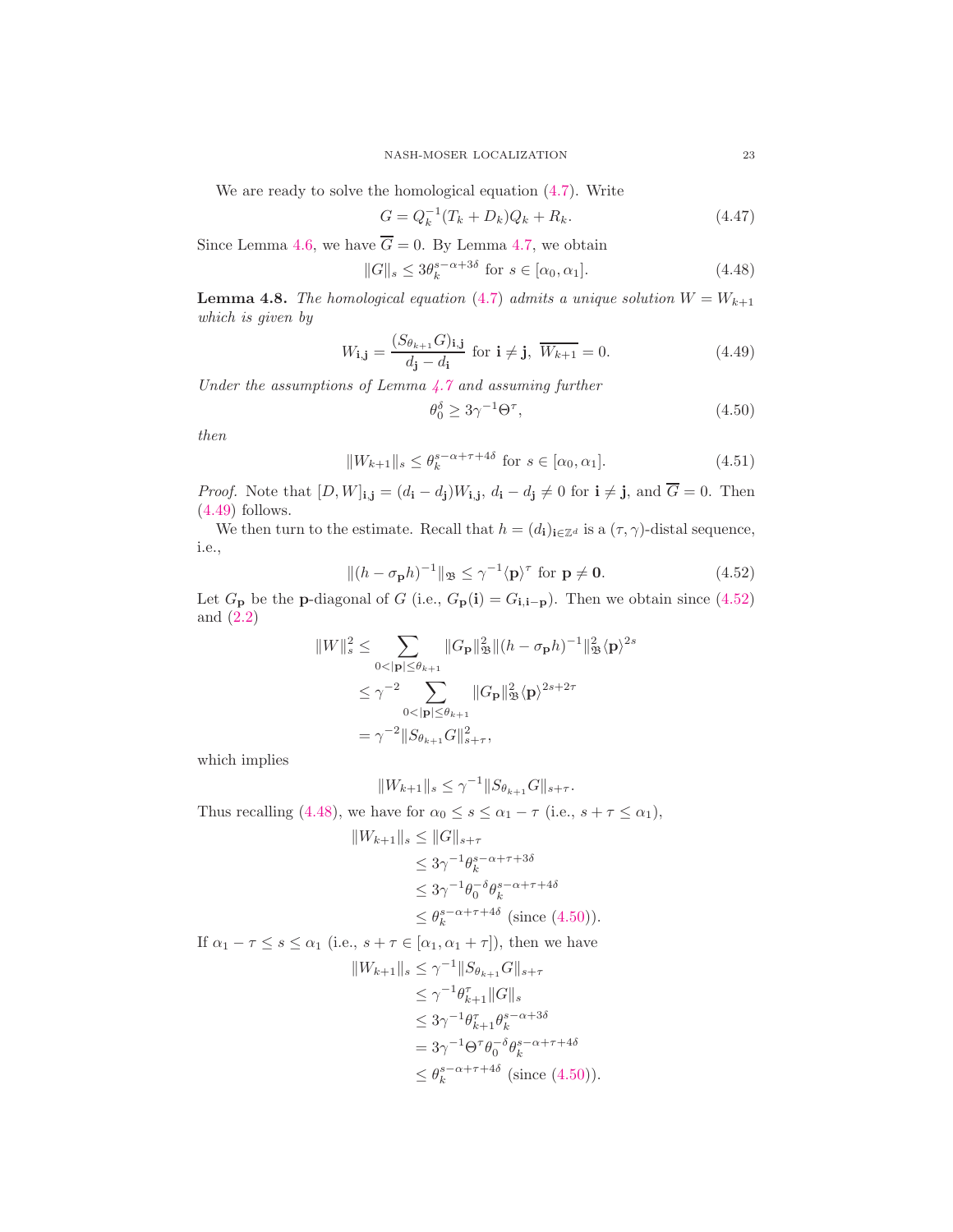This proves  $(4.51)$ .

 $\rm\,Estimate\,\,of\,\,V_{k+1}^{-1}$ 

We first introduce a perturbation argument.

<span id="page-23-2"></span>**Lemma 4.9.** *Let*  $C_0$  *be given by* [\(4.9\)](#page-15-6) *and*  $W \in \mathcal{M}^s, s \ge \alpha_0$ . *If* 

$$
4C_0^2 \|W\|_{\alpha_0} \le 1/2,\tag{4.53}
$$

*then we have that*  $V = I + W$  *is invertible in*  $\mathcal{M}^s$  *and* 

$$
||V^{-1}||_s \le 1 + 2K_1(s)||W||_s \ (s > \alpha_0),
$$
  
\n
$$
||V^{-1}||_{\alpha_0} \le 2,
$$
  
\n
$$
||V^{-1} - I||_s \le 2K_1(s)||W||_s.
$$

*where*  $K_1(s)$  *is given by* [\(3.3\)](#page-12-1).

*Proof.* The proof is based on the Neumann series argument and Lemma [4.2.](#page-15-7) From  $(4.11)$ , we have for  $n \geq 2$ ,

$$
||W^{n}||_{s} \leq n^{2} C_{0}^{n} K_{1}(s) ||W||_{\alpha_{0}}^{n-1} ||W||_{s}
$$
  
\n
$$
\leq (4C_{0}^{2} ||W||_{\alpha_{0}})^{n-1} K_{1}(s) ||W||_{s},
$$
\n(4.54)

where we use the fact  $n^2 \le 4^{n-1}$  and  $n \ge 2$ . Then by [\(4.53\)](#page-23-0) and [\(4.54\)](#page-23-1),

$$
||W^n||_s \le 2^{-(n-1)}K_1(s)||W||_s
$$
 for  $n \ge 2$ ,

which implies

$$
\sum_{n=0}^{\infty} ||W^n||_s \le 1 + ||W||_s + \sum_{n\ge 2} 2^{-(n-1)} K_1(s) ||W||_s
$$
  
\n
$$
\le 1 + 2K_1(s) ||W||_s < \infty,
$$
  
\n
$$
\sum_{n=1}^{\infty} ||W^n||_s \le ||W||_s + \sum_{n\ge 2} 2^{-(n-1)} K_1(s) ||W||_s
$$
  
\n
$$
\le 2K_1(s) ||W||_s.
$$

Since  $\mathcal{M}^s$  is a Banach space, applying the standard Neumann series argument shows

$$
(I + W)^{-1} = \sum_{n=0}^{\infty} (-W)^n \in \mathcal{M}^s, \quad || (I + W)^{-1} ||_s \le 1 + 2K_1(s) ||W||_s,
$$
  

$$
|| (I + W)^{-1} - I ||_s \le 2K_1(s) ||W||_s, \quad || (I + W)^{-1} ||_{\alpha_0} \le 2.
$$

Then we estimate  $V_{k+1}^{-1}$ .

<span id="page-23-3"></span>Lemma 4.10. *Under the assumptions of Lemma [4.8,](#page-22-5) we have*

$$
||V_{k+1}^{-1}||_s \le 1 + 2K_1(s)\theta_k^{s-\alpha+\tau+4\delta} \text{ for } s \in [\alpha_0, \alpha_1],
$$
 (4.55)

$$
||V_{k+1}^{-1} - I||_s \le 2K_1(s)\theta_k^{s-\alpha+\tau+4\delta} \text{ for } s \in [\alpha_0, \alpha_1].
$$
 (4.56)

*Proof.* This is a direct consequence of Lemma [4.9](#page-23-2) and [4.8.](#page-22-5) □

<span id="page-23-1"></span><span id="page-23-0"></span>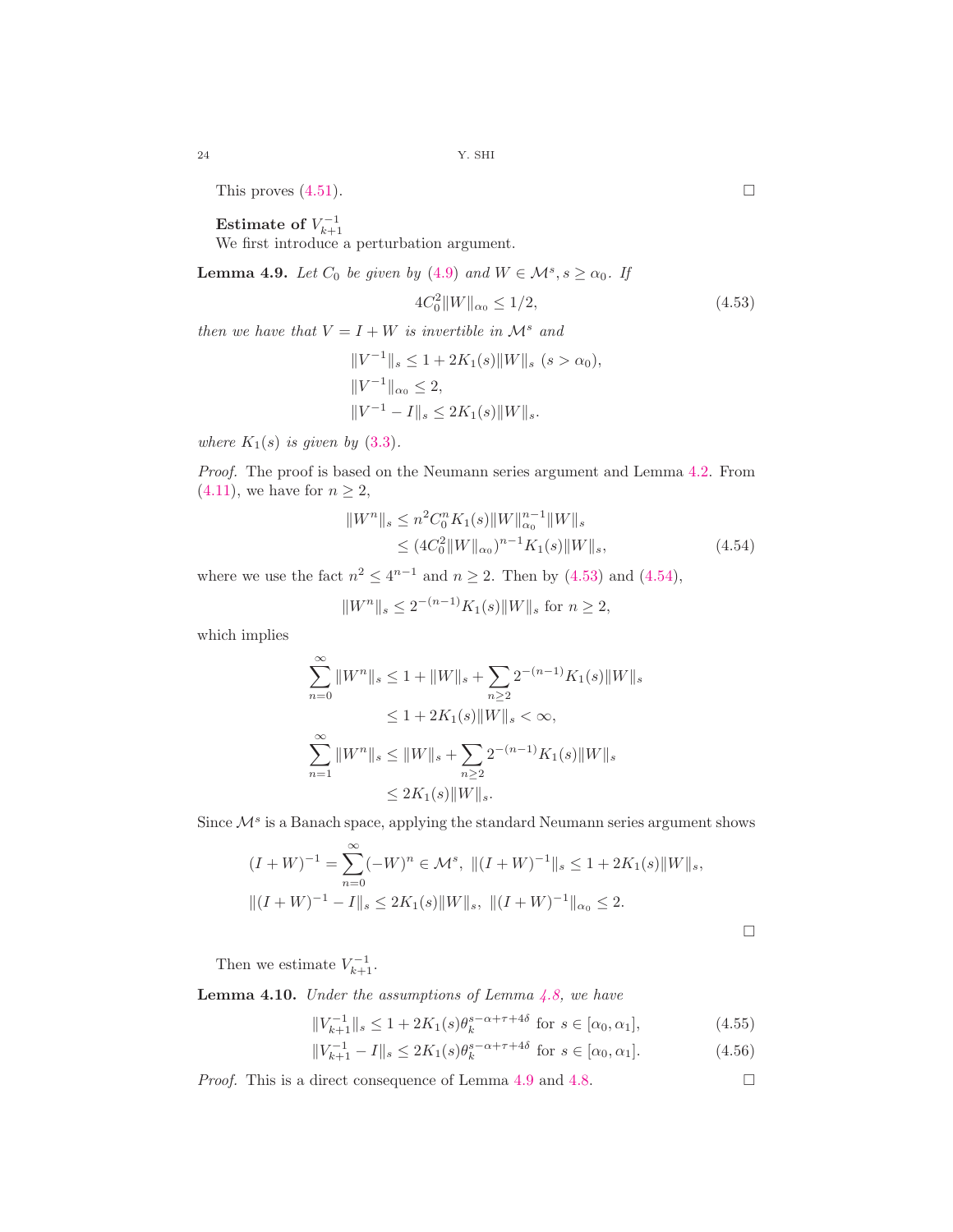Estimate of  $R_{k+1}$ 

Now we estimate the reminders. Recalling [\(4.8\)](#page-15-8), we have

$$
R_{k+1} = R'_{k+1} + R''_{k+1},
$$
  
\n
$$
R'_{k+1} = (I - S_{\theta_{k+1}}) (Q_k^{-1} (T_k + D_k) Q_k + R_k),
$$
  
\n
$$
R''_{k+1} = R_{(1)} + R_{(2)},
$$

where  $R_{(1)}$ ,  $R_{(2)}$  are given by [\(4.3\)](#page-14-1) and [\(4.5\)](#page-15-9), respectively. Note that  $R'_{k+1}$  comes from the smoothing procedure, while  $R''_{k+1}$  is the standard Newton error.

We first estimate  $R'_{k+1}$ .

<span id="page-24-5"></span>Lemma 4.11. *Under the assumptions of Lemma [4.8](#page-22-5) and assuming further*

<span id="page-24-1"></span>
$$
\alpha_1 \ge 2\alpha + \delta,\tag{4.57}
$$

<span id="page-24-4"></span><span id="page-24-0"></span>
$$
\max\left(\Theta^{-\alpha_0}, \Theta^{-\delta}\right) \le 1/10. \tag{4.58}
$$

*Then for*  $\theta_0 \geq C(\delta, \tau, \alpha_0) > 0$ , *we have* 

$$
||R'_{k+1}||_{s} \le \frac{1}{2} \theta_{k+1}^{s-\alpha} \text{ for } s \in [\alpha_0, \alpha_1].
$$
 (4.59)

*Proof.* First, we estimate  $||(I - S_{\theta_{k+1}})R_k||_s$ . We have two cases. **Case 1.**  $s \in [\alpha + \delta, \alpha_1]$ . In this case we have

<span id="page-24-2"></span>
$$
\begin{aligned} \|(I - S_{\theta_{k+1}})R_k\|_s &\le \|R_k\|_s \le \theta_k^{s-\alpha} \\ &= \Theta^{\alpha - s} \theta_{k+1}^{s-\alpha} \\ &\le \Theta^{-\delta} \theta_{k+1}^{s-\alpha} \\ &\le \frac{1}{10} \theta_{k+1}^{s-\alpha} \text{ (since (4.58))}. \end{aligned} \tag{4.60}
$$

**Case 2.**  $s \in [\alpha_0, \alpha + \delta)$ . In this case we have since [\(4.57\)](#page-24-1)

$$
\begin{aligned} || (I - S_{\theta_{k+1}}) R_k ||_s &\le \theta_{k+1}^{-\alpha} ||R_k||_{s+\alpha} \\ &\le \theta_{k+1}^{-\alpha} \theta_k^s \\ &= \Theta^{-s} \theta_{k+1}^{s-\alpha} \\ &\le \Theta^{-\alpha_0} \theta_{k+1}^{s-\alpha} \le \frac{1}{10} \theta_{k+1}^{s-\alpha} \text{ (since (4.58))}. \end{aligned} \tag{4.61}
$$

Next, recalling [\(4.41\)](#page-21-0), we can prove similarly

$$
\|(I - S_{\theta_{k+1}})Q_k^{-1}T_kQ_k\|_s \le \frac{1}{10}\theta_{k+1}^{s-\alpha} \text{ for } s \in [\alpha_0, \alpha_1].
$$

Finally, for  $||(I - S_{\theta_{k+1}})Q_k^{-1}D_kQ_k||_s$ , we have

**Case 1.**  $s \in [\alpha + \delta, \alpha_1]$ . Similar to the proof of [\(4.60\)](#page-24-2), we have in this case

<span id="page-24-3"></span>
$$
||(I - S_{\theta_{k+1}})Q_k^{-1}D_kQ_k||_s \le \frac{1}{10}\theta_{k+1}^{s-\alpha}.
$$

**Case 2.**  $s \in [\alpha - \tau - 4\delta, \alpha + \delta)$ . Similar to the proof of [\(4.61\)](#page-24-3), we have in this case

$$
\|(I - S_{\theta_{k+1}})Q_k^{-1}D_kQ_k\|_s \le \frac{1}{10}\theta_{k+1}^{s-\alpha}.
$$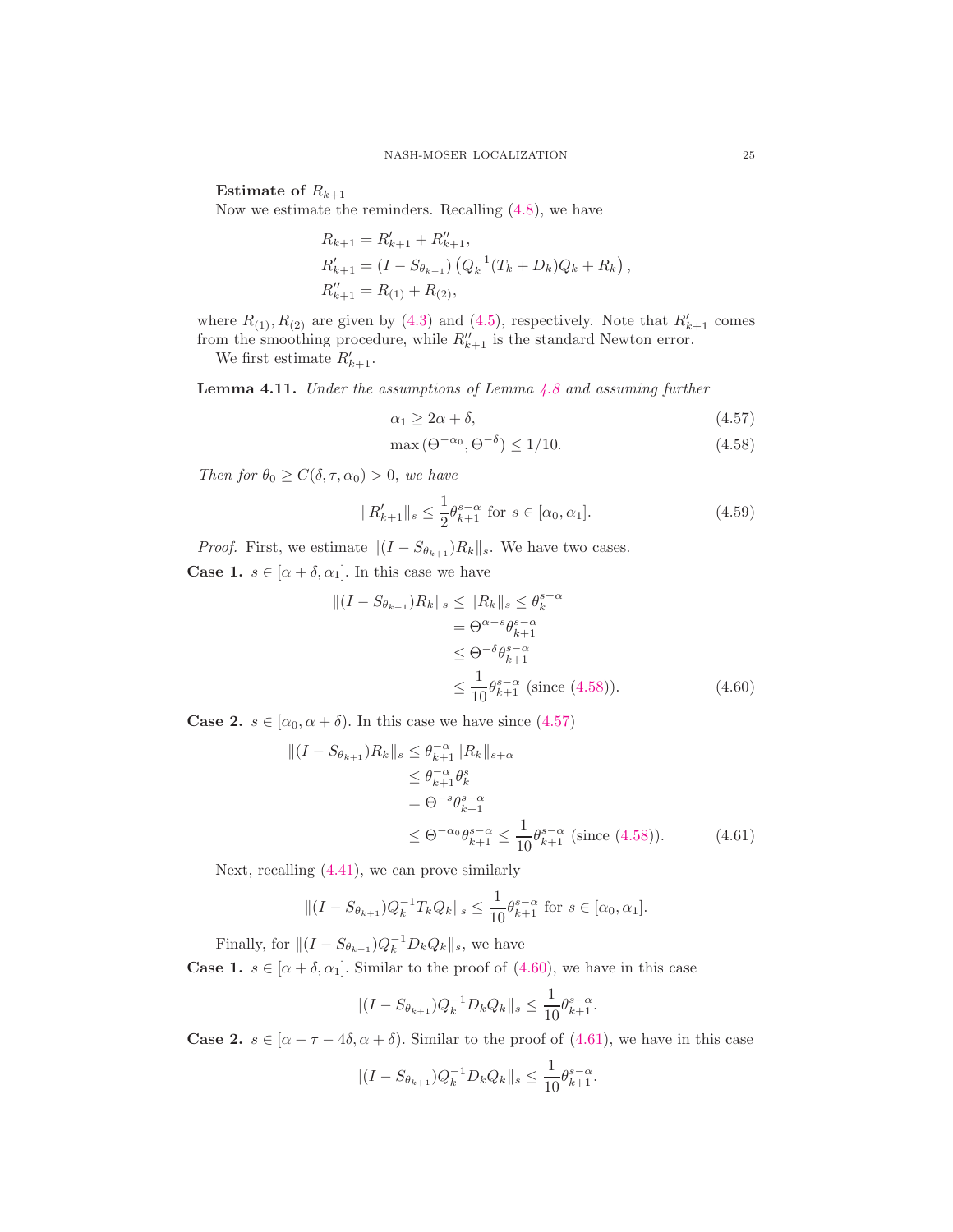**Case 3.**  $s \in [\alpha_0, \alpha - \tau - 4\delta)$ . In this case we have since  $s + \alpha \ge \alpha_0 + \alpha > \alpha - \tau - 4\delta$ 

$$
\begin{aligned} \|(I - S_{\theta_{k+1}})Q_k^{-1}D_k Q_k\|_s &\le \theta_{k+1}^{-\alpha} \|Q_k^{-1}D_k Q_k\|_{s+\alpha} \\ &\le \theta_{k+1}^{-\alpha} \theta_k^s \text{ (since (4.43))} \\ &\le \Theta^{-\alpha_0} \theta_{k+1}^{s-\alpha} \le \frac{1}{10} \theta_{k+1}^{s-\alpha} \text{ (if } \Theta^{-\alpha_0} \le 1/10). \end{aligned}
$$

This finishes the proof of [\(4.59\)](#page-24-4).

Now we estimate  $R''_{k+1}$ . We have

<span id="page-25-1"></span>Lemma 4.12. *Under the assumptions of Lemma [4.8](#page-22-5) and assuming further*

$$
\theta_0^{-\kappa_1} \ge C(\alpha_0, \alpha_1) \Theta^{\alpha - \alpha_0 - \kappa_1},\tag{4.62}
$$

*where*  $\kappa_1 < 0$  *is given by* [\(4.40\)](#page-21-7)*. Then we have* 

$$
||R_{k+1}''||_s \leq \frac{1}{2} \theta_{k+1}^{s-\alpha}
$$
 for  $s \in [\alpha_0, \alpha_1]$ .

*Proof.* From [\(4.48\)](#page-22-2) and Lemma [4.8,](#page-22-5) we obtain

$$
||[D, W_{k+1}]||_s \le ||S_{\theta_{k+1}}G||_s
$$
  
\n
$$
\le ||G||_s \le 3\theta_k^{s-\alpha+3\delta} \ (s \in [\alpha_0, \alpha_1]),
$$

which together with Lemma [3.1](#page-12-3) and Lemma [4.10](#page-23-3) implies for  $s \in [\alpha_0, \alpha_1]$ ,

$$
||R_{(1)}||_{s} = ||(V_{k+1}^{-1} - I)[D, W_{k+1}]||_{s}
$$
  
+  $||(V_{k+1}^{-1} - I)R_{k}W_{k+1}||_{s}$   
+  $||(V_{k+1}^{-1} - I)R_{k}||_{s} + ||R_{k}W_{k+1}||_{s}$   
 $\leq C(s, \alpha_{0})\theta_{k}^{s-2\alpha+\alpha_{0}+\tau+7\delta}$   
+  $C(s, \alpha_{0})\theta_{k}^{s-3\alpha+2\alpha_{0}+2\tau+8\delta}$   
+  $C(s, \alpha_{0})\theta_{k}^{s-2\alpha+\alpha_{0}+\tau+4\delta}$   
 $\leq C(s, \alpha_{0})\theta_{k}^{s-\alpha+\kappa_{1}} \text{ (since } \kappa_{1} < 0)$   
 $\leq C(s, \alpha_{0})\Theta^{-(s-\alpha+\kappa_{1})}\theta_{k+1}^{s-\alpha+\kappa_{1}}$   
 $\leq C(\alpha_{1}, \alpha_{0})\Theta^{\alpha-\kappa_{1}-\alpha_{0}}\theta_{0}^{\kappa_{1}}\theta_{k+1}^{s-\alpha}$   
 $\leq \frac{1}{4}\theta_{k+1}^{s-\alpha} \text{ (since (4.62))}.$ 

Similarly, we have by recalling

$$
||Q_k^{-1}(T_k+D_k)Q_k||_s \le 2\theta_k^{s-\alpha+3\delta} \text{ for } s \in [\alpha_0, \alpha_1]
$$

<span id="page-25-0"></span>
$$
\sqcup
$$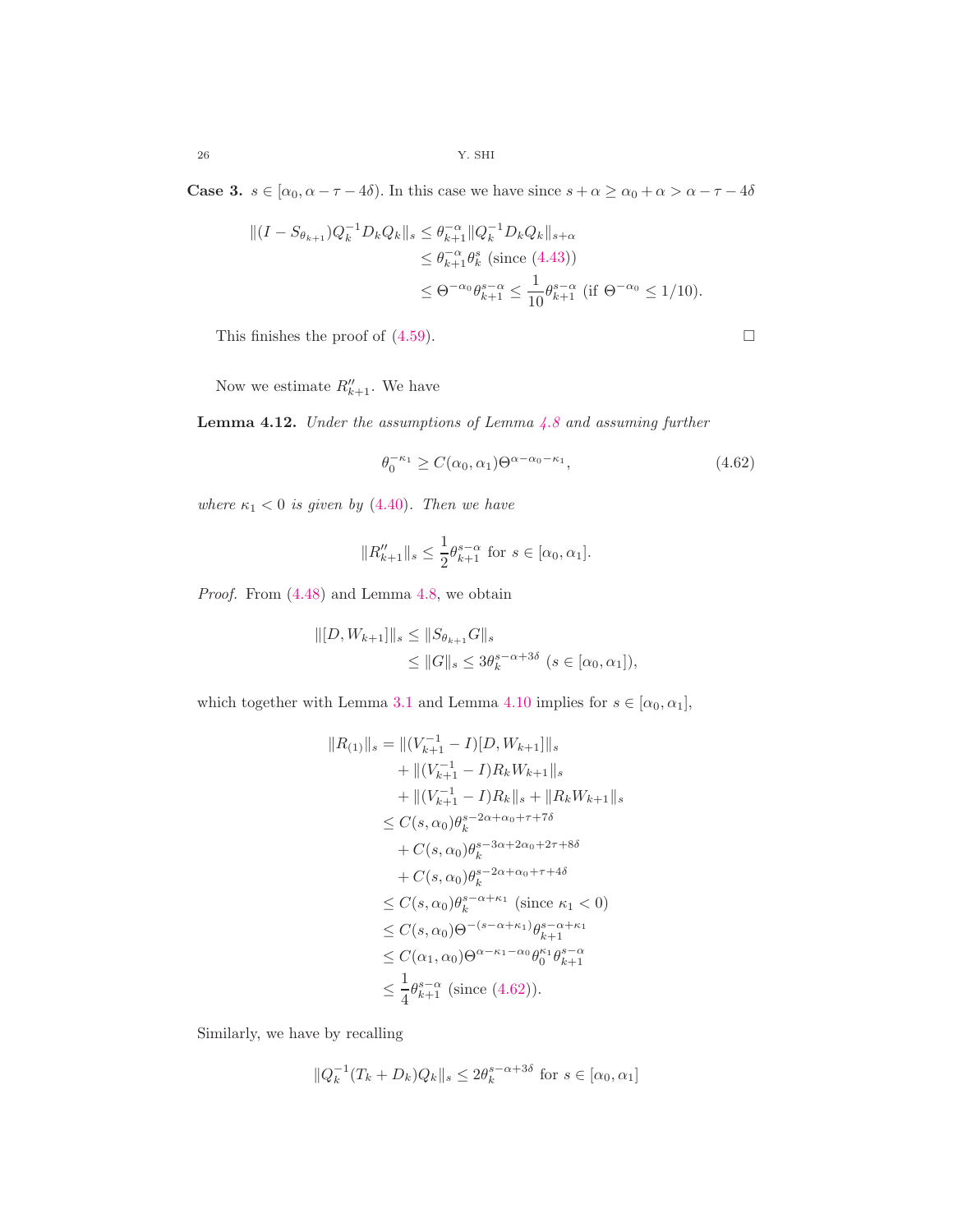that

$$
||R_{(2)}||_s = ||(V_{k+1}^{-1} - I)Q_k^{-1}(T_k + D_k)Q_kW_{k+1}||_s
$$
  
+  $||(V_{k+1}^{-1} - I)Q_k^{-1}(T_k + D_k)Q_k||_s$   
+  $||Q_k^{-1}(T_k + D_k)Q_kW_{k+1}||_s$   
 $\leq C(s, \alpha_0)\theta_k^{s-3\alpha+2\alpha_0+2\tau+11\delta}$   
+  $C(s, \alpha_0)\theta_k^{s-2\alpha+\alpha_0+\tau+7\delta}$   
 $\leq C(s, \alpha_0)\theta_k^{s-\alpha+\kappa_1}$  (since  $\kappa_1 < 0$ )  
 $\leq \frac{1}{4}\theta_{k+1}^{s-\alpha}$ .

This finishes the proof.  $\Box$ 

Combining Lemma [4.8,](#page-22-5) [4.10,](#page-23-3) [4.11](#page-24-5) and [4.12](#page-25-1) implies the proposition.

<span id="page-26-8"></span><span id="page-26-7"></span><span id="page-26-4"></span><span id="page-26-3"></span><span id="page-26-1"></span><span id="page-26-0"></span> $\Box$ 

# 4.2. The initial step. Now we turn to the initial step.

# <span id="page-26-10"></span>Proposition 4.13. *Assume that*

$$
-\alpha + \alpha_0 + \tau + 3\delta < 0,\tag{4.63}
$$

$$
||T||_{\alpha+3\delta} \le \theta_0^{\alpha_0-\alpha} \le 1,\tag{4.64}
$$

$$
\theta_0^{\delta} \ge C(\alpha_0, \alpha_1) \Theta^{\alpha - \alpha_0 + \delta}.
$$
\n(4.65)

*Then there is some*  $C = C(\delta, \tau, \gamma, \alpha_0, \alpha_1) > 0$  *such that for*  $\theta_0 \geq C$ *, there exist*  $W_1, R_1 \in \mathcal{M}$  with  $V_1 = I + W_1$  such that

$$
V_1^{-1}(T_0+D)V_1 = D + R_1, \t\t(4.66)
$$

*where*

$$
||W_1||_s \le \theta_0^{s-\alpha+\tau+\delta} \text{ for } s \in [\alpha_0, \alpha_1], \tag{4.67}
$$

$$
||V_1^{-1}||_s \le \theta_0^{(s-\alpha+\tau+\delta)+\delta} \text{ for } s \in [\alpha_0, \alpha_1],
$$
 (4.68)

$$
||V_1^{-1} - I||_s \le \theta_0^{s - \alpha + \tau + 2\delta} \text{ for } s \in [\alpha_0, \alpha_1],
$$
\n(4.69)

$$
||R_1||_s \le \theta_1^{s-\alpha} \text{ for } s \in [\alpha_0, \alpha_1].
$$
 (4.70)

*Proof.* Note that  $\overline{T} = 0$ . Then

<span id="page-26-9"></span><span id="page-26-6"></span><span id="page-26-5"></span><span id="page-26-2"></span>
$$
[D,W_1]+T_0=0
$$

has a unique solution  $W_1$ . We also have

$$
V_1^{-1}(T_0 + D)V_1 - D = V_1^{-1}([D, W_1] + T_0V_1)
$$
  
=  $V_1^{-1}T_0W_1 = R_1,$  (4.71)

which yields [\(4.66\)](#page-26-0).

Next, we estimate  $W_1, V_1, R_1$ . Because of  $T_0 = S_{\theta_0}T$ , we obtain for  $s \ge \alpha + 3\delta$ ,

$$
||T_0||_s \le \theta_0^{s-\alpha-3\delta} ||T||_{\alpha+3\delta} \le \theta_0^{s-\alpha-3\delta} \text{ (since (4.64))}.
$$
 (4.72)

If  $s < \alpha + 3\delta$ , we also have by  $(4.64)$ 

$$
||T_0||_s \le ||T||_{\alpha+3\delta} \le \theta_0^{\alpha_0-\alpha} \le \theta_0^{s-\alpha}
$$
 (since  $s \ge \alpha_0$ ),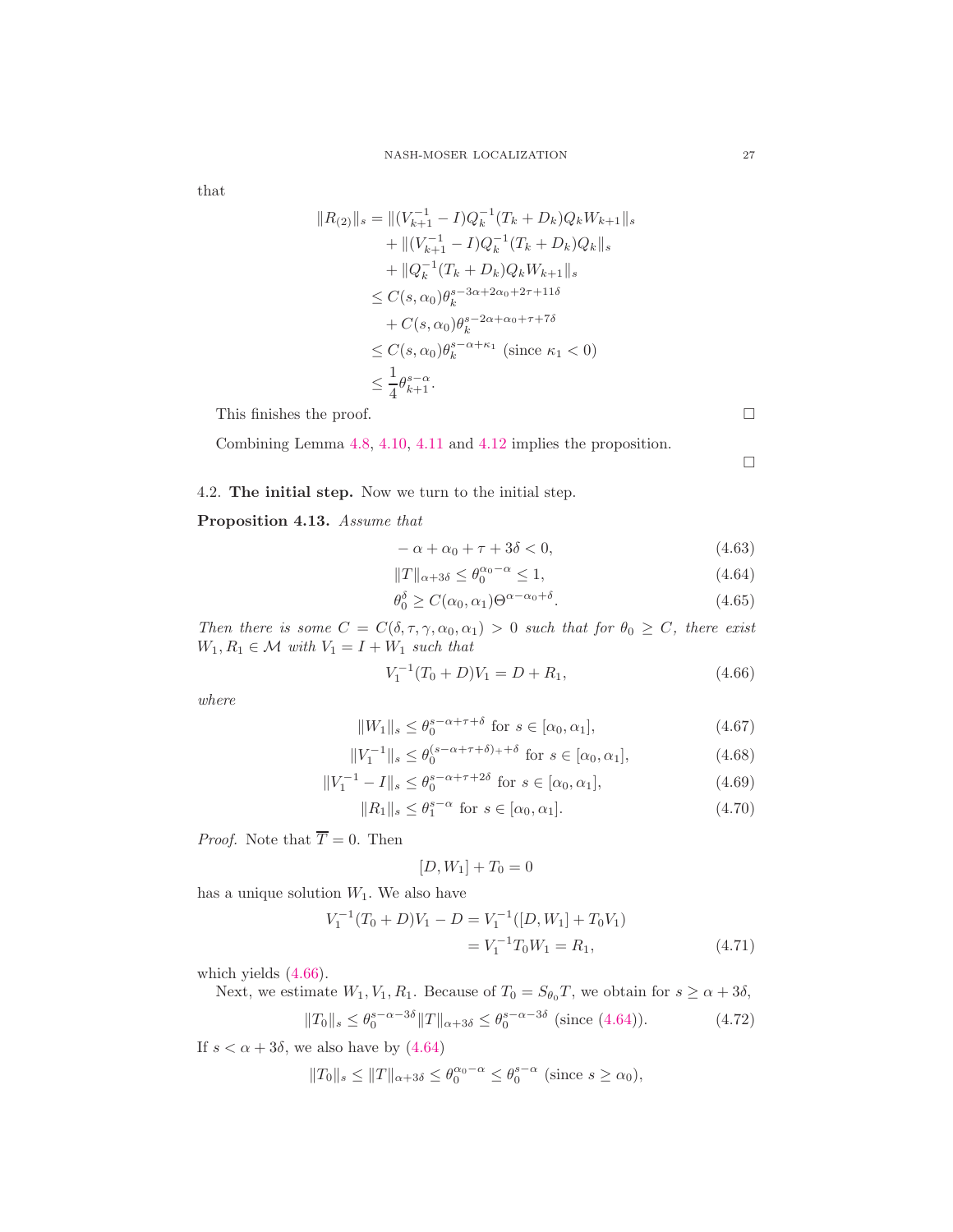which together with [\(4.72\)](#page-26-2) implies

$$
||T_0||_s \le \theta_0^{s-\alpha} \text{ for } s \in [\alpha_0, \alpha_1].
$$
 (4.73)

Similar to the proof of Lemma [4.8,](#page-22-5) we obtain

<span id="page-27-0"></span>
$$
||W_1||_s \le \gamma^{-1} \varepsilon ||T_0||_{s+\tau},
$$

which implies for  $s + \tau \in [\alpha_0 + \tau, \alpha_1]$  and  $\theta_0 \ge C(\gamma, \delta) > 0$ ,

$$
||W_1||_s \le \gamma^{-1} \theta_0^{-\delta} \theta_0^{s-\alpha+\tau+\delta}
$$
  

$$
\le \theta_0^{s-\alpha+\tau+\delta}.
$$

If  $s + \tau \in [\alpha_1, \alpha_1 + \tau]$ , we have since  $(4.64)$ 

$$
||W_1||_s \le \gamma^{-1} \theta_0^{\tau} ||T_0||_s
$$
  
\n
$$
\le \gamma^{-1} \theta_0^{\tau+s-\alpha}
$$
  
\n
$$
\le \theta_0^{s-\alpha+\tau+\delta}.
$$

This proves [\(4.67\)](#page-26-3). Now, since Lemma [4.9,](#page-23-2) we have for  $\theta_0 \ge C(\delta, \tau, \alpha_0, \alpha_1) > 0$ ,

$$
||V_1^{-1}||_s \le 1 + 2K_1(s)\theta_0^{s-\alpha+\tau+\delta} \le \theta_0^{(s-\alpha+\tau+\delta)+\delta},
$$
  

$$
||V_1^{-1} - I||_s \le 2K_1(s)\theta_0^{s-\alpha+\tau+\delta} \le \theta_0^{s-\alpha+\tau+2\delta},
$$

which yields  $(4.68)$  and  $(4.69)$ . Finally, we estimate  $R_1$ . From  $(4.71)$ ,  $(4.73)$ ,  $(4.68)$ and Lemma [3.1,](#page-12-3) we have

<span id="page-27-1"></span>
$$
||R_1||_s = ||V_1^{-1}T_0W_1||_s
$$
  
\n
$$
\leq C(\alpha_0, s)\theta_0^{(s-\alpha+\tau+\delta) + 2\alpha+2\alpha_0+\tau+2\delta}
$$
  
\n
$$
+ C(\alpha_0, s)\theta_0^{s-2\alpha+\alpha_0+\tau+2\delta}.
$$
\n(4.74)

If  $\alpha_0 \leq s < \alpha - \tau - \delta$ , then we obtain since [\(4.63\)](#page-26-7)  $(s - \alpha + \tau + \delta)_{+} - 2\alpha + 2\alpha_{0} + \tau + 2\delta = -2\alpha + 2\alpha_{0} + \tau + 2\delta$  $= s - \alpha + (-\alpha + 2\alpha_0 + \tau + 2\delta - s)$  $\leq s - \alpha + (-\alpha + \alpha_0 + \tau + 2\delta)$  (since  $-s \leq -\alpha_0$ )  $\langle s - \alpha - \delta \rangle$ 

If  $\alpha - \tau - \delta \leq s \leq \alpha_1$ , we also have by [\(4.63\)](#page-26-7)  $(s - \alpha + \tau + \delta)_{+} - 2\alpha + 2\alpha_{0} + \tau + 2\delta = s - 3\alpha + 2\alpha_{0} + 2\tau + 3\delta$  $= s - \alpha + (-2\alpha + 2\alpha_0 + 2\tau + 3\delta)$  $\langle s-\alpha-3\delta\rangle$ 

Thus recalling [\(4.74\)](#page-27-1), we have

$$
||R_1||_s \le C(\alpha_0, s)\theta_0^{s-\alpha-\delta}
$$
  
=  $C(\alpha_0, s)\Theta^{-(s-\alpha-\delta)}\theta_1^{s-\alpha-\delta}$   
 $\le C(\alpha_0, \alpha_1)\Theta^{\alpha+\delta-\alpha_0}\theta_0^{-\delta}\theta_1^{s-\alpha}$   
 $\le \theta_1^{s-\alpha}$  (since (4.65)).

This proves [\(4.70\)](#page-26-9).

 $\Box$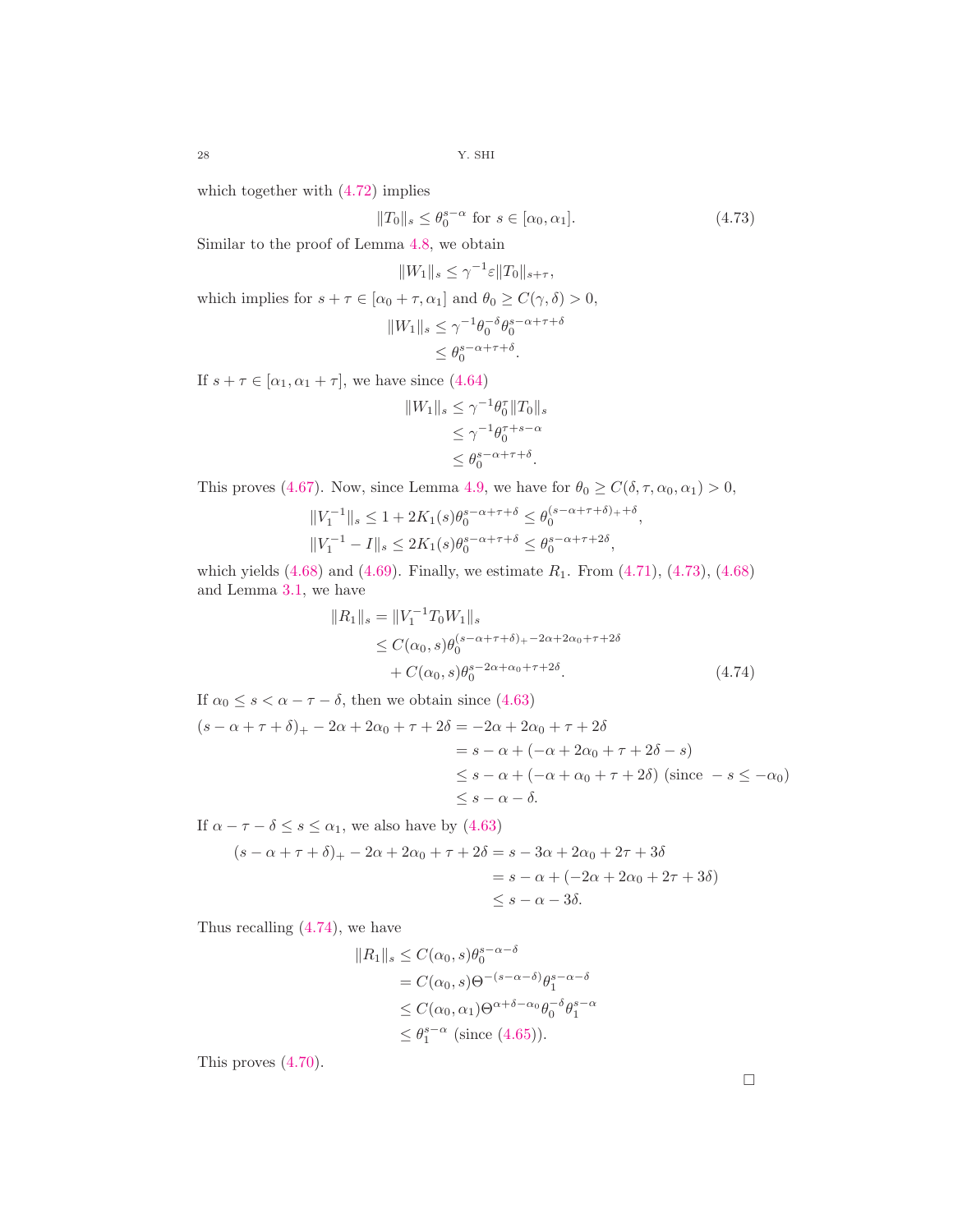### 5. THE ITERATION THEOREM

In this section we combine Proposition [4.1](#page-13-2) and [4.13](#page-26-10) to establish the iteration theorem.

Fix any  $\delta > 0, \alpha_0 > d/2, \tau > 0, \gamma > 0$ . We collect the conditions imposed on parameters  $\Theta$ ,  $\alpha$ ,  $\alpha_1$ ,  $\theta_0$ . Then

• We let (recalling  $(4.16)$  and  $(4.58)$ )

$$
\Theta = \Theta(\delta, \alpha_0) = \max\{8^{2/\delta} C_0^{4/\delta}, 10^{1/\delta}, 10^{1/\alpha_0}\},\
$$

- where  $C_0 = C_0(\alpha_0)$  is given by [\(4.9\)](#page-15-6).
- We let  $(\text{recalling } (4.40))$  $(\text{recalling } (4.40))$  $(\text{recalling } (4.40))$

$$
\alpha > \alpha_0 + \tau + 7\delta.
$$

• We let (recalling  $(4.57)$ )

$$
\alpha_1 \geq 2\alpha + \delta.
$$

• We let (recalling  $(4.38)$  and  $(4.64)$ )

$$
||T||_{\alpha+4\delta} \le \theta_0^{\alpha_0-\alpha} \le 1.
$$

• We also assume  $\theta_0$  is large enough, i.e.,

$$
\theta_0 \ge C(\delta, \tau, \gamma, \alpha, \alpha_0, \alpha_1) > 0.
$$

<span id="page-28-0"></span>**Theorem 5.1.** *Fix*  $\delta > 0, \alpha_0 > d/2, \tau > 0, \gamma > 0$ *. Assume that* 

$$
\alpha > \alpha_0 + \tau + 7\delta,
$$
  
\n
$$
\alpha_1 \ge 2\alpha + \delta,
$$
  
\n
$$
\Theta = \Theta(\delta, \alpha_0) = \max\{8^{2/\delta} C_0^{4/\delta}, 10^{1/\delta}, 10^{1/\alpha_0}\},
$$
  
\n
$$
||T||_{\alpha + 4\delta} \le \theta_0^{\alpha_0 - \alpha} \le 1.
$$

*Then there is some*  $C = C(\delta, \tau, \gamma, \alpha, \alpha_0, \alpha_1) > 0$  *such that for*  $\theta_0 \geq C$ *, the following holds true: For any*  $k \geq 1$  *and*  $1 \leq l \leq k$ , *there exist*  $W_l, R_l, Q_l \in \mathcal{M}$  *and*  $D_{l-1} \in$  $\mathcal{M}_0^{\infty}$  so that

$$
Q_l^{-1}H_lQ_l = D + R_l, \ H_l = \sum_{i=1}^l (T_{i-1} + D_{i-1}) + D
$$

*with*

<span id="page-28-1"></span>
$$
Q_0 = I, D_0 = 0, T_0 = S_{\theta_0} T,
$$
  
\n
$$
Q_l = Q_{l-1} V_l, V_l = I + W_l,
$$
  
\n
$$
||W_l||_s \leq \theta_{l-1}^{s-\alpha+\tau+4\delta} \text{ for } s \in [\alpha_0, \alpha_1],
$$
  
\n
$$
||V_l^{-1} - I||_s \leq 2K_1(s)\theta_{l-1}^{s-\alpha+\tau+4\delta} \text{ for } s \in [\alpha_0, \alpha_1],
$$
  
\n
$$
||R_l||_s \leq \theta_l^{s-\alpha} \text{ for } s \in [\alpha_0, \alpha_1],
$$
  
\n
$$
||D_{l-1}||_0 \leq 3\theta_{l-1}^{\alpha_0-\alpha},
$$
\n(5.1)

*where*  $K_1(s)$ ,  $T_l$  *are defined by* [\(3.3\)](#page-12-1) *and* [\(4.1\)](#page-13-1) *respectively.* 

*Proof.* The proof is based on a combination of Proposition [4.1](#page-13-2) and [4.13.](#page-26-10)  $\Box$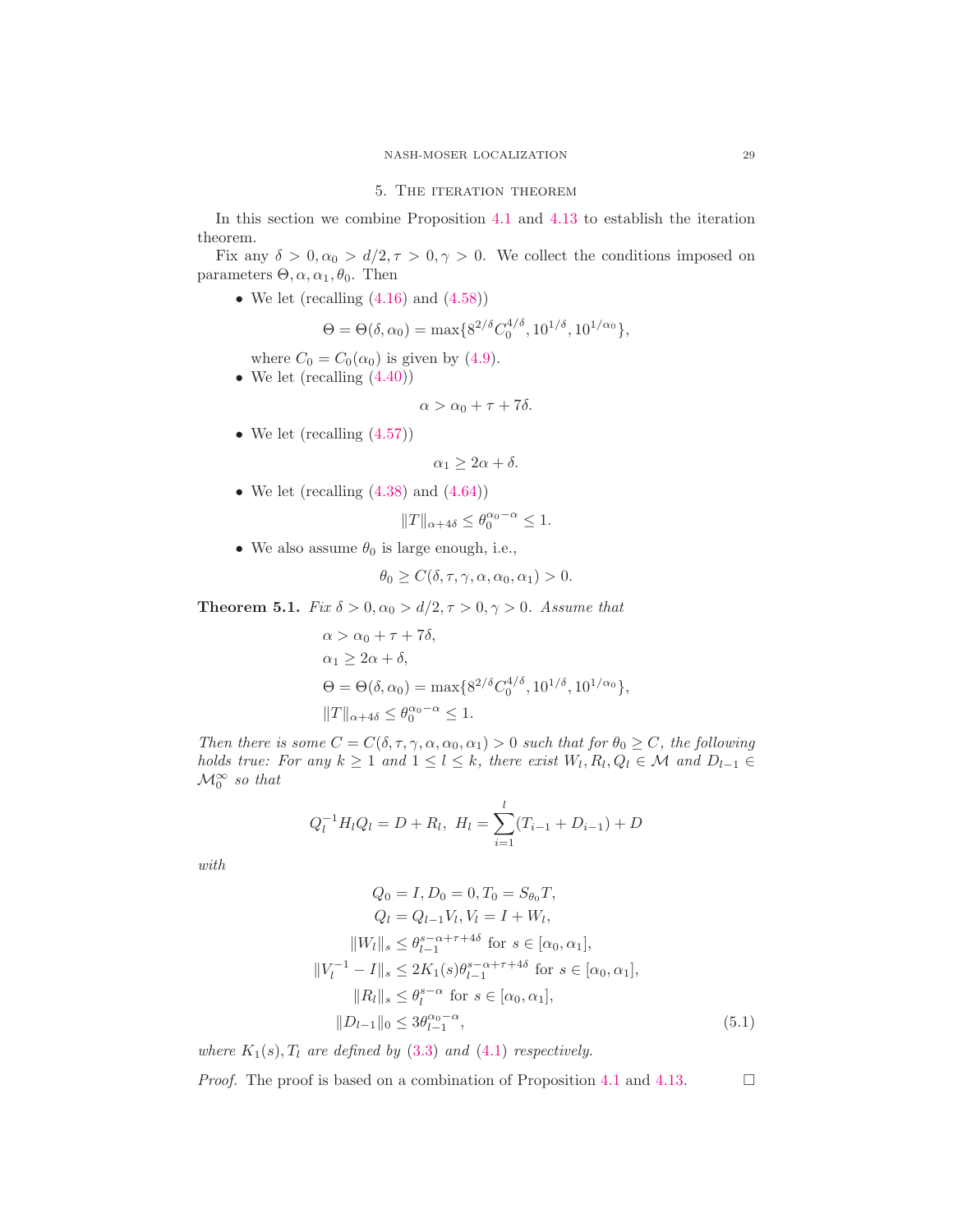6. Proofs of Theorem [2.1](#page-4-1) and [2.2](#page-5-1)

*Proof of Theorem [2.1.](#page-4-1)* It suffices to prove the convergence of

$$
Q_k
$$
,  $Q_k^{-1}$ ,  $\sum_{i=1}^k D_{l-1}$ ,  $\sum_{i=1}^k T_{l-1}$  (as  $k \to \infty$ )

appeared in Theorem [5.1.](#page-28-0) We set

$$
||T||_{\alpha+4\delta}=\theta_0^{\alpha_0-\alpha},
$$

i.e.,

<span id="page-29-0"></span>
$$
\theta_0^{-\delta} = \|T\|_{\alpha+4\delta}^{\frac{\delta}{\alpha-\alpha_0}}.
$$

We first prove the convergence and estimate of  $Q_k, Q_k^{-1}$ . From the proof of Lemma [4.3,](#page-16-3) we have

$$
||Q_l^{-1} - Q_{l-1}^{-1}||_s \le \theta_{l-1}^{s-\alpha+\tau+6\delta} \ (l \ge 1).
$$

Then

$$
\sum_{l\geq 1} \|Q_l^{-1} - Q_{l-1}^{-1}\|_{\alpha-\tau-7\delta} \leq \sum_{l\geq 1} \theta_{l-1}^{-\delta} \leq \theta_0^{-\delta} \sum_{l\geq 0} \Theta^{-l\delta} < \infty,
$$

which implies

$$
Q' = I + \sum_{l \ge 1} (Q_l^{-1} - Q_{l-1}^{-1}) \in \mathcal{M}^{\alpha - \tau - 7\delta},
$$
  

$$
||Q' - I||_{\alpha - \tau - 7\delta} \le C(\delta, \alpha_0) \theta_0^{-\delta} \le C ||T||_{\alpha + 4\delta}^{\frac{\delta}{\alpha - \alpha_0}},
$$
  

$$
||Q_k^{-1} - Q'||_{\alpha - \tau - 7\delta} \le \sum_{l \ge k+1} \theta_{l-1}^{-\delta} \to 0 \text{ (as } k \to \infty).
$$
 (6.1)

Similarly, we also have there is some  $Q_+ \in M^{\alpha - \tau - 7\delta}$  so that

<span id="page-29-1"></span>
$$
||Q_{+} - I||_{\alpha - \tau - 7\delta} \le C(\delta, \alpha_0) \theta_0^{-\delta} \le C||T||_{\alpha + 4\delta}^{\frac{\delta}{\alpha - \alpha_0}},
$$
  
 
$$
||Q_k - Q_+||_{\alpha - \tau - 7\delta} \to 0 \text{ (as } k \to \infty).
$$
 (6.2)

It is easy to see  $Q' = Q_+^{-1}$ .

We then show the convergence of  $\sum_{k=1}^{k}$  $\sum_{l=1} D_{l-1}$ . Recalling [\(5.1\)](#page-28-1), we obtain

$$
\sum_{l\geq 1} \|D_{l-1}\|_0 \leq \sum_{l\geq 1} 3\theta_{l-1}^{\alpha_0-\alpha} \leq 3\theta_0^{\alpha_0-\alpha} \sum_{l\geq 0} \Theta^{-(\alpha-\alpha_0)l}
$$
  

$$
\leq C(\delta, \alpha, \alpha_0) \theta_0^{\alpha_0-\alpha}.
$$

Then there is some  $D_+ \in \mathcal{M}_0^{\infty}$  so that

$$
||D+||_0 \leq C(\delta, \alpha, \alpha_0) \theta_0^{\alpha_0-\alpha} \leq C ||T||_{\alpha+4\delta}^{\frac{1}{\alpha-\alpha_0}},
$$
  

$$
||\sum_{l=1}^k D_{l-1} - D_+||_0 \leq \sum_{l \geq k+1} 3\theta_{l-1}^{\alpha_0-\alpha} \to 0 \text{ (as } k \to \infty).
$$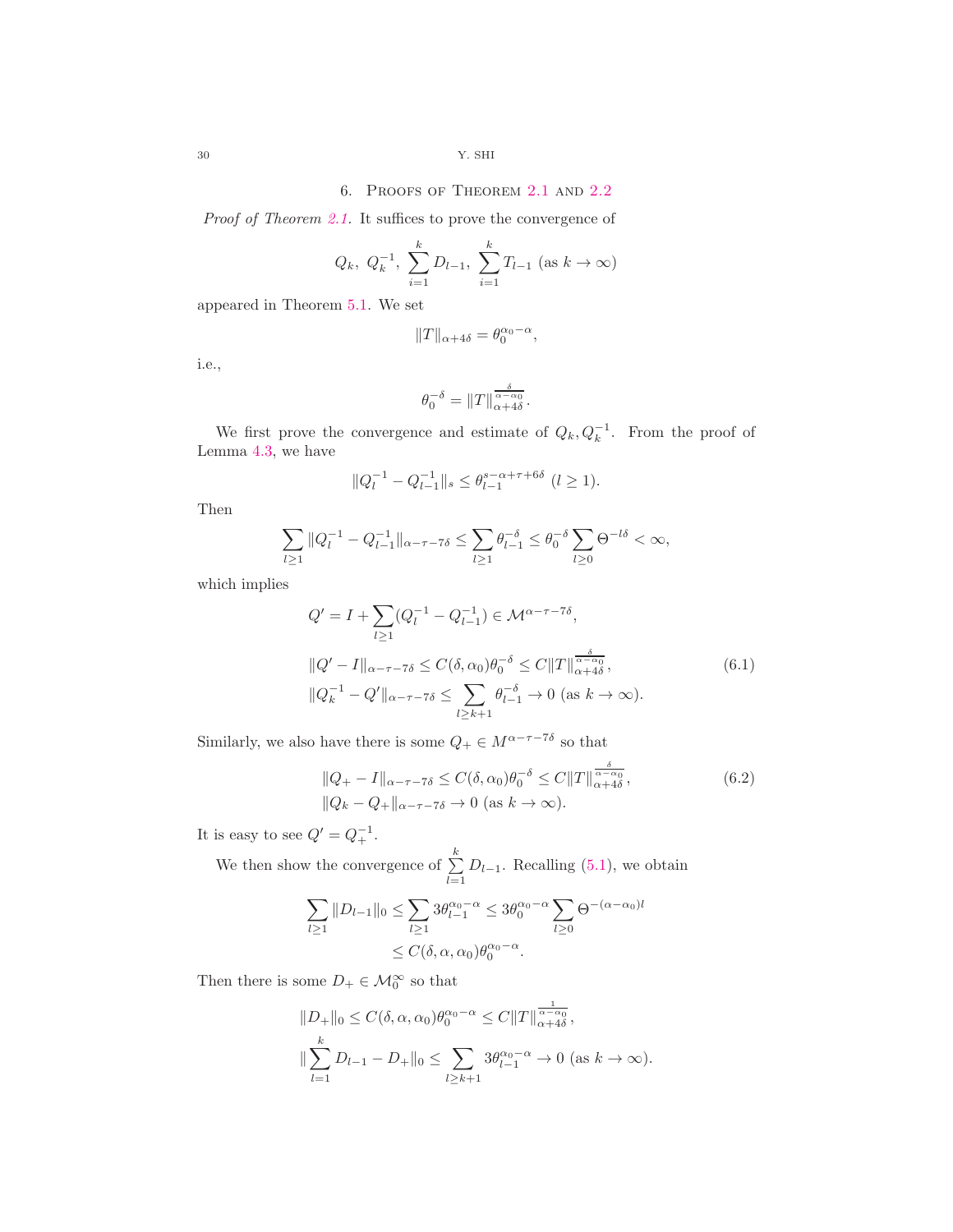Considering 
$$
\sum_{l=1}^{k} T_{l-1}
$$
, we have

$$
\sum_{l=1}^{k} T_{l-1} = S_{\theta_{k-1}} T,
$$

which implies

$$
||T - \sum_{l=1}^{k} T_{l-1}||_{\alpha - \tau - 7\delta} = ||(I - S_{\theta_{k-1}})T||_{\alpha - \tau - 7\delta}
$$
  

$$
\leq \theta_{k-1}^{-\tau - 7\delta} ||T||_{\alpha} \to 0 \text{ (as } k \to \infty).
$$

Obviously, we obtain

$$
||R_k||_{\alpha - 7\delta} \le \theta_k^{-\tau - 7\delta} \to 0 \text{ (as } k \to \infty).
$$

Next, we will show

<span id="page-30-0"></span>
$$
Q_{+}^{-1}(T+D+D_{+})Q_{+} = D.
$$
\n(6.3)

As mentioned above,  $D$  is not necessary in  $M$ . However,  $(6.3)$  is equivalent to

$$
T + D_+ = Q_+ D Q_+^{-1} - D = -[D, Q_+] Q_+^{-1}.
$$

We will show  $[D, Q_+] \in \mathcal{M}^{\alpha - \tau - 7\delta}$ . Note that

$$
\sum_{l=0}^{k} T_l + \sum_{l=0}^{k} D_l = -[D, Q_{k+1}]Q_{k+1}^{-1} + Q_{k+1}R_{k+1}Q_{k+1}^{-1},
$$

where

$$
[D, Q_{l+1}] = [D, Q_l(I + W_{l+1})] = [D, Q_l]V_{l+1} + Q_l[D, W_{l+1}], [D, Q_0] = 0. \quad (6.4)
$$

Obviously,  $[D,Q_+] \in \mathcal{M}.$  It suffices to prove

<span id="page-30-1"></span>
$$
\lim_{k \to \infty} ||Q_{k+1} R_{k+1} Q_{k+1}^{-1}||_{\alpha - \tau - 7\delta} = 0,
$$
  

$$
\lim_{k \to \infty} ||[D, Q_{+} - Q_{k+1}]||_{\alpha - \tau - 7\delta} = 0.
$$

It is easy to see

$$
||Q_{k+1}R_{k+1}Q_{k+1}^{-1}||_{\alpha-\tau-\tau\delta} \leq C(\delta,\tau,\alpha)\theta_k^{-\tau-\delta\delta} \to 0 \text{ (as } k \to \infty).
$$

From  $(6.4)$  and Theorem [5.1,](#page-28-0) we have

$$
\begin{aligned} ||[D, Q_l - Q_{l-1}]||_{\alpha - \tau - 7\delta} &\le C ||[D, Q_{l-1}]||_{\alpha - \tau - 7\delta} \theta_{l-1}^{(\alpha - \tau - 7\delta - \alpha) + \tau + 4\delta} \\ &+ C \theta_{l-1}^{(\alpha - \tau - 7\delta) - \alpha + 4\delta} \\ &\le C ||[D, Q_{l-1}]||_{\alpha - \tau - 7\delta} \theta_{l-1}^{-3\delta} + C \theta_{l-1}^{-3\delta} \\ &\le ||[D, Q_{l-1}]||_{\alpha - \tau - 7\delta} \theta_{l-1}^{-2\delta} + \theta_{l-1}^{-2\delta} \text{ (if } \theta_0 > C). \end{aligned}
$$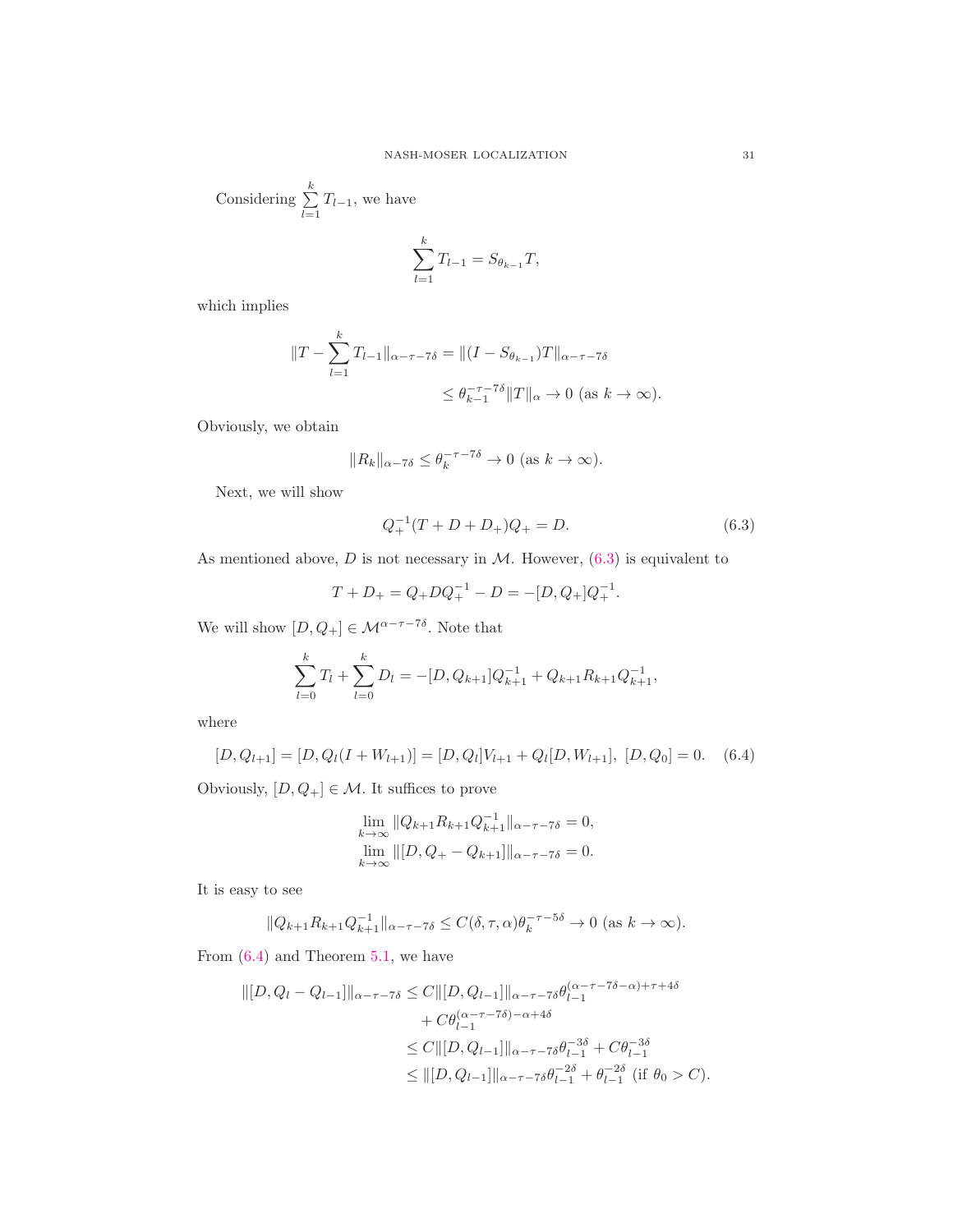Let 
$$
a_l = ||[D, Q_l]||_{\alpha - \tau - 7\delta}
$$
. Then  $0 \le a_1 \le \theta_0^{-7\delta}$  and  
\n
$$
a_l \le (1 + \theta_{l-1}^{-2\delta})a_{l-1} + \theta_{l-1}^{-2\delta}
$$
\n
$$
\le 2a_{l-1} + \theta_{l-1}^{-2\delta} \text{ (since } \theta_0 > C)
$$
\n
$$
\le 2^2a_{l-2} + 2\theta_{l-1}^{-2\delta} + \theta_{l-2}^{-2\delta}
$$
\n
$$
\le \cdots
$$
\n
$$
\le 2^{l-1}a_1 + 2^{l-2}\theta_1^{-2\delta} + 2^{l-3}\theta_2^{-2\delta} + \cdots + \theta_{l-1}^{-2\delta}
$$
\n
$$
\le \theta_{l-1}^{\delta}.
$$

As a result,

$$
\| [D, Q_l] - [D, Q_{l-1}] \|_{\alpha - \tau - 7\delta} \le \theta_{l-1}^{-\delta} + \theta_{l-1}^{-2\delta} \le 2\theta_{l-1}^{-\delta},
$$

which implies

$$
\| [D, Q_{+} - Q_{k+1}] \|_{\alpha - \tau - 7\delta} \leq \sum_{l \geq k+2} \| [D, Q_{l}] - [D, Q_{l-1}] \|_{\alpha - \tau - 7\delta}
$$
  

$$
\leq 2 \sum_{l \geq k+2} \theta_{l-1}^{-\delta}
$$
  

$$
\leq C \theta_{k+1}^{-\delta} \to 0 \text{ (as } k \to \infty).
$$

Thus  $[D, Q_+] = [D, Q_+] + [D, Q_+ - Q_{k+1}] \in \mathcal{M}^{\alpha - \tau - 7\delta}$  and [\(6.3\)](#page-30-0) follows.

The remaining is to show if both T and D are real symmetric, then  $Q_+$  can be improved to become a unitary operator. Suppose now that

$$
(d_{\mathbf{i}})_{\mathbf{i}\in\mathbb{Z}^d}\in\mathbb{R}^{\mathbb{Z}^d},\ T^t=T.
$$

From [\(4.6\)](#page-15-1), we know that  $D_+ \in \mathbb{R}^{\mathbb{Z}^d}$ . Thus by taking transpose on both sides of  $(6.3)$ , we obtain

$$
Q_+ D Q_+^{-1} = D + D_+ + T = (Q_+^t)^{-1} D Q_+^t,
$$

which implies

$$
D(Q_+^t Q_+) = (Q_+^t Q_+) D.
$$

As a result, we have

<span id="page-31-0"></span>
$$
(Q_{+}^{t}Q_{+})_{i,j}(d_{i}-d_{j})=0.
$$
\n(6.5)

However, since  $(d_i)_{i\in\mathbb{Z}^d}$  is a  $(\tau,\gamma)$ -distal sequence, we obtain in particular

$$
(d_{\mathbf{i}} - d_{\mathbf{j}}) \neq 0 \text{ for } \mathbf{i} \neq \mathbf{j},
$$

which together with [\(6.5\)](#page-31-0) yields

$$
(Q_+^t Q_+)_{{\bf i},{\bf j}} = 0 \text{ for } {\bf i} \neq {\bf j}.
$$

Thus we have shown  $Q_+^t Q_+ \in \mathcal{M}_0^{\infty}$ . This means that we can set

$$
U = Q_{+} (Q_{+}^{t} Q_{+})^{-\frac{1}{2}}.
$$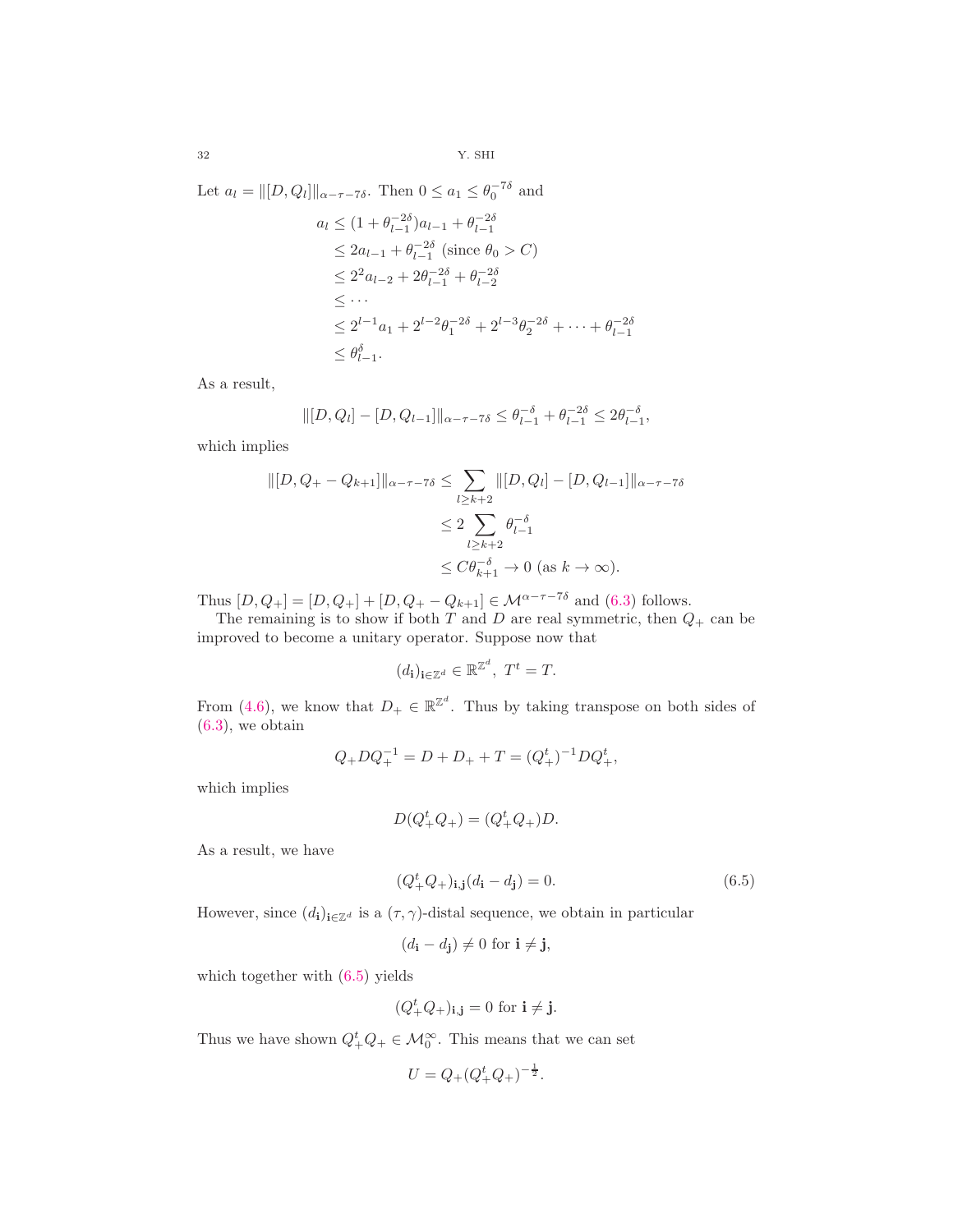It is easy to check that  $U$  is a unitary operator and

$$
U^{-1}(T+D+D_+)U
$$
  
=  $(Q_+^t Q_+)^{\frac{1}{2}} (Q_+^{-1}(T+D+D_+)Q_+)(Q_+^t Q_+)^{-\frac{1}{2}}$   
=  $(Q_+^t Q_+)^{\frac{1}{2}} D(Q_+^t Q_+)^{-\frac{1}{2}}$   
=  $D$ ,

where in the last inequality we use the fact that  $Q_{+}^{t}Q_{+}$  is a diagonal operator. Finally, we estimate  $U^t, U$ . First, we observe that

$$
Q_+^t Q_+ = I + (Q_+^t - I)(Q_+ - I) + (Q_+^t - I) + (Q_+ - I)
$$
  
 := I + P.

From  $(6.1)$  and  $(6.2)$ , we have

<span id="page-32-0"></span>
$$
||P||_0 \le C\theta_0^{-\delta}.\tag{6.6}
$$

Since  $Q^t_+Q_+$  is diagonal, P is diagonal as well. Then we can let  $P = \text{diag}_{i \in \mathbb{Z}^d}(p_i)$ . It also follows from [\(6.6\)](#page-32-0) that

$$
\sup_{\mathbf{i}\in\mathbb{Z}^d} |p_{\mathbf{i}}| \leq C\theta_0^{-\delta}.
$$

Consequently, we have for  $\theta_0 \geq C,$ 

$$
(Q_{+}^{t}Q_{+})^{-\frac{1}{2}} = \text{diag}_{i \in \mathbb{Z}^{d}}(\sqrt{1+p_{i}})
$$

$$
= \text{diag}_{i \in \mathbb{Z}^{d}}\left(1 + \frac{1}{2}p_{i} + O(p_{i}^{2})\right)
$$

$$
= I + P',
$$

where  $P' \in \mathcal{M}_0^{\infty}$  satisfies  $||P'||_0 \leq C \theta_0^{-\delta}$ . Hence we have since Lemma [3.1](#page-12-3)

$$
||U^{t} - I||_{\alpha - \tau - 7\delta} = ||U - I||_{\alpha - \tau - 7\delta}
$$
  
=  $||Q_{+}(Q_{+}^{t}Q_{+})^{-\frac{1}{2}} - I||_{\alpha - \tau - 7\delta}$   
=  $||Q_{+} - I - Q_{+}P'||_{\alpha - \tau - 7\delta}$   
 $\leq ||Q_{+} - I||_{\alpha - \tau - 7\delta} + ||Q_{+}P'||_{\alpha - \tau - 7\delta}$   
 $\leq C\theta_{0}^{-\delta} + C(\tau, \alpha, \alpha_{0})||Q_{+}||_{\alpha - \tau - 7\delta}||P'||_{\alpha - \tau - 7\delta}$   
 $\leq C\theta_{0}^{-\delta} + C||Q_{+}||_{\alpha - \tau - 7\delta}\theta_{0}^{-\delta}$   
 $\leq C\theta_{0}^{-\delta} \leq C||T||_{\alpha + 4\delta}^{\frac{\delta}{\alpha - \alpha_{0}}}.$ 

This proves Theorem [2.1.](#page-4-1)

*Proof of Theorem [2.2.](#page-5-1)* The proof is similar to that of Theorem [2.1.](#page-4-1) Assume that at the k-th iteration step we have

$$
Q_k^{-1} \left( \sum_{l=1}^k T_{l-1} + D \right) Q_k = D + \sum_{l=1}^k D_{l-1} + R_k,
$$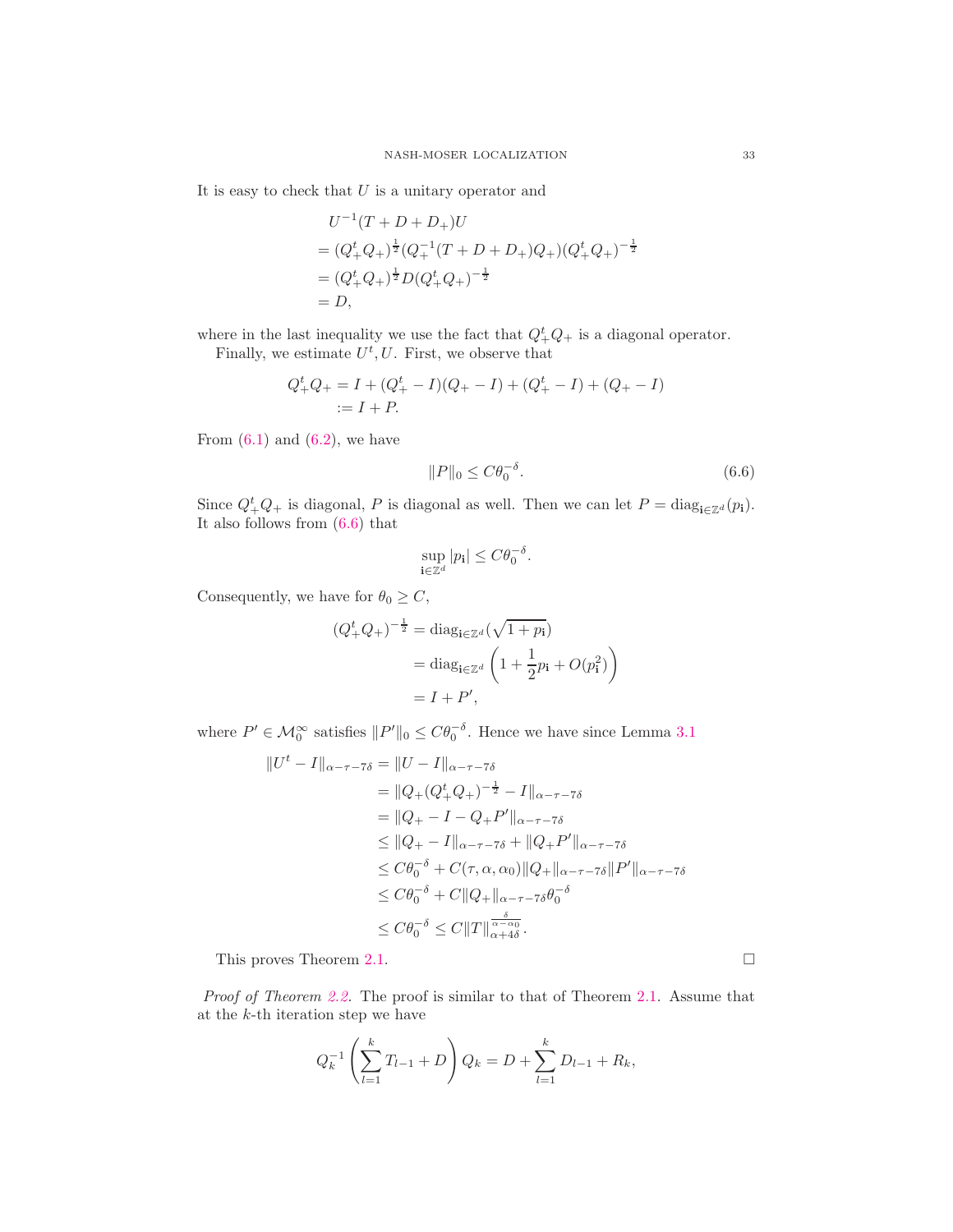where  $D_{l-1} \in \mathcal{M}_0^{\infty}$   $(1 \leq l \leq k)$ . We want to find  $Q_{k+1} = Q_k(I+W_{k+1}) \in \mathcal{M}, D_k \in$  $\mathcal{M}_0^{\infty}$  so that

$$
Q_{k+1}^{-1} \left( \sum_{l=1}^{k+1} T_{l-1} + D \right) Q_{k+1} = D + \sum_{l=1}^{k+1} D_{l-1} + R_{k+1}.
$$

Note that

$$
Q_{k+1}^{-1} \left( \sum_{l=1}^{k} T_{l-1} + T_k + D \right) Q_{k+1}
$$
  
=  $(I + W_{k+1})^{-1} \left( D + \sum_{l=1}^{k} D_{l-1} + R_k \right) (I + W_{k+1})$   
+  $Q_{k+1}^{-1} (T_k) Q_{k+1}$   
=  $D + \sum_{l=1}^{k} D_{l-1} + [D + \sum_{l=1}^{k} D_{l-1}, W_{k+1}] + R'_k + R_{k+1},$ 

where  $S_{\theta_{k+1}} R'_{k} = R'_{k}$  and  $||R'_{k}||_{s} = O(||R_{k}||_{s})$ . Our aim is to eliminate terms of order  $O(||R_k||_s)$ . Then it needs to solve the new homological equation

$$
\left[D + \sum_{l=1}^{k} D_{l-1}, W_{k+1}\right] + R'_{k} - \overline{R'_{k}} = 0, \tag{6.7}
$$

which then implies

<span id="page-33-0"></span>
$$
D_k = \overline{R'_k}.
$$

As compared with [\(4.7\)](#page-15-0), the main part of [\(6.7\)](#page-33-0) becomes  $D + \sum_{k=1}^{k}$  $\sum_{l=1} D_{l-1}$ , rather than D! Fortunately, we have a much stronger assumption, i.e.,  $D + D' \in DC_{\mathfrak{B}}(\tau, \gamma)$  for any  $D' \in \mathcal{M}_0^{\infty}$  with  $||D'||_0 \leq \eta$   $(\eta > 0)$ . It is easy to see

$$
D + \sum_{l=1}^{k} D_{l-1} \in DC_{\mathfrak{B}}(\tau, \gamma)
$$

if  $\theta_0 \geq C(\eta) > 0$ . As a result, the equation [\(6.7\)](#page-33-0) can be solved almost the same as that of  $(4.7)$ .

Once the equation  $(6.7)$  is solved and estimated, the remaining issue is just to perform a similar iteration as that in proving Theorem [2.1.](#page-4-1) Thus we omit the details here.

 $\Box$ 

## Acknowledgements

This work was supported by the National Natural Science Foundation of China (No. 11901010) and the National Key Research and Development Project (No. 2021YFA1001600).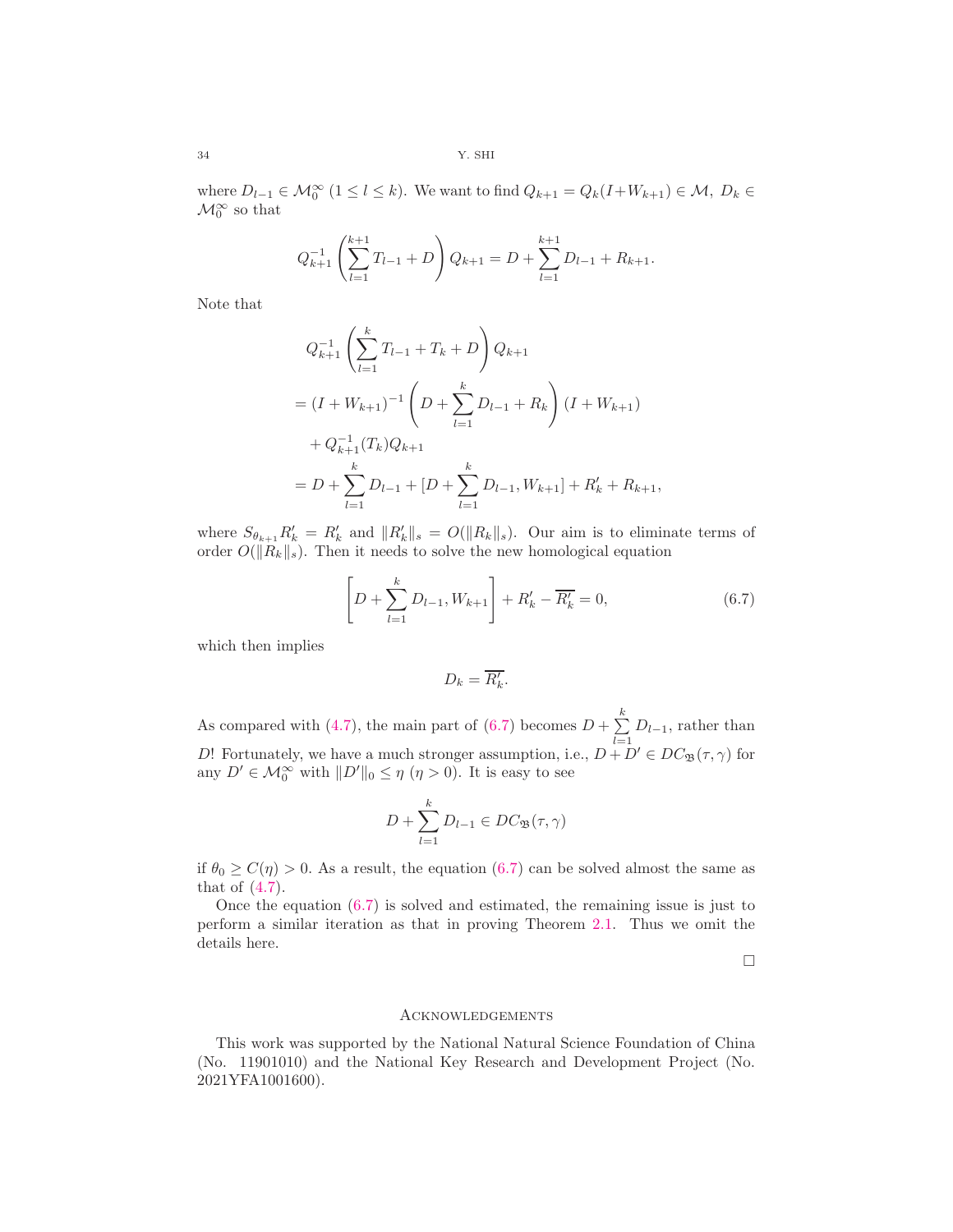# Appendix A.

In this appendix we prove Lemma [3.1.](#page-12-3)

*Proof of Lemma [3.1.](#page-12-3)* The proof is standard and is based on the Hölder inequality. For any  $X \in \mathcal{M}^s$ , recall that

$$
X_{\mathbf{k}} = (X_{\mathbf{k}}(\mathbf{i}))_{\mathbf{i} \in \mathbb{Z}^d}, \ X_{\mathbf{k}}(\mathbf{i}) = X_{\mathbf{i}, \mathbf{i} - \mathbf{k}}.
$$

We first show if  $Z = XY$ , then

<span id="page-34-0"></span>
$$
Z_{\mathbf{k}} = \sum_{\mathbf{j} \in \mathbb{Z}^d} X_{\mathbf{j}} (\sigma_{\mathbf{j}} Y_{\mathbf{k} - \mathbf{j}}). \tag{A.1}
$$

In fact, we have

$$
Z_{\mathbf{k}}(\mathbf{i}) = Z_{\mathbf{i}, \mathbf{i} - \mathbf{k}} = \sum_{\mathbf{j} \in \mathbb{Z}^d} X_{\mathbf{i}, \mathbf{i} - \mathbf{j}} Y_{\mathbf{i} - \mathbf{j}, \mathbf{i} - \mathbf{k}} = \sum_{\mathbf{j} \in \mathbb{Z}^d} X_{\mathbf{j}}(\mathbf{i}) (\sigma_{\mathbf{j}} Y_{\mathbf{k} - \mathbf{j}})(\mathbf{i}),
$$

which implies  $(A.1)$ .

Next, from  $(2.2)$ , we obtain since  $(A.1)$ 

$$
||Z||_s^2 = \sum_{\mathbf{k}\in\mathbb{Z}^d} ||Z_{\mathbf{k}}||_{\mathfrak{B}}^2 \langle \mathbf{k}\rangle^{2s} = \sum_{\mathbf{k}\in\mathbb{Z}^d} ||\sum_{\mathbf{j}\in\mathbb{Z}^d} X_{\mathbf{j}}(\sigma_{\mathbf{j}}Y_{\mathbf{k}-\mathbf{j}})||_{\mathfrak{B}}^2 \langle \mathbf{k}\rangle^{2s}
$$
  

$$
\leq \sum_{\mathbf{k}\in\mathbb{Z}^d} \left(\sum_{\mathbf{j}\in\mathbb{Z}^d} ||X_{\mathbf{j}}||_{\mathfrak{B}} ||\sigma_{\mathbf{j}}Y_{\mathbf{k}-\mathbf{j}}||_{\mathfrak{B}}\right)^2 \langle \mathbf{k}\rangle^{2s}
$$
  

$$
= \sum_{\mathbf{k}\in\mathbb{Z}^d} \left(\sum_{\mathbf{j}\in\mathbb{Z}^d} ||X_{\mathbf{j}}||_{\mathfrak{B}} ||Y_{\mathbf{k}-\mathbf{j}}||_{\mathfrak{B}}\right)^2 \langle \mathbf{k}\rangle^{2s},
$$

where in the last equality we use the translation invariance of  $\mathfrak{B}$ . Let  $a_{\mathbf{k}} =$  $\|X_{\mathbf{k}}\|_{\mathfrak{B}},\ b_{\mathbf{k}}=\|Y_{\mathbf{k}}\|_{\mathfrak{B}}.$  It suffices to study the sum

<span id="page-34-1"></span>
$$
\left(\sum_{\mathbf{j}\in\mathbb{Z}^d}a_\mathbf{j}b_{\mathbf{k}-\mathbf{j}}\right)^2\langle\mathbf{k}\rangle^{2s}.
$$

We have the following two cases.

**Case 1.**  $\mathbf{j} \in \mathcal{I}_{\mathbf{k}} := \{ \mathbf{j} \in \mathbb{Z}^d : \langle \mathbf{k} \rangle^{2s} \langle \mathbf{k} - \mathbf{j} \rangle^{-2s} \leq 10 \}.$  In this case we have

$$
\langle \mathbf{k} \rangle^{2s} \langle \mathbf{k} - \mathbf{j} \rangle^{-2s} \langle \mathbf{j} \rangle^{-2\alpha_0} \le 10 \langle \mathbf{j} \rangle^{-2\alpha_0}.
$$
 (A.2)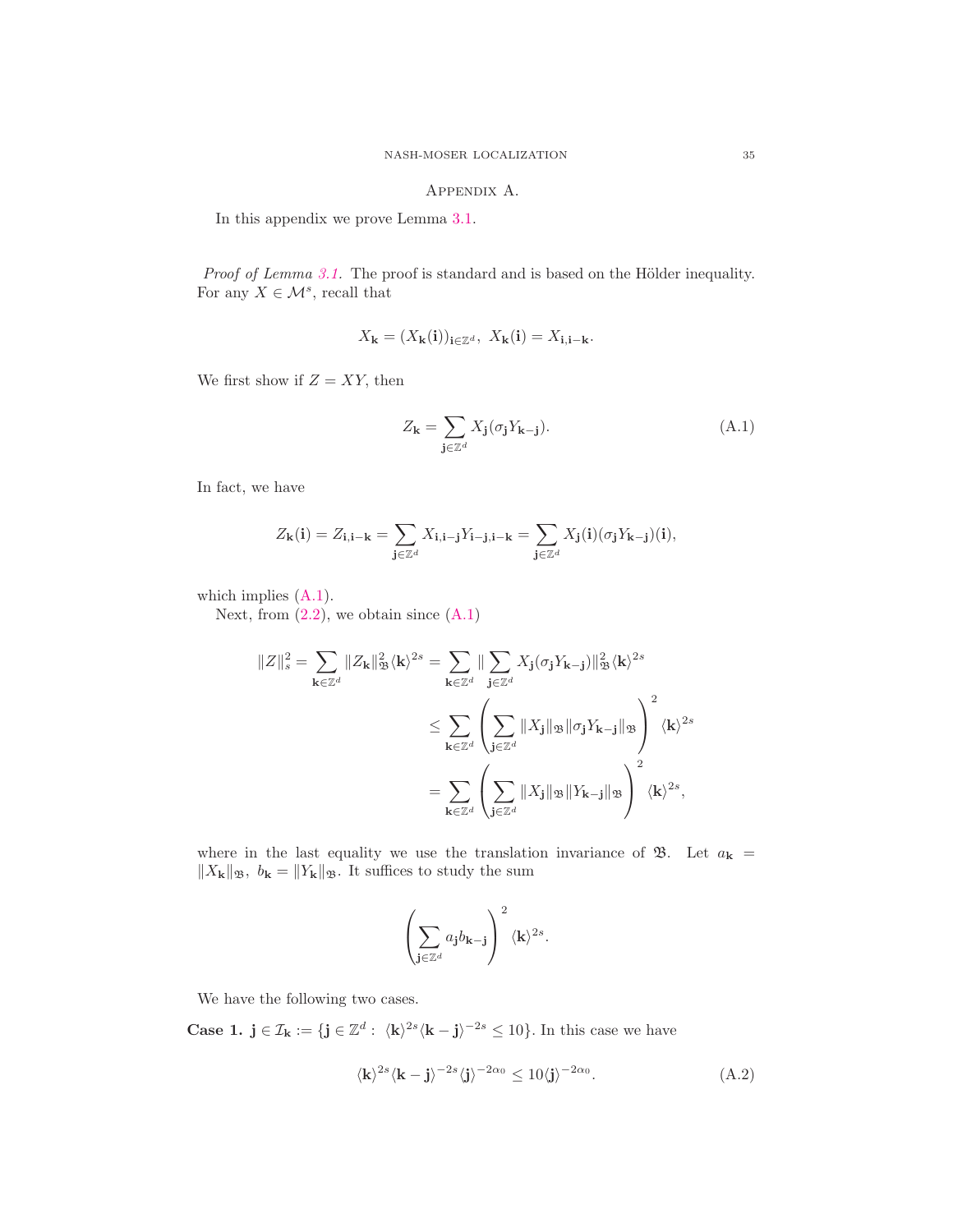Hence we have by using the Hölder inequality

$$
\sum_{\mathbf{k}\in\mathbb{Z}^d} \left(\sum_{\mathbf{j}\in\mathcal{I}_{\mathbf{k}}} a_{\mathbf{j}} b_{\mathbf{k}-\mathbf{j}}\right)^2 \langle \mathbf{k}\rangle^{2s} \leq \sum_{\mathbf{k}\in\mathbb{Z}^d} \left(\sum_{\mathbf{j}\in\mathcal{I}_{\mathbf{k}}} a_{\mathbf{j}}^2 \langle \mathbf{j}\rangle^{2\alpha_0}\right) \left(\sum_{\mathbf{j}\in\mathcal{I}_{\mathbf{k}}} b_{\mathbf{k}-\mathbf{j}}^2 \langle \mathbf{j}\rangle^{-2\alpha_0}\right) \langle \mathbf{k}\rangle^{2s}
$$
  

$$
\leq ||X||_{\alpha_0}^2 \sum_{\mathbf{k}\in\mathbb{Z}^d} \left(\sum_{\mathbf{j}\in\mathcal{I}_{\mathbf{k}}} b_{\mathbf{k}-\mathbf{j}}^2 \langle \mathbf{j}\rangle^{-2\alpha_0} \langle \mathbf{k}\rangle^{2s} \langle \mathbf{k}-\mathbf{j}\rangle^{-2s}\right)
$$
  

$$
\leq 10||X||_{\alpha_0}^2 \sum_{\mathbf{k}\in\mathbb{Z}^d} \left(\sum_{\mathbf{j}\in\mathcal{I}_{\mathbf{k}}} b_{\mathbf{k}-\mathbf{j}}^2 \langle \mathbf{j}\rangle^{-2\alpha_0} \right) \text{ (since (A.2))}
$$
  

$$
\leq 10||X||_{\alpha_0}^2 \sum_{\mathbf{j}\in\mathbb{Z}^d} \langle \mathbf{j}\rangle^{-2\alpha_0} \left(\sum_{\mathbf{k}\in\mathbb{Z}^d} b_{\mathbf{k}-\mathbf{j}}^2 \langle \mathbf{k}-\mathbf{j}\rangle^{2s}\right) \langle \mathbf{k}\rangle^{2s}
$$
  

$$
\leq M_0^2||X||_{\alpha_0}^2||Y||_s^2,
$$

where  $M_0 = \sqrt{10 \sum_{n=1}^{\infty}$  $\sum_{\mathbf{k}\in\mathbb{Z}^d} \langle \mathbf{k} \rangle^{-2\alpha_0} < \infty$  since  $\alpha_0 > d/2$ .

**Case 2.**  $j \notin \mathcal{I}_k$ . In this case we must have  $k \neq 0$ . Then

 $\langle \mathbf{k} \rangle > 10^{\frac{1}{2s}} \langle \mathbf{k} - \mathbf{j} \rangle > 10^{\frac{1}{2s}} |\mathbf{k} - \mathbf{j}| \geq 10^{\frac{1}{2s}} (|\mathbf{k}| - |\mathbf{j}|) \geq 10^{\frac{1}{2s}} (\langle \mathbf{k} \rangle - \langle \mathbf{j} \rangle),$ which yields

<span id="page-35-0"></span>
$$
\langle \mathbf{j} \rangle^{-2s} \le (1 - 10^{-\frac{1}{2s}})^{-2s} \langle \mathbf{k} \rangle^{-2s}.
$$
 (A.3)

Thus using again the Hölder inequality implies

$$
\sum_{\mathbf{k}\in\mathbb{Z}^d} \left(\sum_{\mathbf{j}\notin\mathcal{I}_{\mathbf{k}}} a_{\mathbf{j}} b_{\mathbf{k}-\mathbf{j}}\right)^2 \langle \mathbf{k}\rangle^{2s} \leq \sum_{\mathbf{k}\in\mathbb{Z}^d} \left(\sum_{\mathbf{j}\in\mathbb{Z}^d} b_{\mathbf{k}-\mathbf{j}}^2 \langle \mathbf{k}-\mathbf{j}\rangle^{2\alpha_0}\right) \left(\sum_{\mathbf{j}\notin\mathcal{I}_{\mathbf{k}}} a_{\mathbf{j}}^2 \langle \mathbf{k}-\mathbf{j}\rangle^{-2\alpha_0}\right) \langle \mathbf{k}\rangle^{2s}
$$
\n
$$
\leq ||Y||_{\alpha_0}^2 \sum_{\mathbf{k}\in\mathbb{Z}^d} \left(\sum_{\mathbf{j}\notin\mathcal{I}_{\mathbf{k}}} a_{\mathbf{j}}^2 \langle \mathbf{j}\rangle^{2s} \langle \mathbf{k}-\mathbf{j}\rangle^{-2\alpha_0} \langle \mathbf{j}\rangle^{-2s} \langle \mathbf{k}\rangle^{2s}\right)
$$
\n
$$
\leq (1-10^{-\frac{1}{2s}})^{-2s} ||Y||_{\alpha_0}^2 \sum_{\mathbf{k}\in\mathbb{Z}^d} \left(\sum_{\mathbf{j}\in\mathbb{Z}^d} a_{\mathbf{j}}^2 \langle \mathbf{j}\rangle^{2s} \langle \mathbf{k}-\mathbf{j}\rangle^{-2\alpha_0}\right) \text{ (since (A.3))}
$$
\n
$$
\leq (1-10^{-\frac{1}{2s}})^{-2s} ||Y||_{\alpha_0}^2 \sum_{\mathbf{j}\in\mathbb{Z}^d} a_{\mathbf{j}}^2 \langle \mathbf{j}\rangle^{2s} \left(\sum_{\mathbf{k}\in\mathbb{Z}^d} \langle \mathbf{k}-\mathbf{j}\rangle^{-2\alpha_0}\right)
$$
\n
$$
\leq M_1^2(s) ||Y||_{\alpha_0}^2 ||X||_s^2,
$$
\nwhere  $M_1(s) = (1-10^{-\frac{1}{2s}})^{-s} \sqrt{\sum_{\mathbf{k}\in\mathbb{Z}^d} \langle \mathbf{k}\rangle^{-2\alpha_0}} < \infty$  since  $\alpha_0 > d/2$ .

Combining Case 1 and Case 2 implies

$$
||XY||_s \le \sqrt{2M_0^2(\alpha_0)} ||X||_{\alpha_0}^2 ||Y||_s^2 + 2M_1^2(s)||Y||_{\alpha_0}^2 ||X||_s^2
$$
  

$$
\le K_0(\alpha_0) ||X||_{\alpha_0} ||Y||_s + K_1(s)||X||_s ||Y||_{\alpha_0},
$$

which proves Lemma [3.1,](#page-12-3) where  $K_0 = \sqrt{2}M_0$ ,  $K_1(s) = \sqrt{2}M_1(s)$ .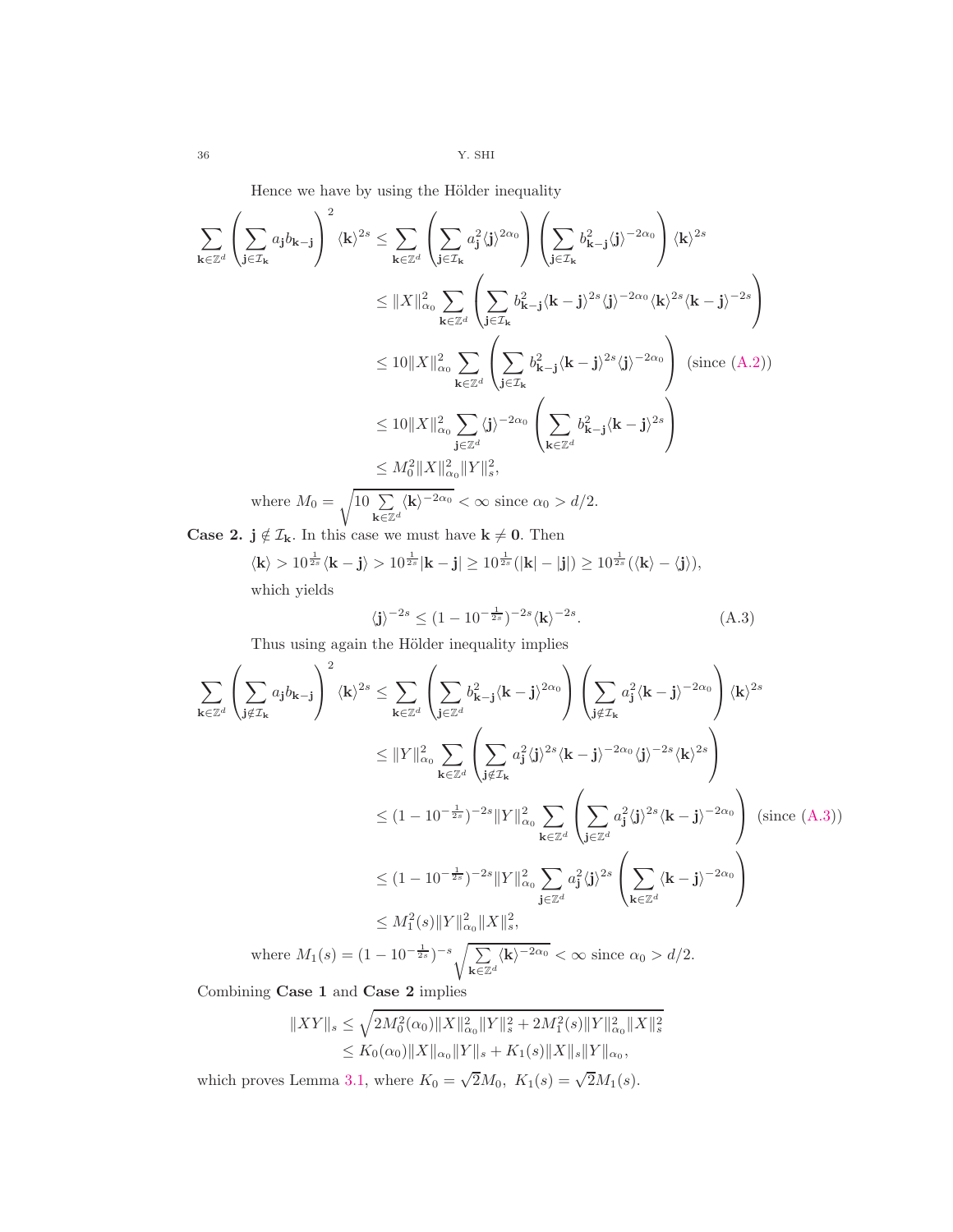- <span id="page-36-10"></span>[AA80] S. Aubry and G. André. Analyticity breaking and Anderson localization in incommensurate lattices. Ann. Israel Phys. Soc., 3:133–164, 1980.
- <span id="page-36-9"></span>[AFK11] A. Avila, B. Fayad, and R. Krikorian. A KAM scheme for  $SL(2,\mathbb{R})$  cocycles with Liouvillean frequencies. Geom. Funct. Anal., 21(5):1001–1019, 2011.
- <span id="page-36-17"></span>[AG07] S. Alinhac and P. Gérard. Pseudo-differential operators and the Nash-Moser theorem, volume 82 of Graduate Studies in Mathematics. American Mathematical Society, Providence, RI, 2007. Translated from the 1991 French original by Stephen S. Wilson.
- <span id="page-36-18"></span>[AM93] M. Aizenman and S. Molchanov. Localization at large disorder and at extreme energies: an elementary derivation. Comm. Math. Phys., 157(2):245–278, 1993.
- <span id="page-36-4"></span>[Arn63] V. I. Arnold. Proof of a theorem of A. N. Kolmogorov on the preservation of conditionally periodic motions under a small perturbation of the Hamiltonian. Uspehi Mat. Nauk, 18(5  $(113))$ :13-40, 1963.
- <span id="page-36-19"></span>[Avi09] A. Avila. On the spectrum and Lyapunov exponent of limit periodic Schrödinger operators. Comm. Math. Phys., 288(3):907–918, 2009.
- <span id="page-36-13"></span>[AYZ17] A. Avila, J. You, and Q. Zhou. Sharp phase transitions for the almost Mathieu operator. Duke Math. J., 166(14):2697–2718, 2017.
- <span id="page-36-24"></span>[BB13] M. Berti and P. Bolle. Quasi-periodic solutions with Sobolev regularity of NLS on  $\mathbb{T}^d$ with a multiplicative potential. J. Eur. Math. Soc. (JEMS), 15(1):229-286, 2013.
- <span id="page-36-1"></span>[BLS83] J. Bellissard, R. Lima, and E. Scoppola. Localization in v-dimensional incommensurate structures. Comm. Math. Phys., 88(4):465–477, 1983.
- <span id="page-36-11"></span>[BLT83] J. Bellissard, R. Lima, and D. Testard. A metal-insulator transition for the almost Mathieu model. Comm. Math. Phys., 88(2):207–234, 1983.
- <span id="page-36-2"></span>[Bou05] J. Bourgain. Green's function estimates for lattice Schrödinger operators and applications, volume 158 of Annals of Mathematics Studies. Princeton University Press, Princeton, NJ, 2005.
- <span id="page-36-7"></span>[CD93] V. A. Chulaevsky and E. I. Dinaburg. Methods of KAM-theory for long-range quasiperiodic operators on  $\mathbf{Z}^{\nu}$ . Pure point spectrum. Comm. Math. Phys., 153(3):559–577, 1993.
- <span id="page-36-0"></span>[Cra83] W. Craig. Pure point spectrum for discrete almost periodic Schrödinger operators. Comm. Math. Phys., 88(1):113–131, 1983.
- <span id="page-36-3"></span>[Dam17] D. Damanik. Schrödinger operators with dynamically defined potentials. Ergodic Theory Dynam. Systems, 37(6):1681–1764, 2017.
- <span id="page-36-20"></span>[DG10] D. Damanik and Z. Gan. Limit-periodic Schrödinger operators in the regime of positive Lyapunov exponents. J. Funct. Anal., 258(12):4010–4025, 2010.
- <span id="page-36-21"></span>[DG11] D. Damanik and Z. Gan. Limit-periodic Schrödinger operators with uniformly localized eigenfunctions. J. Anal. Math., 115:33–49, 2011.
- <span id="page-36-22"></span>[DG13] D. Damanik and Z. Gan. Limit-periodic Schrödinger operators on  $\mathbb{Z}^d$ : uniform localization. J. Funct. Anal., 265(3):435–448, 2013.
- <span id="page-36-5"></span>[DS75] E. I. Dinaburg and J. G. Sinai. The one-dimensional Schrödinger equation with quasiperiodic potential. Funkcional. Anal. i Priložen., 9(4):8-21, 1975.
- <span id="page-36-6"></span>[Eli92] L. H. Eliasson. Floquet solutions for the 1-dimensional quasi-periodic Schrödinger equation. Comm. Math. Phys., 146(3):447–482, 1992.
- <span id="page-36-8"></span>[Eli97] L. H. Eliasson. Discrete one-dimensional quasi-periodic Schrödinger operators with pure point spectrum. Acta Math., 179(2):153–196, 1997.
- <span id="page-36-23"></span>[FP84] A. L. Figotin and L. A. Pastur. An exactly solvable model of a multidimensional incommensurate structure. Comm. Math. Phys., 95(4):401–425, 1984.
- <span id="page-36-14"></span>[GFP82] D. Grempel, S. Fishman, and R. Prange. Localization in an incommensurate potential: An exactly solvable model. Phys. Rev. Lett., 49(11):833, 1982.
- <span id="page-36-15"></span>[Hör76] L. Hörmander. The boundary problems of physical geodesy. Arch. Rational Mech. Anal., 62(1):1–52, 1976.
- <span id="page-36-16"></span>[Hör77] L. Hörmander. Implicit function theorems. Lectures at Stanford University, summer quarter, 1977.
- <span id="page-36-12"></span>[JK16] S. Jitomirskaya and I. Kachkovskiy.  $L^2$ -reducibility and localization for quasiperiodic operators. Math. Res. Lett., 23(2):431–444, 2016.

 $\Box$